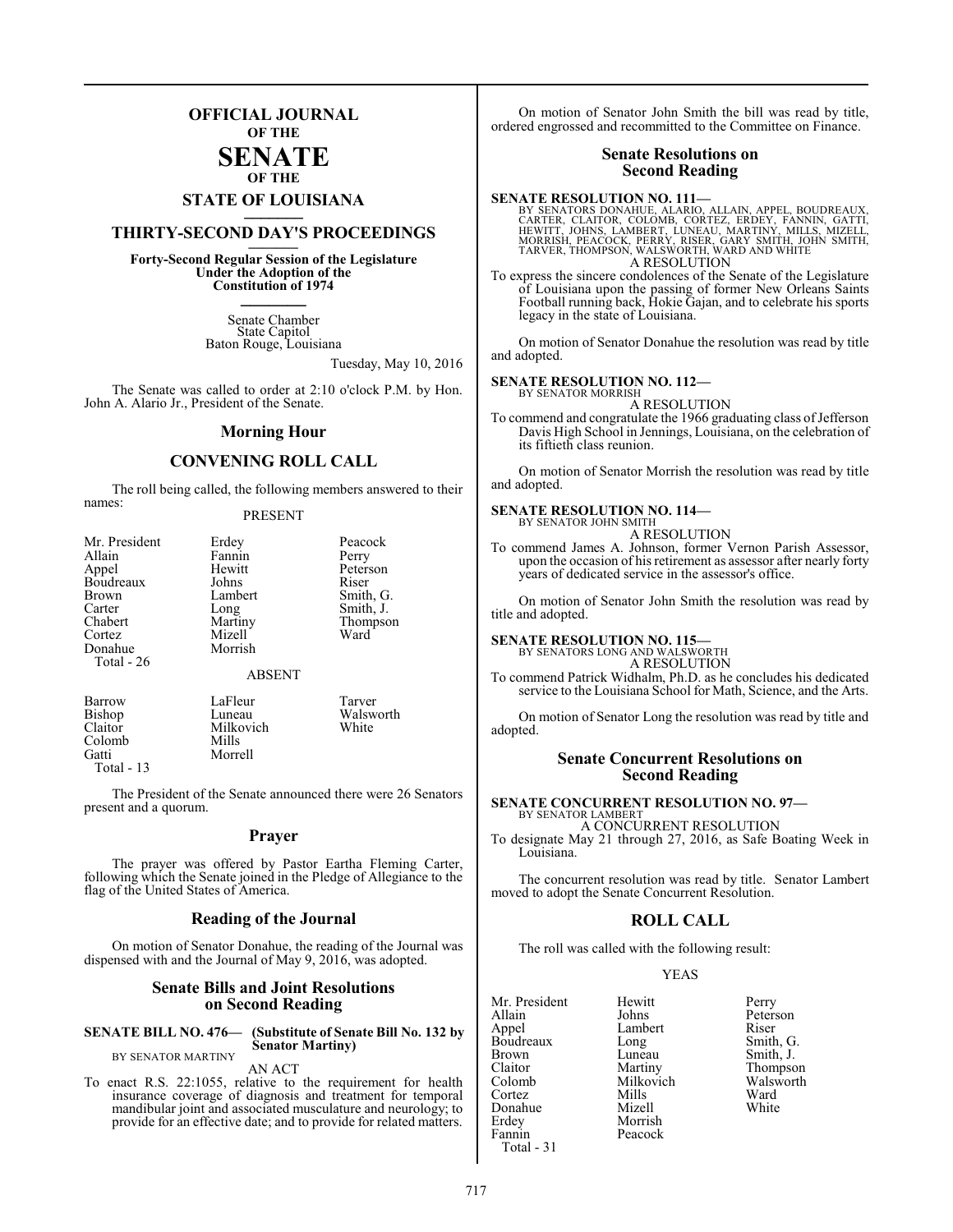Total - 0

# NAYS

|                                         | <b>ABSENT</b>               |                   |
|-----------------------------------------|-----------------------------|-------------------|
| Barrow<br>Bishop<br>Carter<br>Total - 8 | Chabert<br>Gatti<br>LaFleur | Morrell<br>Tarver |

The Chair declared the Senate adopted the Senate Concurrent Resolution and ordered it sent to the House.

### **SENATE CONCURRENT RESOLUTION NO. 98—** BY SENATOR DONAHUE

A CONCURRENT RESOLUTION

To urge and request the legislative auditor to conduct a review of each statutory dedication, which includes a fee for service, at least once every four years.

The resolution was read by title and referred by the President to the Committee on Finance.

## **SENATE CONCURRENT RESOLUTION NO. 99—** BY SENATOR PERRY

A CONCURRENT RESOLUTION

To commend the Kaplan High School Lady Pirates softball team on winning the 2016 Allstate Sugar Bowl/LHSAA Softball Fast Pitch 56 tournament to become the Class 3A Girls' State Softball Champion.

The concurrent resolution was read by title. Senator Perry moved to adopt the Senate Concurrent Resolution.

# **ROLL CALL**

The roll was called with the following result:

# YEAS

| Mr. President<br>Allain<br>Appel<br>Boudreaux<br>Brown<br>Carter<br>Claitor<br>Colomb<br>Cortez<br>Donahue<br>Erdey<br>Fannin<br>Total - 34<br>Total $-0$ | Gatti<br>Hewitt<br>Johns<br>Lambert<br>Long<br>Luneau<br>Martiny<br>Milkovich<br>Mills<br>Mizell<br>Morrish<br>Peacock<br><b>NAYS</b><br><b>ABSENT</b> | Perry<br>Peterson<br>Riser<br>Smith, G.<br>Smith, J.<br>Tarver<br>Thompson<br>Walsworth<br>Ward<br>White |
|-----------------------------------------------------------------------------------------------------------------------------------------------------------|--------------------------------------------------------------------------------------------------------------------------------------------------------|----------------------------------------------------------------------------------------------------------|
| Barrow<br>Bishop                                                                                                                                          | Chabert<br>LaFleur                                                                                                                                     | Morrell                                                                                                  |

Total - 5

The Chair declared the Senate adopted the Senate Concurrent Resolution and ordered it sent to the House.

## **SENATE CONCURRENT RESOLUTION NO. 100—** BY SENATOR BISHOP

# A CONCURRENT RESOLUTION

To urge and request the Louisiana State Law Institute to study the feasibility of revising state law enacted in Act No. 379 of the 2015 Regular Session of the Legislature to account for the financial burden of continuing child support awards for adult children with disabilities places on elderly parents.

# **Page 2 SENATE 32nd DAY'S PROCEEDINGS**

The resolution was read by title and referred by the President to the Committee on Judiciary A.

## **SENATE CONCURRENT RESOLUTION NO. 101—** BY SENATOR WALSWORT

A CONCURRENT RESOLUTION

To urge and request the Department of Environmental Quality to study the removal of Reid vapor pressure gasoline requirements in Ascension, Beauregard, Calcasieu, East Baton Rouge, Iberville, Jefferson, Lafayette, Lafourche, Livingston, Orleans, Pointe Coupee, St. Bernard, St. Charles, St. James, St. Mary, and West Baton Rouge parishes.

The resolution was read by title and referred by the President to the Committee on Environmental Quality.

# **SENATE CONCURRENT RESOLUTION NO. 102—**

BY SENATOR WALSWORTH A CONCURRENT RESOLUTION

To urge and request the Department of Environmental Quality to study including above ground bulk storage facilities in the Motor Fuels Underground Storage Tank Trust Fund.

The resolution was read by title and referred by the President to the Committee on Environmental Quality.

## **SENATE CONCURRENT RESOLUTION NO. 103—** BY SENATOR LONG

A CONCURRENT RESOLUTION To commend and congratulate Janet Joseph-Richard on being named to the 2016 Louisiana Sports Hall of Fame.

The concurrent resolution was read by title. Senator Long moved to adopt the Senate Concurrent Resolution.

# **ROLL CALL**

The roll was called with the following result:

# YEAS

| Mr. President | Fannin        | Peacock   |
|---------------|---------------|-----------|
| Allain        | Gatti         | Perry     |
| Appel         | Hewitt        | Peterson  |
| Boudreaux     | Johns         | Riser     |
| <b>Brown</b>  | Lambert       | Smith, G. |
| Carter        | Long          | Smith, J. |
| Claitor       | Luneau        | Tarver    |
| Colomb        | Martiny       | Thompson  |
| Cortez        | Mills         | Walsworth |
| Donahue       | Mizell        | Ward      |
| Erdey         | Morrish       | White     |
| Total - 33    |               |           |
|               | <b>NAYS</b>   |           |
| $Total - 0$   |               |           |
|               | <b>ABSENT</b> |           |
| Barrow        | Chabert       | Milkovich |
| Bishop        | LaFleur       | Morrell   |

The Chair declared the Senate adopted the Senate Concurrent Resolution and ordered it sent to the House.

## **SENATE CONCURRENT RESOLUTION NO. 104—** BY SENATOR LONG

A CONCURRENT RESOLUTION

To commend and congratulate David Julius Malarcher on being named to the 2016 Louisiana Sports Hall of Fame Induction Class.

The concurrent resolution was read by title. Senator Long moved to adopt the Senate Concurrent Resolution.

Total - 6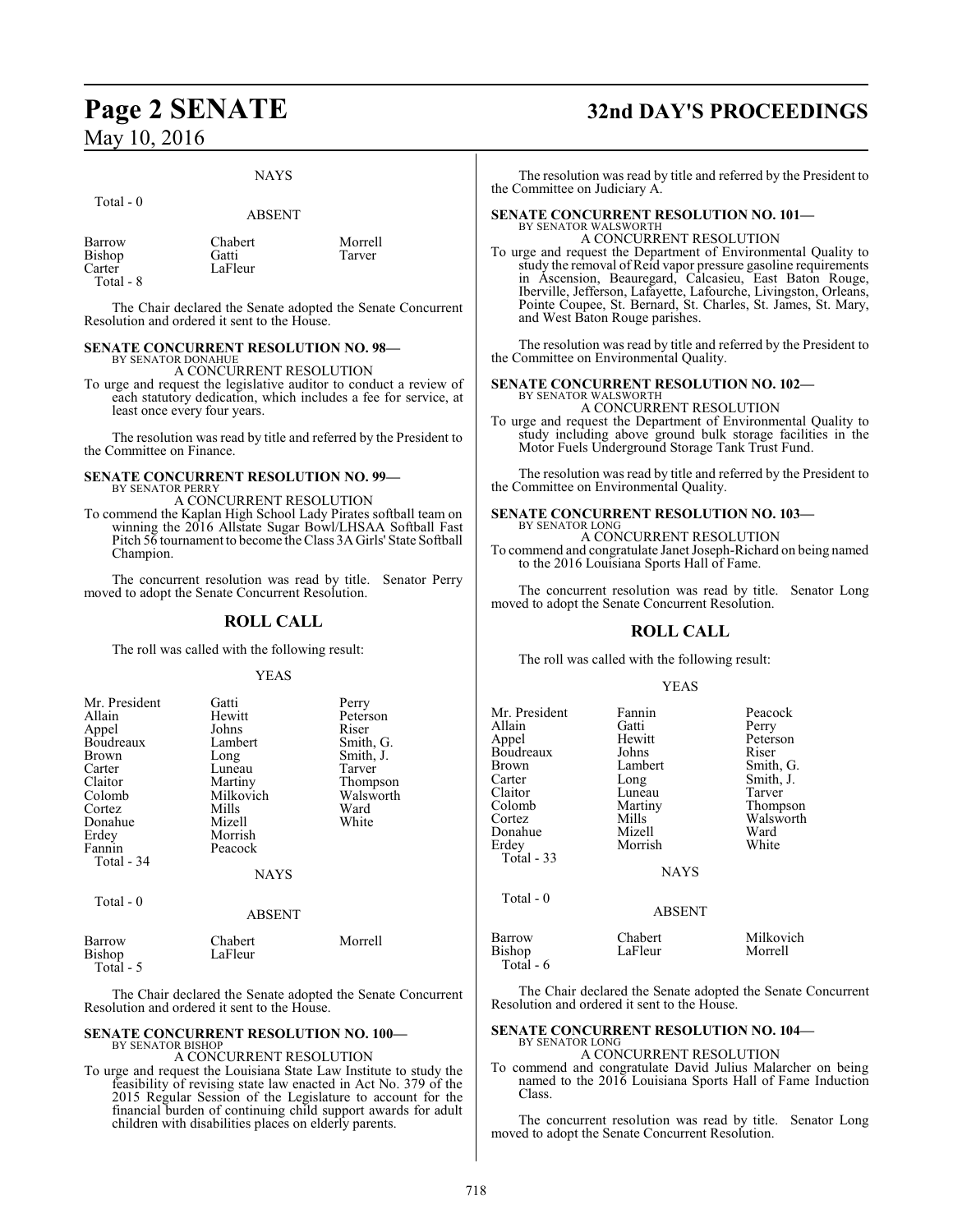# **32nd DAY'S PROCEEDINGS Page 3 SENATE**

# **ROLL CALL**

The roll was called with the following result:

## YEAS

| Mr. President<br>Allain<br>Appel<br>Boudreaux<br>Brown<br>Carter<br>Claitor<br>Colomb<br>Cortez<br>Donahue<br>Erdey<br>Fannin<br>Total - 34 | Gatti<br>Hewitt<br>Johns<br>Lambert<br>Long<br>Luneau<br>Martiny<br>Milkovich<br>Mills<br>Mizell<br>Morrish<br>Peacock | Perry<br>Peterson<br>Riser<br>Smith, G.<br>Smith, J.<br>Tarver<br>Thompson<br>Walsworth<br>Ward<br>White |
|---------------------------------------------------------------------------------------------------------------------------------------------|------------------------------------------------------------------------------------------------------------------------|----------------------------------------------------------------------------------------------------------|
|                                                                                                                                             | <b>NAYS</b>                                                                                                            |                                                                                                          |
| Total $-0$                                                                                                                                  | <b>ABSENT</b>                                                                                                          |                                                                                                          |
| Barrow<br>Bishop                                                                                                                            | Chabert<br>LaFleur                                                                                                     | Morrell                                                                                                  |

The Chair declared the Senate adopted the Senate Concurrent Resolution and ordered it sent to the House.

# **SENATE CONCURRENT RESOLUTION NO. 105—**

Total - 5

BY SENATOR LONG A CONCURRENT RESOLUTION

To commend and congratulate Ben M. Sheets on being named to the 2016 Louisiana Sports Hall of Fame Induction Class.

The concurrent resolution was read by title. Senator Long moved to adopt the Senate Concurrent Resolution.

# **ROLL CALL**

The roll was called with the following result:

## YEAS

| Mr. President<br>Allain<br>Appel<br>Boudreaux<br>Brown<br>Carter<br>Claitor<br>Colomb<br>Donahue<br>Erdey<br>Fannin<br>Total - 33 | Gatti<br>Hewitt<br>Johns<br>Lambert<br>Long<br>Luneau<br>Martiny<br>Milkovich<br>Mills<br>Mizell<br>Morrish<br><b>NAYS</b> | Peacock<br>Perry<br>Peterson<br>Riser<br>Smith, G.<br>Smith, J.<br>Tarver<br>Thompson<br>Walsworth<br>Ward<br>White |
|-----------------------------------------------------------------------------------------------------------------------------------|----------------------------------------------------------------------------------------------------------------------------|---------------------------------------------------------------------------------------------------------------------|
|                                                                                                                                   |                                                                                                                            |                                                                                                                     |
| Total - 0                                                                                                                         | <b>ABSENT</b>                                                                                                              |                                                                                                                     |
| Barrow<br>Bishop<br>Total - 6                                                                                                     | Chabert<br>Cortez                                                                                                          | LaFleur<br>Morrell                                                                                                  |

The Chair declared the Senate adopted the Senate Concurrent Resolution and ordered it sent to the House.

# May 10, 2016

# **SENATE CONCURRENT RESOLUTION NO. 106—**

BY SENATOR LONG A CONCURRENT RESOLUTION To commend and congratulate Rick Jones on being named to the 2016 Louisiana Sports Hall of Fame Induction Class.

The concurrent resolution was read by title. Senator Long moved to adopt the Senate Concurrent Resolution.

# **ROLL CALL**

The roll was called with the following result:

|--|

| Mr. President<br>Allain<br>Appel<br>Barrow<br>Boudreaux<br><b>Brown</b><br>Carter | Fannin<br>Gatti<br>Hewitt<br>Johns<br>Lambert<br>Long<br>Luneau | Peacock<br>Perry<br>Peterson<br>Riser<br>Smith, G.<br>Smith, J.<br>Tarver |
|-----------------------------------------------------------------------------------|-----------------------------------------------------------------|---------------------------------------------------------------------------|
| Claitor<br>Colomb<br>Cortez<br>Donahue<br>Erdey                                   | Martiny<br>Milkovich<br>Mills<br>Mizell<br>Morrish              | Thompson<br>Walsworth<br>Ward<br>White                                    |
| <b>Total - 35</b>                                                                 |                                                                 |                                                                           |

NAYS

ABSENT

Bishop LaFleur Chabert Total - 4

Total - 0

The Chair declared the Senate adopted the Senate Concurrent Resolution and ordered it sent to the House.

## **SENATE CONCURRENT RESOLUTION NO. 107—**

BY SENATORS LONG AND LUNEAU AND REPRESENTATIVES HALL, LANCE HARRIS AND HAZEL

A CONCURRENT RESOLUTION

To commend the Alexandria Senior High School Trojans softball team on winning the 2016 Allstate Sugar Bowl/LHSAA Softball Fast Pitch 56 tournament to become the Class 5A Girls' State Softball Champion.

The concurrent resolution was read by title. Senator Long moved to adopt the Senate Concurrent Resolution.

# **ROLL CALL**

The roll was called with the following result:

## YEAS

| Mr. President | Fannin         | Peacock   |
|---------------|----------------|-----------|
| Allain        | Gatti          | Perry     |
| Appel         | Hewitt         | Peterson  |
| Barrow        | Johns          | Riser     |
| Boudreaux     | Lambert        | Smith, C  |
| <b>Brown</b>  | Long           | Smith, J. |
| Carter        | Luneau         | Tarver    |
| Claitor       | Martiny        | Thomps    |
| Colomb        | Milkovich      | Walswor   |
| Cortez        | Mills          | Ward      |
| Donahue       | Mizell         | White     |
| Erdey         | Morrish        |           |
| Total - 35    |                |           |
|               | <b>ATA STO</b> |           |

Peterson<br>Riser Smith, G. Smith, J. Tarver Thompson Walsworth<br>Ward

NAYS

Total - 0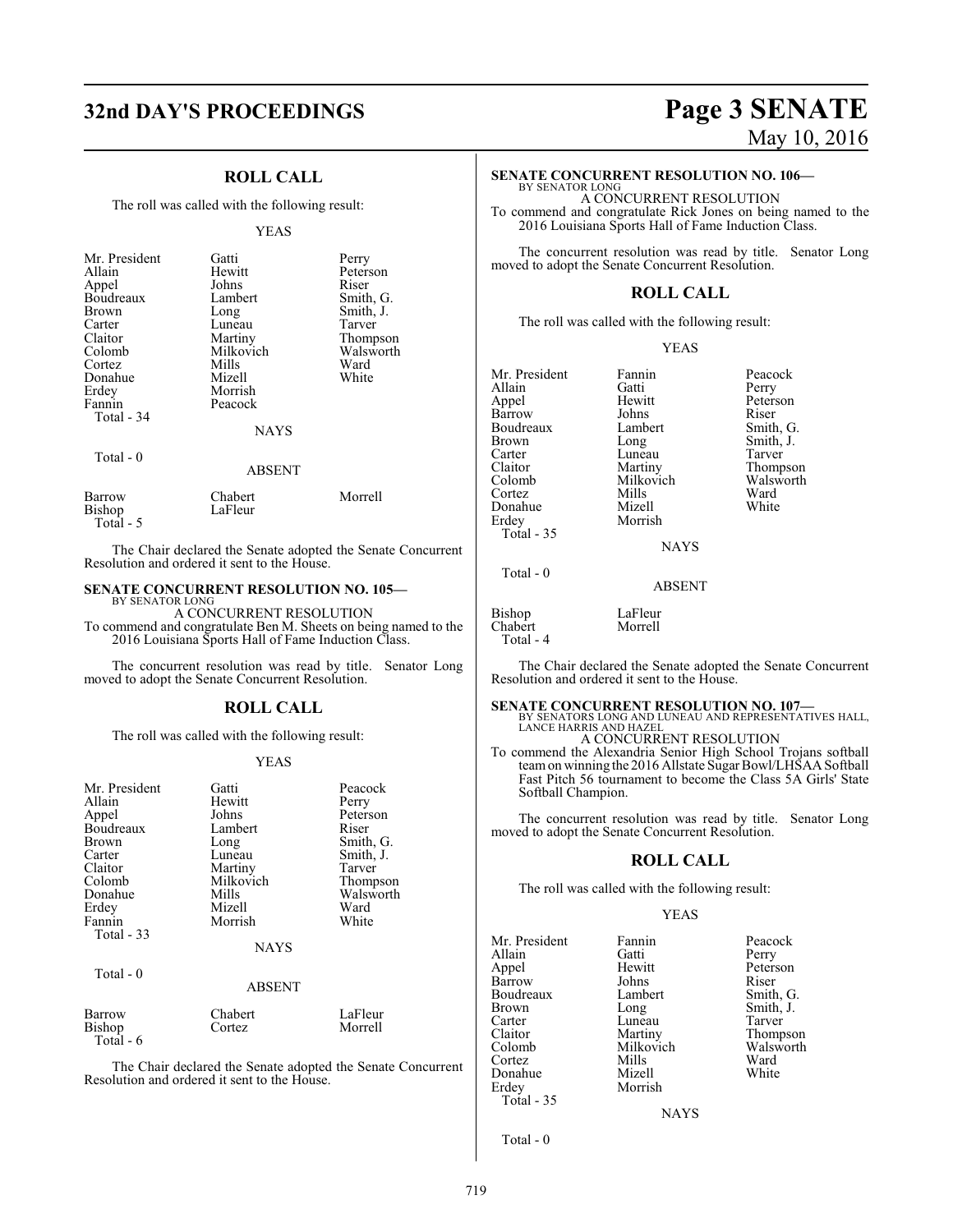## ABSENT

Bishop LaFleur<br>Chabert Morrell Chabert Total - 4

The Chair declared the Senate adopted the Senate Concurrent Resolution and ordered it sent to the House.

# **SENATE CONCURRENT RESOLUTION NO. 108—**

BY SENATOR PEACOCK A CONCURRENT RESOLUTION

To commend Adriana Martin of the Southfield School in Shreveport, Louisiana, upon her mathematical skills and to congratulate her for outstanding scholastic achievements and high rankings in the Pi Day Challenge.

The concurrent resolution was read by title. Senator Peacock moved to adopt the Senate Concurrent Resolution.

# **ROLL CALL**

The roll was called with the following result:

## YEAS

| Mr. President     | Fannin        | Peacock   |
|-------------------|---------------|-----------|
| Allain            | Gatti         | Perry     |
| Appel             | Hewitt        | Peterson  |
| Barrow            | Johns         | Riser     |
| Boudreaux         | Lambert       | Smith, G. |
| <b>Brown</b>      | Long          | Smith, J. |
| Carter            | Luneau        | Tarver    |
| Claitor           | Martiny       | Thompson  |
| Colomb            | Milkovich     | Walsworth |
| Cortez            | Mills         | Ward      |
| Donahue           | Mizell        | White     |
| Erdey             | Morrish       |           |
| <b>Total - 35</b> |               |           |
|                   | <b>NAYS</b>   |           |
| Total $-0$        |               |           |
|                   | <b>ABSENT</b> |           |
|                   |               |           |

Bishop LaFleur Chabert Total - 4

The Chair declared the Senate adopted the Senate Concurrent Resolution and ordered it sent to the House.

# **Message from the House**

## **ASKING CONCURRENCE IN HOUSE BILLS AND JOINT RESOLUTIONS**

# May 9, 2016

To the Honorable President and Members of the Senate:

I am directed to inform your honorable body that the House of Representatives has finally passed and asks your concurrence in the following House Bills and Joint Resolutions:

HB No. 784 HB No. 870 HB No. 1118

HB No. 1129

Respectfully submitted, ALFRED W. SPEER Clerk of the House of Representatives

# **Page 4 SENATE 32nd DAY'S PROCEEDINGS**

# **House Bills and Joint Resolutions on First Reading**

**HOUSE BILL NO. 784—**<br>BY REPRESENTATIVES ABRAMSON, BROADWATER, DAVIS,<br>DEVILLIER, DWIGHT, HORTON, HUVAL, IVEY, JAY MORRIS, JIM<br>MORRIS, AND THIBAUT

AN ACT

To amend and reenact R.S. 39:101(A)(1), 102(B), and 111 and to enact R.S. 39:105, relative to capital outlay; to provide with respect to the submission of the capital outlay budget; to provide for revisions; to provide relative to the contents of a capital outlay budget request; to require the resubmission of applications of certain capital outlay budget requests; to require local match information in capital outlay budget requests; to require certain information to be annually reported to the Joint Legislative Committee on Capital Outlay; to provide for certain requirements; and to provide for related matters.

The bill was read by title and placed on the Calendar for a second reading.

**HOUSE BILL NO. 870—**

BY REPRESENTATIVE STOKES

AN ACT To amend and reenact R.S. 37:73(introductory paragraph), (1)(a)(ii) through (iv) and (b), (3) and (6) through  $(17)$ ,  $74(D)$ ,  $(E)(4)$ ,  $(F)$ ,  $(G)(2)$  and  $(J)($ introductory paragraph), 74.1, 75(A),  $(C)$ ,  $(D)$  and (G), 76(D), (F), and (G)(5), 77(A), (B), (C)(2)(b), (3) and (4), and (D) through (H), 77.1(A)(introductory paragraph), (1) and (2) and (B),  $\bar{7}9(A)$ (introductory paragraph) and (3) and (4),  $(B)(3)$  and  $(C)$ ,  $83(A)$  and  $(K)(2)$  and  $(3)$ ,  $84(B)$ ,  $85$ ,  $86(C)$ , and  $91(B)$ , and to enact R.S. 37:73(18) and (19), 79(B)(5), 87(D), and 94(A)(4), and to repeal R.S. 37:77(I), relative to revisions of the Louisiana Accountancy Act; to provide for definitions; to clarify and further define existing definitions; to increase compensation of board officers not to exceed a certain dollar amount; to retain the board's authorization to provide for fees by rule; to provide with respect to the age requirement of applicants for licensing; to remove certain provisions with respect to an applicant's eligibility for examination; to provide with respect to certain education requirements and the time frame for completion; to provide certain requirements for a retired licensee; to modify provisions with respect to the performance of attest services in this state; to require good moral character of nonlicensee owners offirms; to clarify the requirement for firms providing attest services to be enrolled in a board-approved peer review program; to approve certain permanent inspection processes of peer review programs; to provide with respect to the operation of firms; to modify the time frame that a firm may operate following the death ofthe firm's sole owner; to authorize the board to require licensees and certain persons to submit work products for certain review; to provide for revisions with respect to the preparation of financial statement engagements; to remove provisions requiring licensees to provide certain written disclosure to clients with respect to received commission and referral fees; to provide relative to fines and fees; to increase fines for licensees and certain persons with respect to certain willful violations; to provide with respect to a licensee's working papers and client records; to provide privity of contract with respect to the preparation of financial statement engagements; to require certain individuals to perform attest services through firms meeting certain state requirements; to provide for other clarification; to provide for technical corrections; and to provide for related matters.

The bill was read by title and placed on the Calendar for a second reading.

# **HOUSE BILL NO. 1118—**

BY REPRESENTATIVE HUNTER

AN ACT To enact Chapter 44 of Title 51 of the Louisiana Revised Statutes of 1950, to be comprised ofR.S. 51:2701 through 2720, relative to fiduciaries and the digital property of decedents and other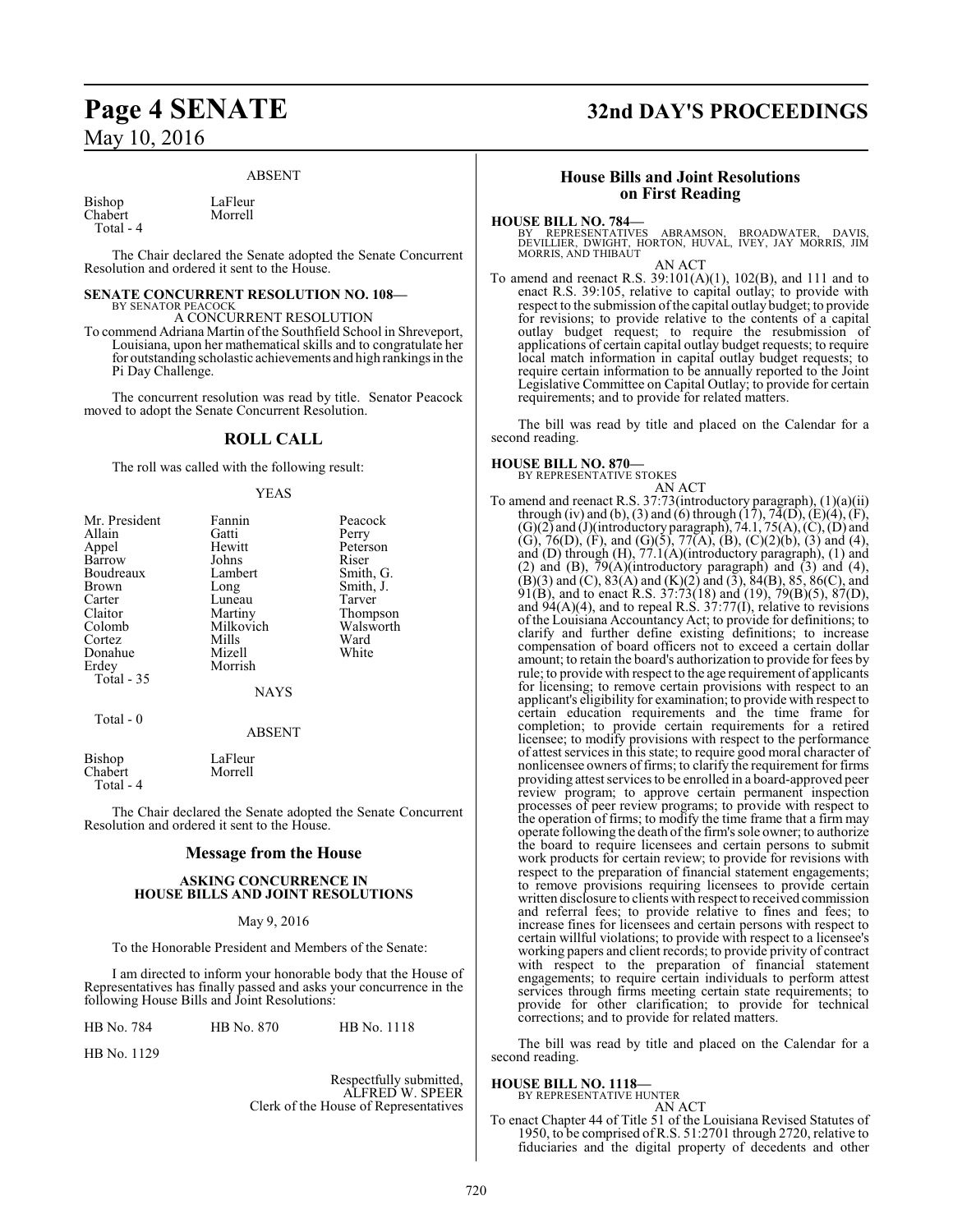# **32nd DAY'S PROCEEDINGS Page 5 SENATE**

certain persons; to provide for a short title, definitions, and applicability; to authorize a user to allowor disallow a custodian to make certain digital assets disclosures on behalf of the user; to specify for a user's direction of disclosure to override certain contrary provisions; to provide for the rights of certain persons with respect to terms-of-service agreements; to provide procedure for the disclosure of digital assets; to provide for a custodian's disclosure of a deceased user's electronic communications and other digital assets when certain circumstances apply; to provide for a custodian's disclosure of the content of electronic communications or other digital assets of a principal when certain circumstances apply; to provide for a custodian's disclosure of the digital assets held in trust to a trustee who is the original user; to provide a custodian's disclosure of the content of electronic communications or other digital assets held in trust to a trustee who is not the original user; to provide certain rights, duties, authorities, and responsibilities for certain fiduciaries; to require certain compliance of a custodian; to provide immunity from liability for a custodian and respective officers, employees, and agents acting in good faith in compliance with duties; to provide for devolution of rights by intestacy; to provide for certain uniformity and relation to federal law; to provide for severability; and to provide for related matters.

The bill was read by title and placed on the Calendar for a second reading.

# **HOUSE BILL NO. 1129—**

BY REPRESENTATIVE STOKES

- AN ACT
- To enact R.S. 47:303.2, relative to sales and use taxes; to provide relative to audits for purposes of state and local tax; to establish a procedure whereby a dealer may request a coordinated audit to include various taxing authorities; to provide for requirements and limitations; to require certain notices and deadlines; to provide for an effective date; and to provide for related matters.

The bill was read by title and placed on the Calendar for a second reading.

# **House Bills and Joint Resolutions on Second Reading**

# **HOUSE BILL NO. 37—** BY REPRESENTATIVE JONES

AN ACT

To amend and reenact R.S. 11:1821(B)(1), (2), (6), and (7), (C), and (E) and 1842 and to enact R.S.  $11:1823(A)(22)$ , relative to the board of trustees of the Municipal Employees' Retirement System; to grant certain trustees and their designees the authority to vote; to provide relative to qualifications for service as an elected trustee; to provide for term duration; to provide for submission of reports to the legislature; to provide for trustee compensation; to provide for expenditure of system funds; to prohibit trustees from accepting certain things of economic value; and to provide for related matters.

The bill was read by title and referred by the President to the Committee on Retirement.

## **HOUSE BILL NO. 600—** BY REPRESENTATIVE LEGER

AN ACT

To amend and reenact R.S. 13:2492(A), (B), (D), (E), and (F), 2493(A), (B), and (C), 2495(B), 2495.1(A), 2496(A), 2496.2(A), 2496.3(F) and (G)(3), 2497(A), 2498, 2499, 2500.1(A), 2500.2, and 2501 and to repeal R.S. 13:2493(G) and 2496.1, relative to the Municipal and Traffic Court of New Orleans; to provide for divisions of court; to provide for qualifications of judges; to provide for the number of judgeships; to provide for the salaries of judges; to provide relative to the appointment of ad hoc judges; to provide relative to court reporters and other court employees; to provide relative to law enforcement; to provide for an effective date; and to provide for related matters.

# May 10, 2016

The bill was read by title and referred by the President to the Committee on Judiciary A.

**HOUSE BILL NO. 625—**

BY REPRESENTATIVE TERRY LANDRY AN ACT

To amend and reenact R.S. 32:1512(B) and to enact R.S. 32:1512(E) and 1520(C), relative to the transportation of hazardous material; to provide for additional factors for consideration in determining the amount of a penalty assessed to persons who transport hazardous material and are found to have committed certain violations; to provide when a penalty will not be imposed on persons who transport hazardous material following certain incidents involving hazardous material; to prohibit the issuance of a citation for careless handling of hazardous material in certain circumstances; and to provide for related matters.

The bill was read by title and referred by the President to the Committee on Transportation, Highways and Public Works.

# **HOUSE BILL NO. 773—** BY REPRESENTATIVE MARCELLE

AN ACT

To enact R.S. 13:1000.7, relative to court costs; to provide for court costs collected in the Nineteenth Judicial District Court and Juvenile Court of East Baton Rouge Parish; to provide for use of proceeds; and to provide for related matters.

The bill was read by title and referred by the President to the Committee on Finance.

# **HOUSE BILL NO. 907—**

BY REPRESENTATIVE LEBAS

AN ACT To amend and reenact R.S.  $11:710(B)(1)(b)$  and (D) and to enact R.S. 11:710(A)(9), relative to the reemployment of retirees of the Teachers' Retirement System of Louisiana; to provide relative to the earnings limitation applicable to retirees who return to work as substitute classroom teachers under certain circumstances; to provide a definition; to provide for reporting requirements; and to provide for related matters.

The bill was read by title and referred by the President to the Committee on Retirement.

**HOUSE BILL NO. 1002—** BY REPRESENTATIVE MONTOUCET AN ACT

To amend and reenact R.S. 46:121(4), 122(B)(1), and 123(B)(1) and  $(2)$ ,  $(D)(1)(a)$ ,  $(b)$ , and  $(c)(iii)$ ,  $(E)$ ,  $(G)(1)$  and  $(2)$ , and  $(K)(2)$ ,  $(3)$ , and  $(4)$  and to enact R.S.  $46:121(5)$ , relative to the Louisiana Military Family Assistance Fund; to provide for eligibility of benefits for certain honorably discharged military personnel; to provide for definitions; and to provide for related matters.

The bill was read by title and referred by the President to the Committee on Judiciary B.

# **HOUSE BILL NO. 1022—**

BY REPRESENTATIVE EDMONDS AN ACT

To amend and reenact R.S.  $13:5401(B)(7)(c)$ , relative to reentry courts; to provide for conditions and procedures for the suspension of sentences upon completion of the Offender Rehabilitation andWorkforce Development Program; to provide for exceptions; and to provide for related matters.

The bill was read by title and referred by the President to the Committee on Judiciary B.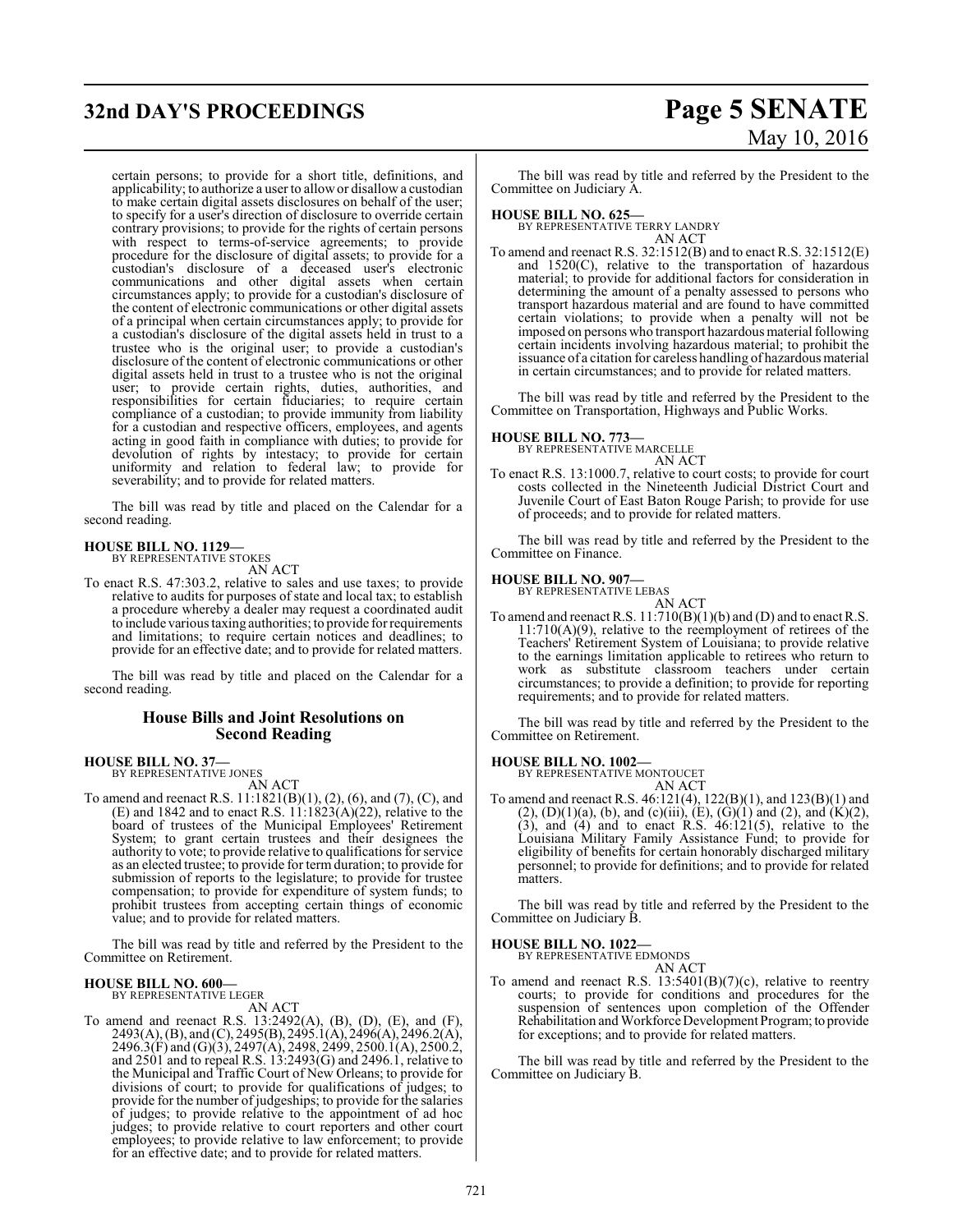# **Page 6 SENATE 32nd DAY'S PROCEEDINGS**

May 10, 2016

# **HOUSE BILL NO. 1042—**

BY REPRESENTATIVE BAGLEY AN ACT

To amend and reenact R.S. 33:2933(A)(1), (D), and (E) and to enact R.S. 33:2933(A)(3), relative to electronic payments; to authorize certain local and private entities to accept electronic payments for local charges; to authorize such entities to assess a fee for processing such payments; to provide for definitions; and to provide for related matters.

The bill was read by title and referred by the President to the Committee on Local and Municipal Affairs.

## **HOUSE BILL NO. 1060—** BY REPRESENTATIVE STOKES

AN ACT

To amend and reenact R.S. 47:301.2(G), relative to the Sales Tax Streamlining and Modernization Commission; to provide with respect to sunset of the commission; and to provide for related matters.

The bill was read by title and referred by the President to the Committee on Revenue and Fiscal Affairs.

# **HOUSE BILL NO. 1080—**

BY REPRESENTATIVE GAROFALO

AN ACT To amend and reenact R.S. 33:1236(21)(b) and (30)(b), relative to the powers of certain parish governing authorities; to authorize certain parish governing authorities to enact ordinances requiring property owners to remove deleterious growths, trash, debris, and other noxious matter; to provide relative to liens granted in favor of the parish governing authorities with respect to such properties; and to provide for related matters.

The bill was read by title and referred by the President to the Committee on Local and Municipal Affairs.

# **HOUSE BILL NO. 1103—**

BY REPRESENTATIVE STOKES AN ACT

To amend and reenact R.S. 47:103(D), relative to the individual income tax return; to provide the requirements for a request for an extension of time to file the return; and to provide for related matters.

The bill was read by title and referred by the President to the Committee on Revenue and Fiscal Affairs.

# **HOUSE BILL NO. 1126—** BY REPRESENTATIVE CHAD BROWN

AN ACT

To amend and reenact R.S. 22:439(D) and R.S. 39:1528 and to enact R.S. 22:2301(F), relative to the office of risk management; to clarify that the office and certain providers are not subject to the provisions of the Louisiana Insurance Code; to prohibit application of certain insurance taxes and assessments on insurance policies of the state and its agencies; to provide for an effective date; and to provide for related matters.

The bill was read by title and referred by the President to the Committee on Finance.

# **HOUSE BILL NO. 1151— (Substitute for House Bill No. 849 by**

**Representative Robert Johnson)<br>BY REPRESENTATIVES ROBERT JOHNSON, BROADWATER, TERRY<br>BROWN, DAVIS, HAVARD, HAZEL, HORTON, MIGUEZ, PYLANT,<br>WILLMOTT, AND ZERINGUE** AN ACT

To amend and reenact R.S. 22:1060.4(A)(introductory paragraph) and (B) and to enact R.S. 22:1060.3(C), relative to coverage of medically necessary prescription drugs and intravenous infusions; to provide for notice by a health insurance issuer making a change in such coverage; to provide relative to an appeal of any such change by the insured; to make certain technical changes; and to provide for related matters.

The bill was read by title and referred by the President to the Committee on Insurance.

# **House Concurrent Resolutions on Second Reading**

# **HOUSE CONCURRENT RESOLUTION NO. 25—** BY REPRESENTATIVE SCHRODER

A CONCURRENT RESOLUTION

To direct each department of the executive branch of state government to submit to the commissioner of administration, the legislature, and the Task Force on Structural Changes in Budget and Tax Policy by July 1, 2016, a report that outlines the initiatives the department will take to ensure a more efficient operation for Fiscal Year 2016-2017 and beyond.

The resolution was read by title and referred by the President to the Committee on Finance.

# **HOUSE CONCURRENT RESOLUTION NO. 54—** BY REPRESENTATIVE STOKES AND SENATOR MORRELL A CONCURRENT RESOLUTION

To express the intent of the legislature regarding Act No. 451 of the 2015 Regular Session of the Legislature.

The resolution was read by title and referred by the President to the Committee on Revenue and Fiscal Affairs.

## **HOUSE CONCURRENT RESOLUTION NO. 80—** BY REPRESENTATIVE STEVE CARTER

A CONCURRENT RESOLUTION

To establish the Virtual Library Study Commission to conduct a study regarding the development of a statewide virtual library and to submit a written report of findings and recommendations to the House Committee on Education and the Senate Committee on Education not later than March 1, 2017.

The resolution was read by title and referred by the President to the Committee on Education.

# **HOUSE CONCURRENT RESOLUTION NO. 87—**

BY REPRESENTATIVES HOFFMANN, BAGLEY, COX, HORTON, JACKSON, AND POPE

# A CONCURRENT RESOLUTION

To urge and request the Department of Health and Hospitals to study whether the effects of an abortion induced with drugs or chemicals can be reversed, and to report findings and recommendations concerning this matter to the legislative committees on health and welfare.

The resolution was read by title and referred by the President to the Committee on Health and Welfare.

# **HOUSE CONCURRENT RESOLUTION NO. 116—**<br>BY REPRESENTATIVE HOWARD AND SENATOR LONG A CONCURRENT RESOLUTION

To commend the 2016 Florien High School Lady Blackcats softball team upon winning its fourth consecutive Class B state championship.

The resolution was read by title. Senator Long moved to concur in the House Concurrent Resolution.

# **ROLL CALL**

The roll was called with the following result:

# YEAS

| Mr. President | Fannin  | Peacock   |
|---------------|---------|-----------|
| Allain        | Gatti   | Perry     |
| Appel         | Hewitt  | Peterson  |
| Barrow        | Johns   | Riser     |
| Boudreaux     | Lambert | Smith, G. |
| <b>Brown</b>  | Long    | Smith, J. |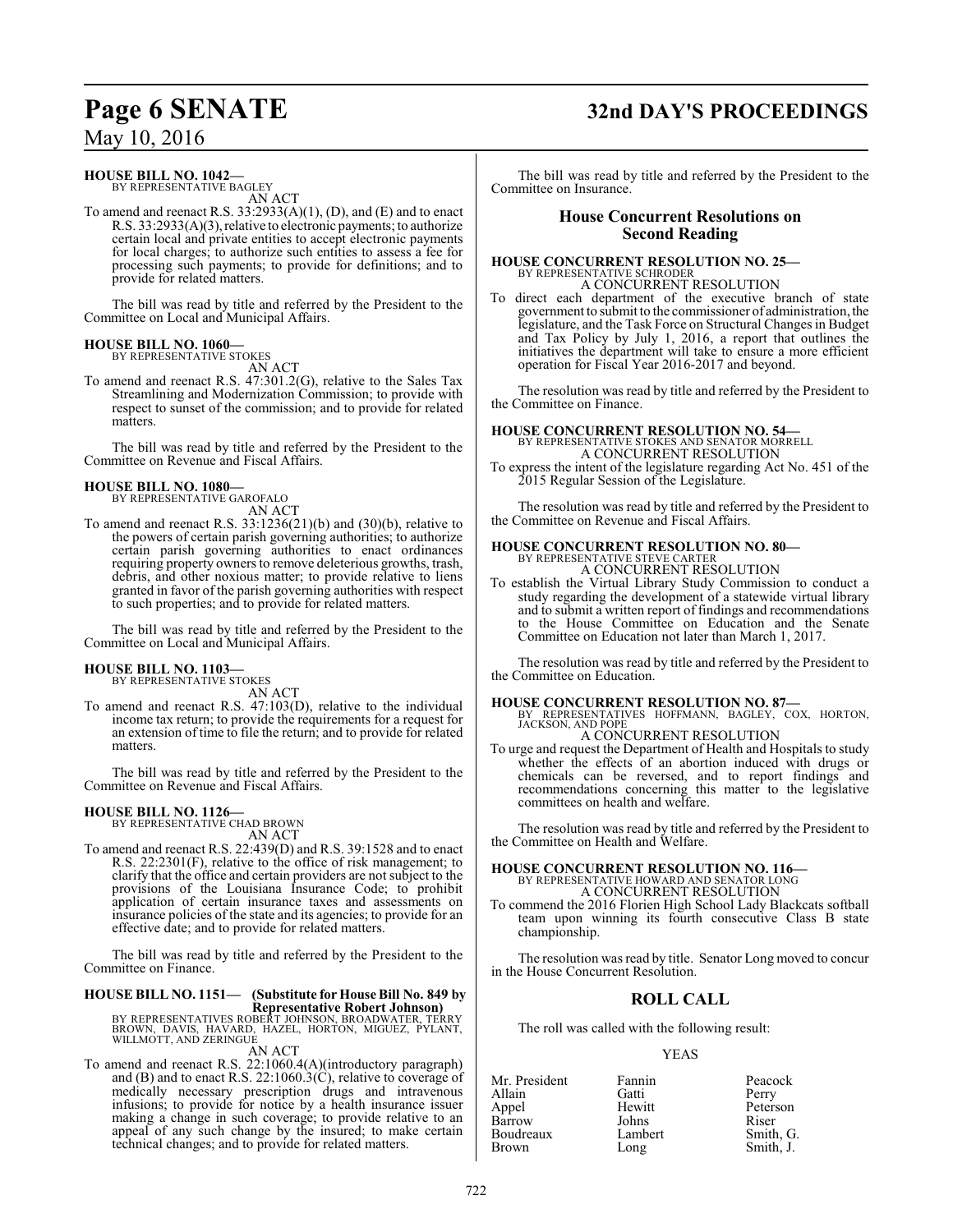# **32nd DAY'S PROCEEDINGS Page 7 SENATE**

Carter Luneau Tarver<br>
Claitor Martiny Thomp Claitor Martiny Thompson<br>Colomb Milkovich Walsworth Colomb Milkovich Walsworth Walsworth Walsworth Walsworth Walsworth Walsworth Walsworth Walsworth Milkovich Milkovich Milkovich Milkovich Milkovich Milkovich Milkovich Milkovich Milkovich Milkovich Milkovich Milkovich Milko Cortez Mills Ward Donahue Mizell White<br>Erdey Morrish Total - 35

Morrish

**NAYS** 

Total - 0

ABSENT

Bishop LaFleur<br>Chabert Morrell Chabert Total - 4

The Chair declared the Senate concurred in the House Concurrent Resolution and ordered it returned to the House.

# **Reports of Committees**

The following reports of committees were received and read:

## **REPORT OF COMMITTEE ON**

# **ENVIRONMENTAL QUALITY**

Senator Michael A. Walsworth, Chairman on behalf of the Committee on Environmental Quality, submitted the following report:

# May 10, 2016

To the President and Members of the Senate:

I am directed by your Committee on Environmental Quality to submit the following report:

### **SENATE BILL NO. 257—** BY SENATOR WALSWORTH

AN ACT

To amend and reenact R.S. 30:2194(B)(1), (3) and (6), 2194.1, 2195(C), (E), (F)(1), and the introductory paragraph of (3), and  $(3)(d)$ ,  $2195.2(A)(1)(c)(ii)$ ,  $(2)$ ,  $(3)$ , and  $(5)$ ,  $2195.3(A)(1)(b)$ , (6), and (10),  $2195.4(A)(2)$  and (3) and (B)(1) and (C),  $2195.8(A)$  and (C),  $2195.9(A)$  and (B),  $2195.10(C)$ ,  $2195.12(A)$ , and to enactR.S. 30:2194(B)(8)(c), 2195(F)(3)(f), 2195.4(A)(4), and 2195.12(E), relative to underground storage tanks; to provide certain prohibitions; to provide for monies deposited in the Tank Trust Fund; to provide certain reporting requirements; to provide for monies received from certain payments; to provide for certain third party claims; to require the maintaining of certain documents and records; to provide for the membership of the Motor Fuels Underground Storage Tank Trust Fund AdvisoryBoard; to provide for certain reimbursement eligibility requirements; to provide for the issuance of grants or loans relative to the delivery of motor fuels; to provide terms, conditions, and requirements; and to provide forrelated matters.

Reported with amendments.

# **HOUSE BILL NO. 670—** BY REPRESENTATIVE HENSGENS

AN ACT

To enact R.S. 40:1281.26, relative to individual sewerage systems; to provide for a temporary waiver of sanitary code requirements for individual sewerage systems in certain jurisdictions; to authorize enforcement by the jurisdiction; and to provide for related matters.

Reported favorably.

# **HOUSE BILL NO. 900—**

BY REPRESENTATIVE LEOPOLD AN ACT

To amend and reenact R.S. 30:2011(D)(22)(b) and (c) and (25), 2014(D)(4) and (5), 2195(B), 2351.59(C)(1)(a) and (b), (2), and  $(3)$ , and to enact R.S. 30:2014 $(D)(6)$ , relative to fees collected by the Department of Environmental Quality; to authorize an increase of fees paid to the Department of Environmental Quality; to authorize an increase of fees paid for accreditation by commercial laboratories; to authorize and increase in fees paid for certain reviews of immovable property; to authorize a fee for requesting a declaratory ruling; to authorize an increase for underground storage tank fees; to authorize an increase in fees deposited into the Lead Hazard Reduction Fund; and to provide for related matters.

Reported favorably.

Respectfully submitted, MICHAEL A. WALSWORTH Chairman

# **REPORT OF COMMITTEE ON**

# **JUDICIARY A**

Senator Rick Ward III, Chairman on behalf of the Committee on Judiciary A, submitted the following report:

May 10, 2016

To the President and Members of the Senate:

I am directed by your Committee on Judiciary A to submit the following report:

## **HOUSE BILL NO. 259—**

BY REPRESENTATIVE NANCY LANDRY AN ACT

To enact R.S. 13:3494 and 3495, relative to child support actions; to provide for required notice; to provide for contents ofthe notice; to provide relative to the failure to provide notice; and to provide for related matters.

Reported favorably.

## **HOUSE BILL NO. 325—**

BY REPRESENTATIVE ROBERT JOHNSON AN ACT

To repeal R.S. 40:34(E), relative to paternity; to repeal provisions in the Vital Records Law regarding allegations of paternity for child support purposes.

Reported favorably.

**HOUSE BILL NO. 330—** BY REPRESENTATIVE GREGORY MILLER AN ACT

To amend and reenact R.S. 9:315.11(A), relative to child support; to provide for imputing income; to provide relative to actual income or income earning potential; and to provide for related matters.

Reported favorably.

**HOUSE BILL NO. 347—** BY REPRESENTATIVES DANAHAY, BAGNERIS, GARY CARTER, ROBBY CARTER, GAINES, JIMMY HARRIS, HAZEL, HODGES, AND JACKSON AN ACT

To enact R.S.  $13:5401(C)(10)$ ,  $(11)$ , and  $(12)$ , relative to reentry courts; to authorize the creation of a reentry division of the Fourteenth, Twenty-First, and Thirty-Second Judicial District Courts; and to provide for related matters.

Reported favorably.

# May 10, 2016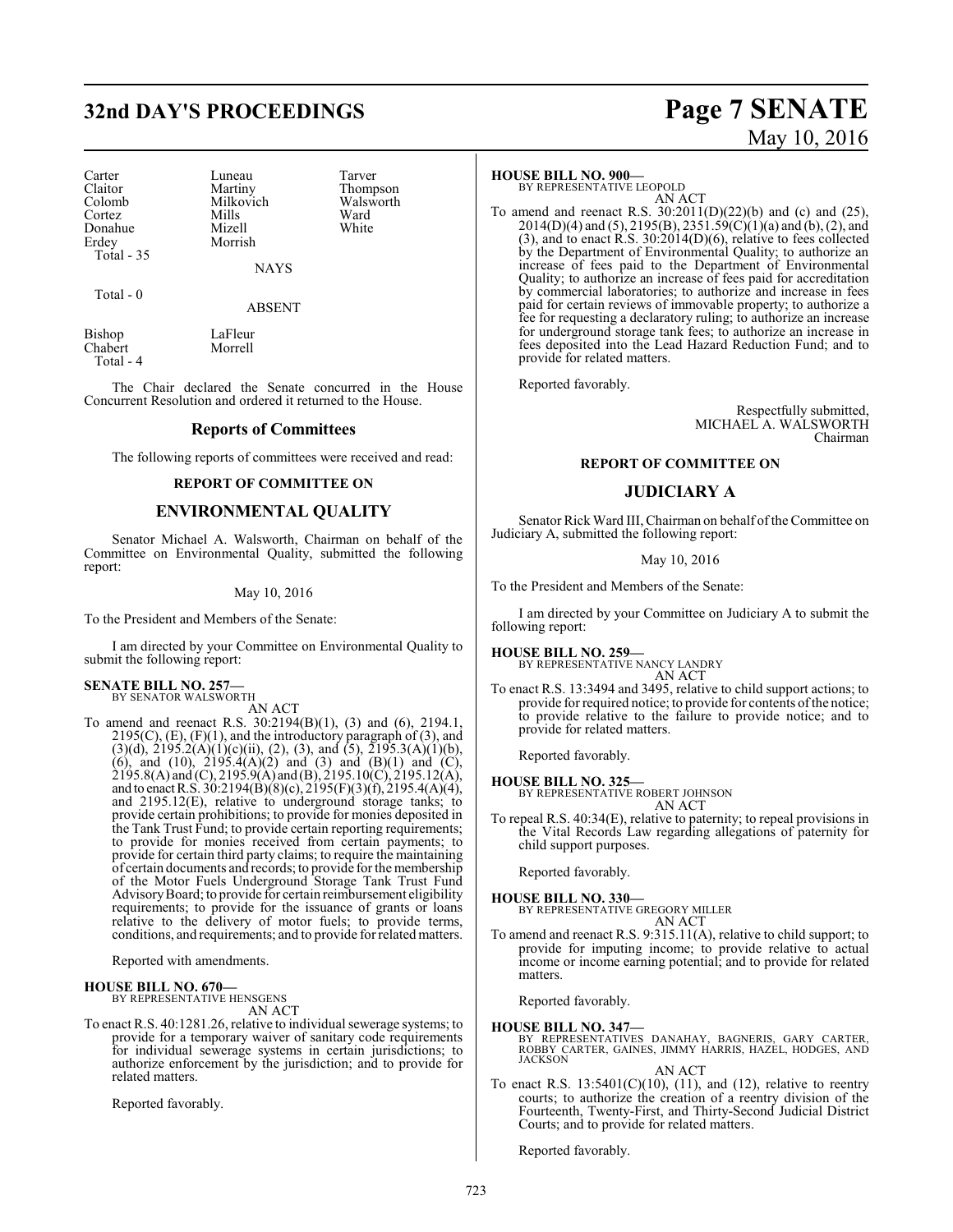# **Page 8 SENATE 32nd DAY'S PROCEEDINGS**

**HOUSE BILL NO. 388—**

BY REPRESENTATIVES JEFFERSON AND HUNTER AN ACT

To amend and reenact Civil Code Articles 189, 191, 195, and 196 and R.S. 9:406(B), (C), (D)(2), and (E)(2) and to enact R.S. 9:408 and 409, relative to the filiation of children; to provide for the commencement of the prescriptive period; to provide for the revocation of an act of acknowledgment; to provide for the identification of fathers; to provide for necessary parties; and to provide for related matters.

Reported with amendments.

# **HOUSE BILL NO. 395—**

BY REPRESENTATIVE GREGORY MILLER AN ACT

To amend and reenact R.S. 9:315(C)(1), relative to child support; to provide for computing adjusted gross income; to provide for definitions; and to provide for related matters.

Reported favorably.

**HOUSE BILL NO. 396—** BY REPRESENTATIVE GREGORY MILLER AN ACT

To amend and reenact R.S. 9:315.16(B)(1), relative to the child support review committee; to provide with respect to its membership; and to provide for related matters.

Reported favorably.

# **HOUSE BILL NO. 410—**

BY REPRESENTATIVE GREGORY MILLER AN ACT

To amend and reenact R.S. 9:315.9(A)(1) and (2) and 315.10(A)(1) and (2), relative to child custody; to provide relative to shared custody and split custody relating to child support; to provide definitions; and to provide for related matters.

Reported favorably.

**HOUSE BILL NO. 449—** BY REPRESENTATIVE GREGORY MILLER AN ACT

To amend and reenact Children's Code Articles 1122(F)(2) and  $(G)(2)$  and 1142 $(B)$  and R.S. 40:34, 46, 46.1, 46.2, and 75 $(A)$ , to enact R.S. 9:410, R.S. 40:34.1 through 34.13, and 46.3 through 46.13, and to repeal Children's Code Article 1142(C), relative to vital statistics; to provide for the completion of a birth certificate; to provide for the amendment of a birth certificate; to reorganize and recodify laws relative to birth certificates, death certificates, and paternity establishment; and to provide for related matters.

Reported favorably.

**HOUSE BILL NO. 484—** BY REPRESENTATIVE ROBERT JOHNSON AN ACT

To amend and reenact R.S. 9:315.4(B) and R.S. 46:236.1.1(2), and 236.1.2(L), relative to child support; to provide with respect to obligations to provide health insurance; to provide for cash medical support payments in certain cases; to provide for the collection of payments to the Department of Children and Family Services under certain circumstances; to provide definitions; and to provide for related matters.

Reported favorably.

# **HOUSE BILL NO. 537—** BY REPRESENTATIVE GAROFALO

AN ACT

To amend and reenact R.S. 40:1165.1(A)(2)(b)(i) and (ii), relative to medical records; to provide relative to the maximum charges for providing certain medical records; to provide for the form in

which to store and provide medical records; and to provide for related matters.

Reported with amendments.

## **HOUSE BILL NO. 809—** BY REPRESENTATIVE SCHRODER

AN ACT

To amend and reenact Children's Code Articles 571, 572(1), 573, and 575 and R.S. 15:185.1, 185.2(2), (6), and (7), 185.3(A), (B)(1), (2), (6)(introductory paragraph), (11), (12), (13), (14), (15),  $(19)(a)$  and (c),  $185.4(B)(1)$ ,  $(2)(a)$ , (c), (d), and (e),  $(3)$ (introductory paragraph) and  $(a)$ ,  $(5)$ ,  $(7)$ ,  $(13)$ ,  $(14)$ , and  $(15)$ , 185.6(C), 185.7(B) and (C), 185.8(introductory paragraph), and 185.9(A)(1) and (B)(2) and to repeal Children's Code Article 1023(C), relative to children; to provide for the Indigent Parents' Representation Program; to provide with respect to legal representation of indigent or absent parents; and to provide for related matters.

Reported favorably.

**HOUSE BILL NO. 862—**

BY REPRESENTATIVE FALCONER AN ACT

To enact R.S. 9:2800.23, relative to liability for damages caused by persons with developmental disabilities; to provide a limitation of liability for parents, tutors, and curators; to provide conditions upon which the limitation of liability is contingent; to provide for exceptions; and to provide for related matters.

Reported favorably.

# **HOUSE BILL NO. 933—**

BY REPRESENTATIVE GREGORY MILLER

AN ACT To amend and reenact R.S. 9:315.19, relative to child support; to provide for the schedule of basic child support obligations; and to provide for related matters.

Reported with amendments.

# **HOUSE BILL NO. 956—**

BY REPRESENTATIVE GREGORY MILLER AN ACT

To amend and reenact R.S. 9:2721 and to repeal Civil Code Article 3275, relative to mortgage and conveyance records; to provide for the recordation of certain documents; to provide relative to information contained in certain documents; and to provide for related matters.

Reported favorably.

Respectfully submitted, RICK WARD III Chairman

# **REPORT OF COMMITTEE ON**

# **JUDICIARY B**

Senator GaryL. Smith Jr., Chairman on behalf ofthe Committee on Judiciary B, submitted the following report:

May 10, 2016

To the President and Members of the Senate:

I am directed by your Committee on Judiciary B to submit the following report: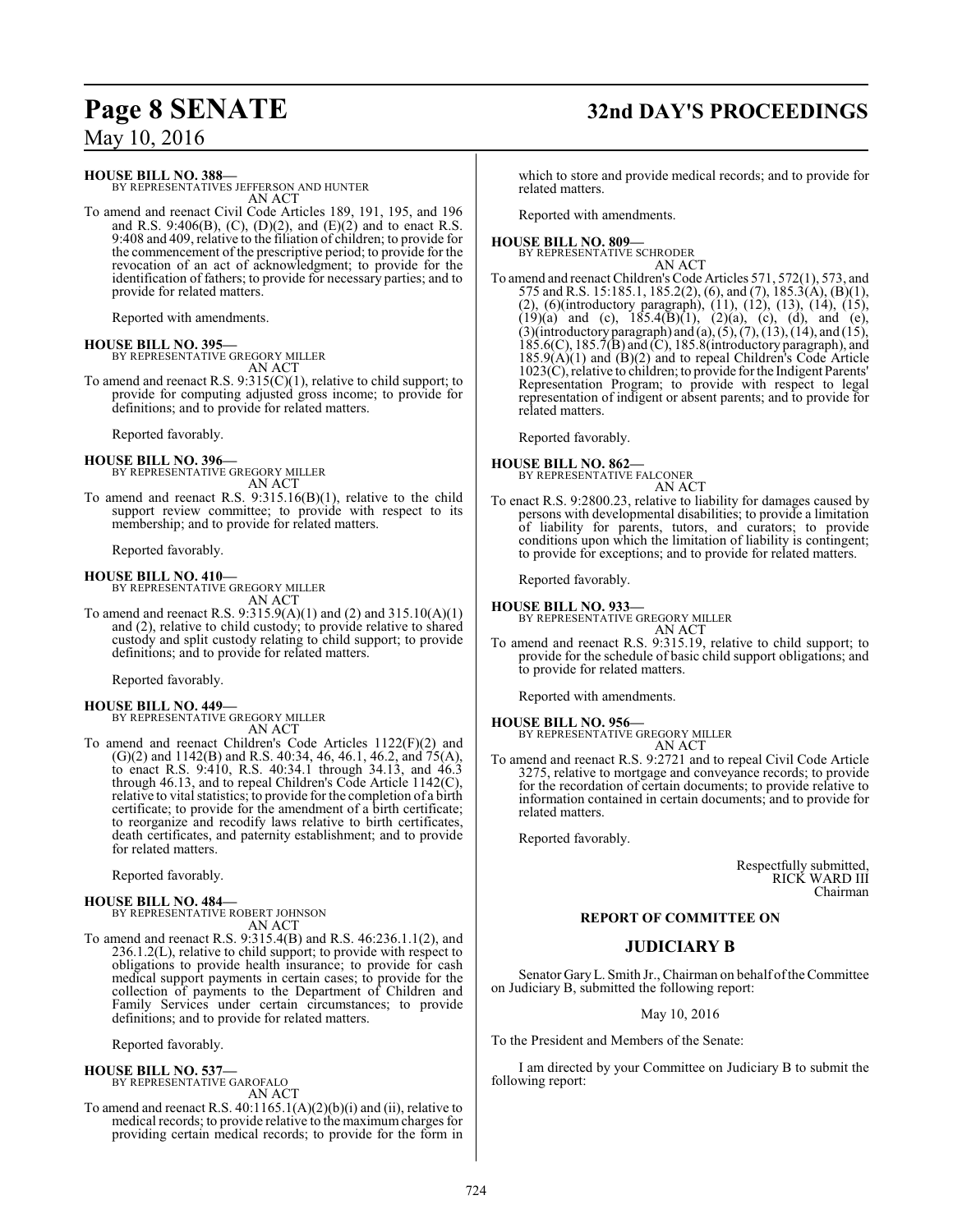# **32nd DAY'S PROCEEDINGS Page 9 SENATE**

# **SENATE BILL NO. 332—**

BY SENATOR MORRELL AN ACT

To amend and reenact R.S. 4:193(B), R.S. 9:3583, R.S. 12:1041, R.S. 14:107.2(A) and 326(C), R.S. 15:1204.2(B)(4) and 1402(A), R.S. 17:111, 158(F), 1676(D), 2053(D)(3), 3402(A), and 3991(B)(3), R.S. 22:1452(C)(25), 1454(A), and 1964(7)(f),R.S. 23:332 and 2043(B)(1), R.S. 27:27.2(B) and 27.4, R.S. 37:1025(B), 1107(C), 1360.23(H), 1437(D), 1455(A)(28), 2654(C)(1), 2719, 3425(C), and 3447(C), R.S. 38:2315, R.S. 39:1411, R.S. 40:1133.1(C), 2113.4(A), 2113.6(A)(1) and (B),  $2120.35(B)(5)$ ,  $2125(B)$ ,  $2403(H)(1)$ , and  $2504$ , R.S. 46:437.11(A), 1104, 1134, 1154, the introductory paragraph of  $1407(B)(1)(e)$  and (F), 1995, and 2205, R.S.  $47:37(C)$  and 287.755(C), R.S. 48:274.1(C), R.S. 49:145 and 146(A)(1), and R.S. 51:2231(A), 2232(3), 2235(16)(a), 2236(A), 2237(2), 2247, 2248, 2254 $(1)$  and  $(2)$ , the introductory paragraph of  $\overline{2255(A)}$ , 2602(A), 2606(A)(1) through (5), 2607(A) and (C), and 2608 and to enact R.S. 23:302(9) and (10), relative to discrimination; to expand the application of various provisions relative to discrimination by adding additional criteria; to provide for definitions; to remove certain activities from provisions for the attorney general to institute civil proceedings against certain corporations; and to provide for related matters.

Reported favorably.

# **HOUSE BILL NO. 55—**

BY REPRESENTATIVES DWIGHT, CHAD BROWN, GARY CARTER, COUSSAN, HAZEL, MIKE JOHNSON, MAGEE, JAY MORRIS, AND SHADOIN

AN ACT

To enact R.S. 13:5368, relative to courts and judicial procedure; to provide with respect to Veterans Court programs in district court; to provide for dismissal of certain criminal charges upon completion of a Veterans Court program; to provide with respect to revocation of probation in certain circumstances; to provide for the effect of a dismissal of criminal charges; and to provide for related matters.

Reported favorably.

### **HOUSE BILL NO. 226—** BY REPRESENTATIVE MORENO

AN ACT

To amend and reenact R.S.  $27:443(B)(1)(a)(ii)$  and  $(b)(iii)$ , relative to penalties for certain violations of the Video Draw Poker Devices Control Law; to provide with respect to the revocation or suspension of a license for certain violations; to provide for a hearing; and to provide for related matters.

Reported with amendments.

# **HOUSE BILL NO. 547—**

BY REPRESENTATIVE JACKSON AN ACT

To enact R.S. 15:175(D), relative to public defender services; to provide with respect to determinations of indigency; to authorize the adoption of a uniform form to be used in determining indigency; and to provide for related matters.

Reported favorably.

# **HOUSE BILL NO. 667—** BY REPRESENTATIVE REYNOLDS

AN ACT

To amend and reenact R.S.  $26:359(B)(1)(h)$  and  $(i)$ ,  $(2)$  and  $(3)$ ,  $(C)$ ,  $(D)$ ,  $(E)$ , and  $(F)$  and to enact R.S. 26:359 $(B)(4)$ , relative to wine shipped directly to consumers; to provide with respect to certain requirements for direct shipment sales; to provide for exceptions; to authorize the commissioner to promulgate rules; to provide for permit applications of certain wine producers, manufacturers, and retailers; to provide permit fees; to specify the due date of a monthly statement; to provide for additional penalties for violations; to provide for an effective date; and to provide for related matters.

# May 10, 2016

Reported with amendments.

# **HOUSE BILL NO. 970—**

BY REPRESENTATIVE ANDERS AN ACT

To enact R.S. 13:5554(G)(5), relative to payment for certain benefits for retirees from Concordia Parish Sheriff's Office; to provide for the qualifications for payment for certain insurance premiums; and to provide for related matters.

Reported favorably.

**HOUSE BILL NO. 988—** BY REPRESENTATIVE ARMES

AN ACT To amend and reenact R.S. 46:121(1), relative to Louisiana Military Family Assistance; to provide for the meaning of "activated military personnel"; and to provide for related matters.

Reported with amendments.

## **HOUSE BILL NO. 998—**

BY REPRESENTATIVE CHAD BROWN AN ACT

To enact R.S. 13:5554(H)(4), relative to payment for certain benefits for retirees from the Assumption Parish Sheriff's Office; to provide for the qualifications for payment of certain insurance premiums; and to provide for related matters.

Reported favorably.

## **HOUSE BILL NO. 1102—**

BY REPRESENTATIVES BISHOP, ADAMS, BAGNERIS, BARRAS,<br>BERTHELOT,BOUIE,BROADWATER,CHADBROWN,TERRYBROWN,<br>CARMODY, CARPENTER, CONNICK, DAVIS, GISCLAIR, JIMMY<br>HARRIS,LANCE HARRIS,HOLLIS,JAMES,NANCY LANDRY,LEGER,<br>LOPINTO,MARCELLE PEARSON, PRICE, PYLANT, SCHEXNAYDER, SMITH, TALBOT, AND THIBAUT

## AN ACT

To amend and reenact R.S. 14:286(D), R.S. 40:34(B)(1)(a)(viii),  $(h)(v)$ , (i), and (j), and R.S. 44:4.1(B)(26), to enact Chapter 1-C of Code Title IV of Code Book III of Title 9 of the Louisiana Revised Statutes of 1950, comprised of R.S. 9:2718 through 2720.15, R.S. 14:286(E), and Part VII of Chapter 2 of Title 40 of the Louisiana Revised Statutes of 1950, comprised of R.S. 40:93 through 96, and to repeal R.S. 9:2713, relative to gestational carriers; to provide for amendments to birth certificates; to provide for definitions relative to gestational carrier contracts; to provide for genetic gestational carrier contracts; to provide for the enforceability of gestational carrier contracts; to provide for the parties to a gestational carrier contract; to provide for contractual requirements for a gestational carrier contract; to provide for a proceeding to approve a gestational carrier contract; to provide for the check of the criminal records of the parties to a gestational carrier contract; to provide for an order preceding embryo transfer relative to a gestational carrier contract; to provide for matters relative to multiple attempts at in utero embryo transfer; to provide for confidentiality of the proceedings relative to a gestational carrier contract; to provide for continuing and exclusive jurisdiction to the proceedings relative to a gestational carrier contract; to provide for the termination of a gestational carrier contract by notice; to provide for remedies for the failure to performunder a gestational carrier contract; to provide for the termination of a gestational carrier contract and for the effects of divorce, nullity, and death on a gestational carrier contract; to provide for the effect of a subsequent marriage of the gestational carrier on a gestational carrier contract; to provide for a post-birth order; to provide for DNA testing when the child is alleged not to be the child of the intended parents; to provide for time limitations and finality; to prohibit certain acts relative to a gestational carrier contract occurring on or after the effective date; to provide for data collection; and to provide for related matters.

Reported favorably.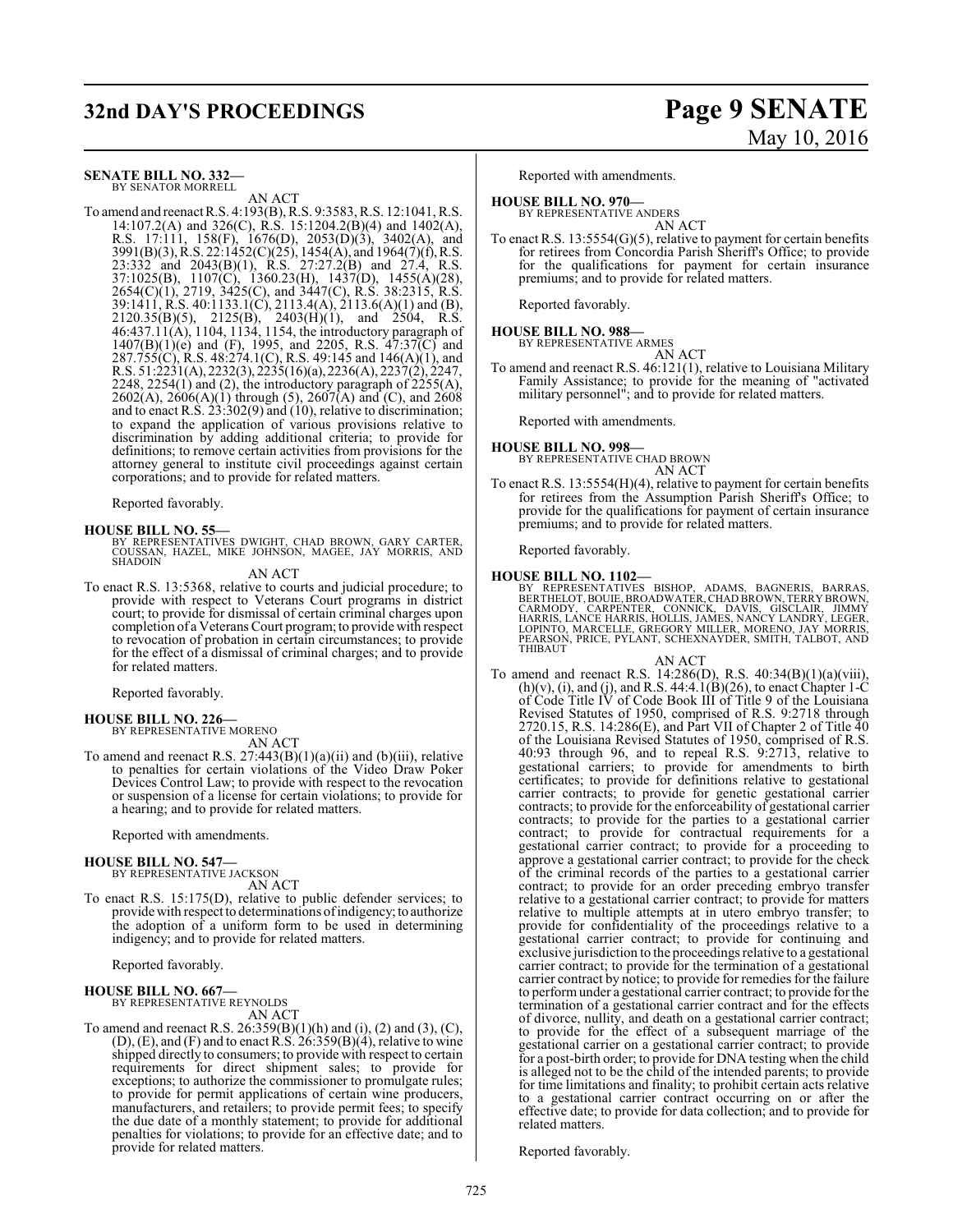# **Page 10 SENATE 32nd DAY'S PROCEEDINGS**

May 10, 2016

# **HOUSE BILL NO. 1141— (Substitute for House Bill No. 408 by Representative Hazel)**

BY REPRESENTATIVES HAZĒL, BILLIOT, CHAD BROWN, GARY<br>CARTER,COUSSAN,DWIGHT,MIKEJOHNSON,MAGEE,JAYMORRIS,<br>AND SHADOIN AND SENATOR CARTER AN ACT

To amend and reenact R.S. 13:5366(B)(9) and (10), relative to the Veterans Court program; to provide relative to eligibility for the program; to provide for additional requirements and restrictions for certain eligible participants; and to provide for related matters.

Reported favorably.

Respectfully submitted, GARY L. SMITH JR. Chairman

# **REPORT OF COMMITTEE ON**

# **JUDICIARY C**

Senator Dan Claitor, Chairman on behalf of the Committee on Judiciary C, submitted the following report:

# May 10, 2016

To the President and Members of the Senate:

I am directed by your Committee on Judiciary C to submit the following report:

# **HOUSE BILL NO. 76—**

BY REPRESENTATIVE HAVARD

AN ACT

To enact Code of Criminal Procedure Article 404(F), relative to jury commissions; to provide for the functions of the jury commission in the parishes of East Feliciana and West Feliciana; to transfer the functions of the jury commission to the clerks of court of East Feliciana Parish and West Feliciana Parish; and to provide for related matters.

Reported favorably.

**HOUSE BILL NO. 172—** BY REPRESENTATIVE JEFFERSON

AN ACT

To amend and reenact Code of Criminal Procedure Article  $900(A)(6)(b)$ , relative to technical parole violations; to provide for earning of credit for time served prior to revocation; and to provide for related matters.

Reported favorably.

# **HOUSE BILL NO. 180—**

BY REPRESENTATIVE JEFFERSON AN ACT

To amend and reenact Code of Criminal Procedure Article 901(C), relative to probation; to provide relative to the revocation of probation for the commission of another offense; to provide for credit for time served prior to the revocation hearing; to provide that certain sentences may be served consecutively or concurrently; to provide exceptions; and to provide for related matters.

Reported favorably.

### **HOUSE BILL NO. 254—** BY REPRESENTATIVE HAVARD

AN ACT

To amend and reenact R.S. 15:1302(2) and 1316(C) and (D) and to enact R.S. 14:222.3 and R.S. 15:1302(3.1) and (16.1), 1316(E), 1317, and 1318, relative to electronic surveillance; to create the crime of unlawful use of a cellular tracking device; to provide definitions; to provide criminal penalties; to provide exceptions; to provide for applicability; to provide procedures for use of a cellular tracking device by law enforcement officers and investigative officers; and to provide for related matters.

Reported with amendments.

## **HOUSE BILL NO. 546—** BY REPRESENTATIVE HUNTER

AN ACT

To enact R.S. 14:71.4, relative to misappropriation without violence; to create the crime of homestead exemption fraud; to provide for elements of the crime; to provide criminal penalties; to provide for restitution; to provide definitions; and to provide for related matters.

Reported favorably.

**HOUSE BILL NO. 582—** BY REPRESENTATIVES JACKSON AND HOFFMANN AN ACT

To amend and reenact R.S. 14:2(B)(32) and 37.2 and R.S. 15:642(2)(b), relative to aggravated assault upon a peace officer; to amend the crime of aggravated assault upon a peace officer with a firearm; to remove the element that the offense be committed with a firearm; and to provide for related matters.

Reported favorably.

# **HOUSE BILL NO. 931—** BY REPRESENTATIVE WHITE

To amend and reenact R.S. 14:35.3(C), (D), and (H), relative to domestic abuse battery; to require completion of courtmonitored domestic abuse intervention program as a part of the sentence for conviction of domestic abuse battery; and to provide for related matters.

AN ACT

Reported favorably.

# **HOUSE BILL NO. 953—**

BY REPRESENTATIVE LANCE HARRIS AN ACT

To amend and reenact R.S. 14:107.2(A) and to enact R.S. 14:107.2(E), relative to hate crimes; to provide for the elements of the crime; to provide for definitions; and to provide for related matters.

Reported favorably.

Respectfully submitted, DAN CLAITOR Chairman

# **Senate Bills and Joint Resolutions on Second Reading Reported by Committees**

**SENATE BILL NO. 207—**

BY SENATOR COLOMB AN ACT

To amend and reenact R.S. 39:1303(C), 1309(A) and (C), and to enact R.S. 39:1302(4) and (5),  $1305(F)$ , and  $1310(C)$ , relative to the Louisiana Local Government Budget Act; to provide definitions; and to provide for related matters.

Reported favorably by the Committee on Local and Municipal Affairs. The bill was read by title, ordered engrossed and passed to a third reading.

### **SENATE BILL NO. 256—** BY SENATOR WALSWORTH

AN ACT

To enact R.S. 46:1608(G), relative to senior centers; to provide for funding to nationally certified senior centers; and to provide for related matters.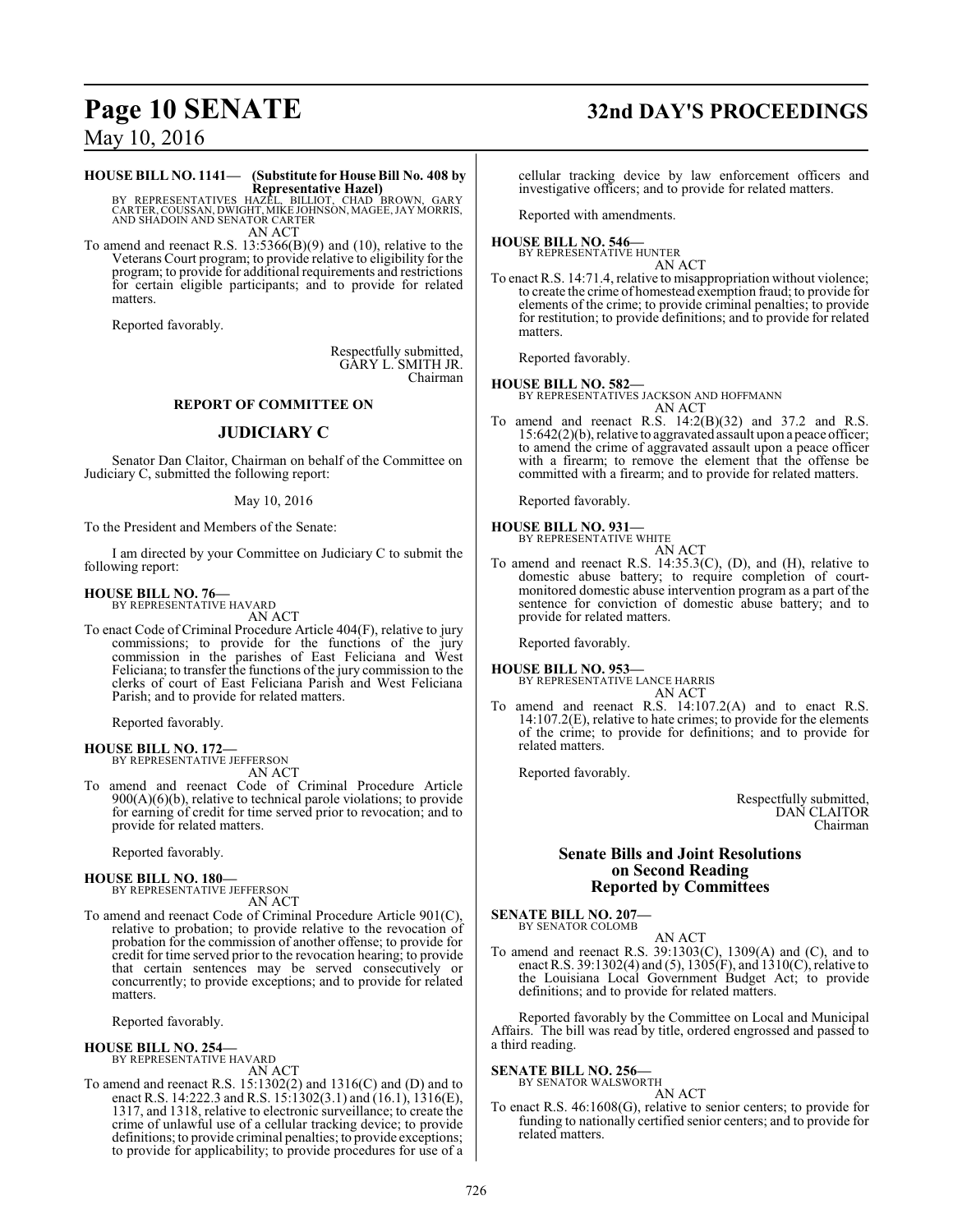# **32nd DAY'S PROCEEDINGS Page 11 SENATE**

# May 10, 2016

Reported with amendments by the Committee on Finance.

## **SENATE COMMITTEE AMENDMENTS**

Amendments proposed by Senate Committee on Finance to Original Senate Bill No. 256 by Senator Walsworth

# AMENDMENT NO. 1

On page 1, line 9, change "**shall**" to "**may, if funds are available,**"

On motion of Senator Allain, the committee amendment was adopted. The amended bill was read by title, ordered engrossed and passed to a third reading.

## **SENATE BILL NO. 262—**

BY SENATOR MORRISH AND REPRESENTATIVE PRICE AN ACT

To enact R.S.  $17:24.4(F)(1)(g)$ , (h) and (i), relative to statewide content standards and assessments for required subjects; to provide for the use of such results and information for specified purposes including for purposes of distributing school and district letter grades, teacher evaluations, and pupil progression; and to provide for related matters.

Reported with amendments by the Committee on Education.

# **SENATE COMMITTEE AMENDMENTS**

Amendments proposed by Senate Committee on Education to Original Senate Bill No. 262 by Senator Morrish

AMENDMENT NO. 1

On page 1, line 2, after "R.S. 17:24.4(F)(1)(g)," delete "(h) and (i),"

AMENDMENT NO. 2 On page 1, line 8, after "R.S. 17:24.4(F)(1)(g)" delete ", (h) and (i) are" and insert "is"

AMENDMENT NO. 3

On page 1, line 16, between "**shall not**" and "**of such**" change "**use the results**" to "**require the use**"

AMENDMENT NO. 4 On page 2, delete lines 7 through 14

On motion of Senator Morrish, the committee amendment was adopted. The amended bill was read by title, ordered engrossed and passed to a third reading.

### **SENATE BILL NO. 270—** BY SENATOR BOUDREAUX

AN ACT

To enact R.S. 17:3914(L), relative to student information; to require the Department of Education to provide public school systems with certain student information; to provide for the confidentiality ofsuch information; to provide for penalties; and to provide for related matters.

Reported with amendments by the Committee on Education.

# **SENATE COMMITTEE AMENDMENTS**

Amendments proposed by Senate Committee on Education to Original Senate Bill No. 270 by Senator Boudreaux

## AMENDMENT NO. 1

On page 1, line 2, after "information;" delete the remainder of the line, delete line 3 in its entirety, and insert "to provide for certain school governing authorities to enter into a memorandum of understanding for the provision of certain student information; to"

## AMENDMENT NO. 2

On page 1, delete lines 11 through 17 and insert the following: "**L.(1) Notwithstanding any provision of this Part to the contrary, a local public school system and the governing** **authority of a Type 2 charter school that enrolls students who reside within the geographic boundaries of the local school system shall enter into a memorandum of understanding to exchange student information necessary to verify student enrollment and residency status. The local public school system and the charter school governing authority**"

# AMENDMENT NO. 3

On page 2, between lines 2 and 3, insert the following:

"**(2) The student information provided pursuant to the provisions of this Subsection shall be limited to the student's name and residential address and the school in which the student is enrolled.**

**(3) A memorandum of understanding entered into pursuant to the provisions of this Subsection shall comply with all applicable state and federal law, including the Federal Educational Rights Privacy Act.**"

# AMENDMENT NO. 4

On page 2, at the beginning of line 3, change "**(2)**" to "**(4)**"

On motion of Senator Morrish, the committee amendment was adopted. The amended bill was read by title, ordered engrossed and passed to a third reading.

# **SENATE BILL NO. 342—**

BY SENATOR BOUDREAUX AN ACT

To amend and reenact R.S. 17:3881(A), 3886(A), 3902(B)(5), and  $3997(D)(1)$  and (2), relative to the evaluation of public school teachers and administrators; to require that such evaluations include multiple quantitative measures of student achievement; to provide relative to the percentage of such evaluations based upon value-added data; and to provide for related matters.

Reported by substitute by the Committee on Education. The bill was read by title; the committee substitute bill was read.

### **SENATE BILL NO. 477— (Substitute of Senate Bill No. 342 by Senator Boudreaux)** BY SENATOR BOUDREAUX

AN ACT

To amend and reenact R.S. 17:3902(B)(5) and 3997(D)(2), relative to the evaluation of public school teachers and administrators; to provide relative to the use of value-added data in such evaluations; and to provide for related matters.

Be it enacted by the Legislature of Louisiana: Section 1. R.S. 17:3881(A), 3886(A), 3902(B)(5), and  $3997(D)(1)$  and (2) are hereby amended and reenacted to read as follows:

§3881. Purpose

A. It is the purpose of this Part to establish periodic evaluations of performance and effectiveness, based in part on growth in student achievement using **through a professional employee evaluation program that includes multiple quantitative measures of student achievement, which shall include a** value-added assessment model as determined by the board, and continuous professional development as integral aspects of professional careers in education.

\* \* \* §3886. Teaching credentials; regular certification, permanent certification; effect of evaluation

A. If a teacher's evaluation demonstrates that he has met the standard for effectiveness as determined by the board, using valueadded data **pursuant to this Part**, for three years during the initial certification or renewal process, a certificate shall be issued or renewed unless the board receives evidence from the local board, through an appeal, that justifies discontinuation. Similarly, if a teacher's evaluation demonstrates that he has not met the standard for effectiveness as determined by the board, using either value-added data or other components of the evaluation, for three years during the initial certification or renewal process, the board shall not issue or renew a certificate unless evidence of effectiveness is received from the local board, through an appeal, that justifies the issuance of a certificate.

\* \* \*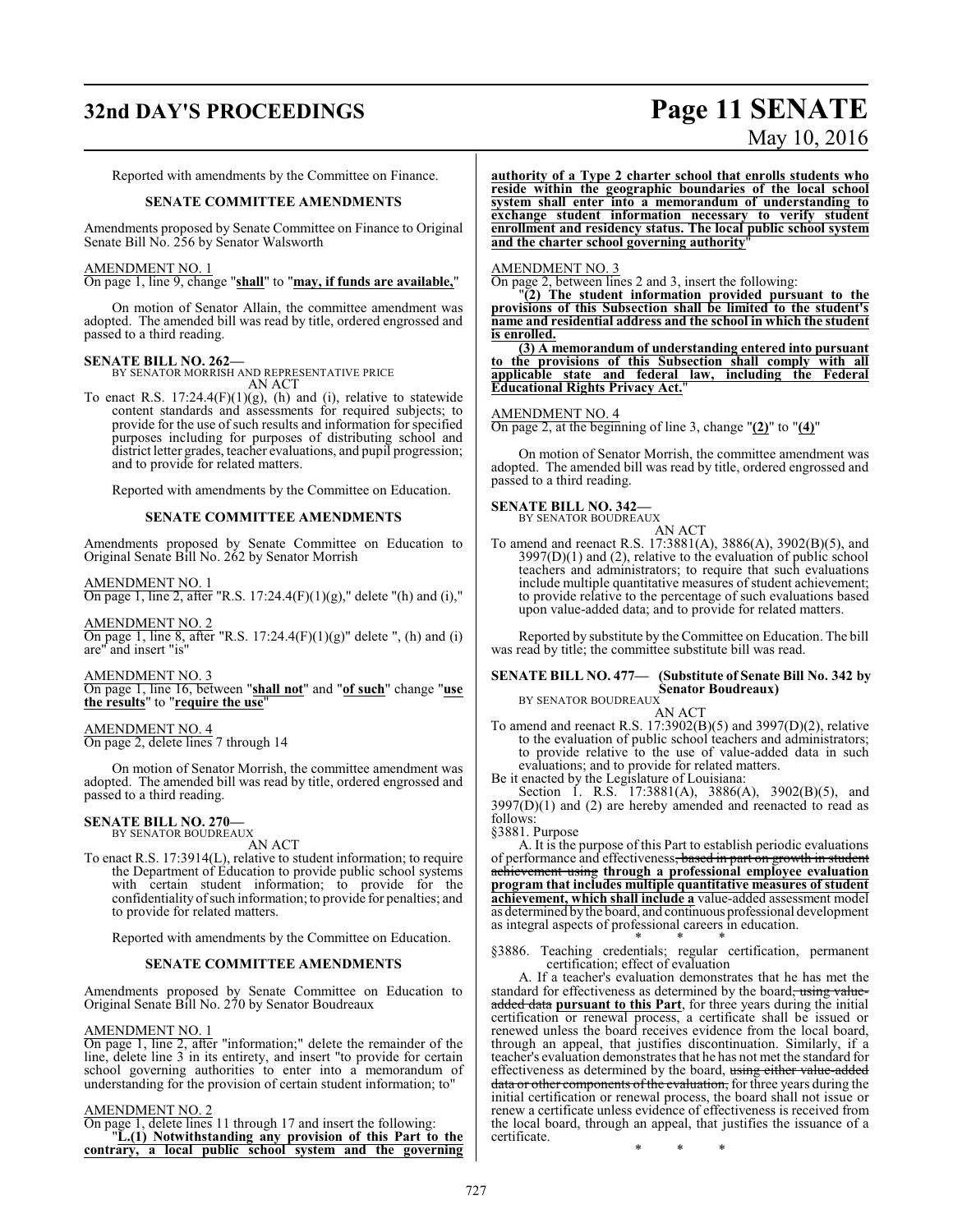# **Page 12 SENATE 32nd DAY'S PROCEEDINGS**

§3902. Evaluation program; process

\* \* \* B. The elements of evaluation and standards for effectiveness shall be defined by the board pursuant to rules and regulations promulgated for such purpose. Such rules and regulations shall require that, at a minimum, local evaluation plans contain the following elements:

\* \* \* (5) Measure of effectiveness **Growth in student achievement**. Fifty percent of such evaluations shall be based on evidence of growth in student achievement using **multiple quantitative measures of student achievement, which shall include** a valueadded assessment model as determined by the board for grade levels and subjects for which value-added data is available. For grade levels and subjects for which value-added data is not available and for personnel for whom value-added data is not available, the board shall establish **alternate** measures of student growth. The **However, data derived through a value-added assessment model shall not comprise more than fifty percent of the quantitative portion of the evaluation. The remaining percentage of the quantitative portion of the evaluation shall be comprised of measures of student growth as determined by the school principal. Any valueadded assessment** model shall take into account important student factors, including but not limited to special education, eligibility for free or reduced price meals, student attendance, and student discipline. However, neither the value-added model nor the measures ofstudent growth for grade levels and subjects for which value-added data are not available shall, in any given year, include a test score or data of a student who has ten or more unexcused absences in any school semester in that year **No measure of growth in student achievement shall include a test score or other data of a student who has ten or more unexcused absences in any school semester in a given year**. The state board shall develop and adopt a policy to invalidate such student growth data for any teacher for any school year in which there is a natural disaster or any other unexpected event that results in the temporary closure of the school. \* \* \*

§3997. Charter school employees

\* \* \* D.(1)(a) Each governing authority of a charter school annually shall **annually** evaluate every teacher and administrator employed at the school using the value-added assessment model and mea student growth **professional employee evaluation program** as determined by the State Board of Elementary and Secondary Education pursuant to R.S. 17:3902(B)(5) **17:3881 through 3905**.

(b) The governing authority of a charter school shall terminate the employment of any teacher or administrator determined to be ineffective for three consecutive years pursuant to the evaluation required by this Section.

(2) By the beginning of the 2012-2013 school year, fifty **Fifty** percent of each teacher and administrator evaluation conducted pursuant to Paragraph (1) of this Subsection shall be based on evidence of growth in student achievement using the value-added assessment model **multiple quantitative measures of student achievement, which shall include a value-added assessment model,** as determined by the state board for grade levels and subjects for which value-added data is available. For grade levels and subjects for which value-added data is not available, the state board shall establish **alternate** measures of student growth. The **However, data derived through a value-added assessment model shall not comprise more than fifty percent of the quantitative portion of the overall evaluation. The remaining percentage of the quantitative portion of the evaluation shall be comprised of measures of student growth as determined by the school principal. Any value-added assessment** model shall take into account important student factors, including but not limited to special education, eligibility for free or reduced price meals, student attendance, and student discipline. **No measure of growthin student achievement shall include a test score or other data of a student who has ten or more unexcused absences in any school semester in a given year.** The state board shall develop and adopt a policy to invalidate such student growth data for any teacher for any school year in which there is a natural disaster or any other unexpected event that results in the temporary closure of the school. \* \* \*

Section 2. This Act shall become effective upon signature by the governor or, if not signed by the governor, upon expiration of the time for bills to become law without signature by the governor, as provided by Article III, Section 18 of the Constitution of Louisiana. If vetoed by the governor and subsequently approved by the legislature, this Act shall become effective on the day following such approval.

On motion of Senator Morrish, the committee substitute bill was adopted and becomes Senate Bill No. 477 by Senator Boudreaux, substitute for Senate Bill No. 342 by Senator Boudreaux.

## **SENATE BILL NO. 477— (Substitute of Senate Bill No. 342 by Senator Boudreaux)** BY SENATOR BOUDREAUX

AN ACT

To amend and reenact R.S. 17:3902(B)(5) and 3997(D)(2), relative to the evaluation of public school teachers and administrators; to provide relative to the use of value-added data in such evaluations; and to provide for related matters.

The bill was read by title and placed on the Calendar for a second reading.

# **SENATE BILL NO. 373—** BY SENATOR MIZELL

AN ACT

To repeal R.S. 36:509(S) and Part XXVI of Chapter 13 of Title 38 of the Louisiana Revised Statutes of 1950, comprised of R.S. 38:3087.191 through 3087.205, relative to the Washington Parish Reservoir District; to remove references to, provisions for, and the powers, functions and duties of the district and its board of commissioners; and to provide for related matters.

Reported favorably by the Committee on Local and Municipal Affairs. The bill was read by title, ordered engrossed and passed to a third reading.

# **SENATE BILL NO. 388-**<br>BY SENATOR CORTEZ

AN ACT

To amend and reenact R.S.  $30:10(A)(2)(a)(i)$ ,  $(b)(i)$ ,  $(c)$  and  $(d)(i)$ , relative to the office of conservation; to provide for agreements for drilling units; to provide for pooling interests; to provide for notice requirements; to provide for the timely payment of drilling costs; to provide terms and conditions; and to provide for related matters.

Reported with amendments by the Committee on Natural Resources.

# **SENATE COMMITTEE AMENDMENTS**

Amendments proposed by Senate Committee on Natural Resources to Original Senate Bill No. 388 by Senator Cortez

AMENDMENT NO. 1

On page 1, line 2, after "reenact" insert "the introductory paragraph of", and after "(d)(i)," insert "and to enact R.S.  $30:10(A)(2)(i)$ ,"

AMENDMENT NO. 2

On page 1, line 7, after "Section 1." insert "The introductory paragraph of"

AMENDMENT NO. 3

On page 1, line 8, after "reenacted" insert "and R.S.  $30:10(A)(2)(i)$  is hereby enacted"

AMENDMENT NO. 4

On page 3, between lines 24 and 25, insert the following:

"**(i) Failure of the drilling owner to provide written notice as required by Subparagraph (a) of this Paragraph to an owner shall not affect the validity of the written notice properly provided to any other owner in the unit.** \* \* \*"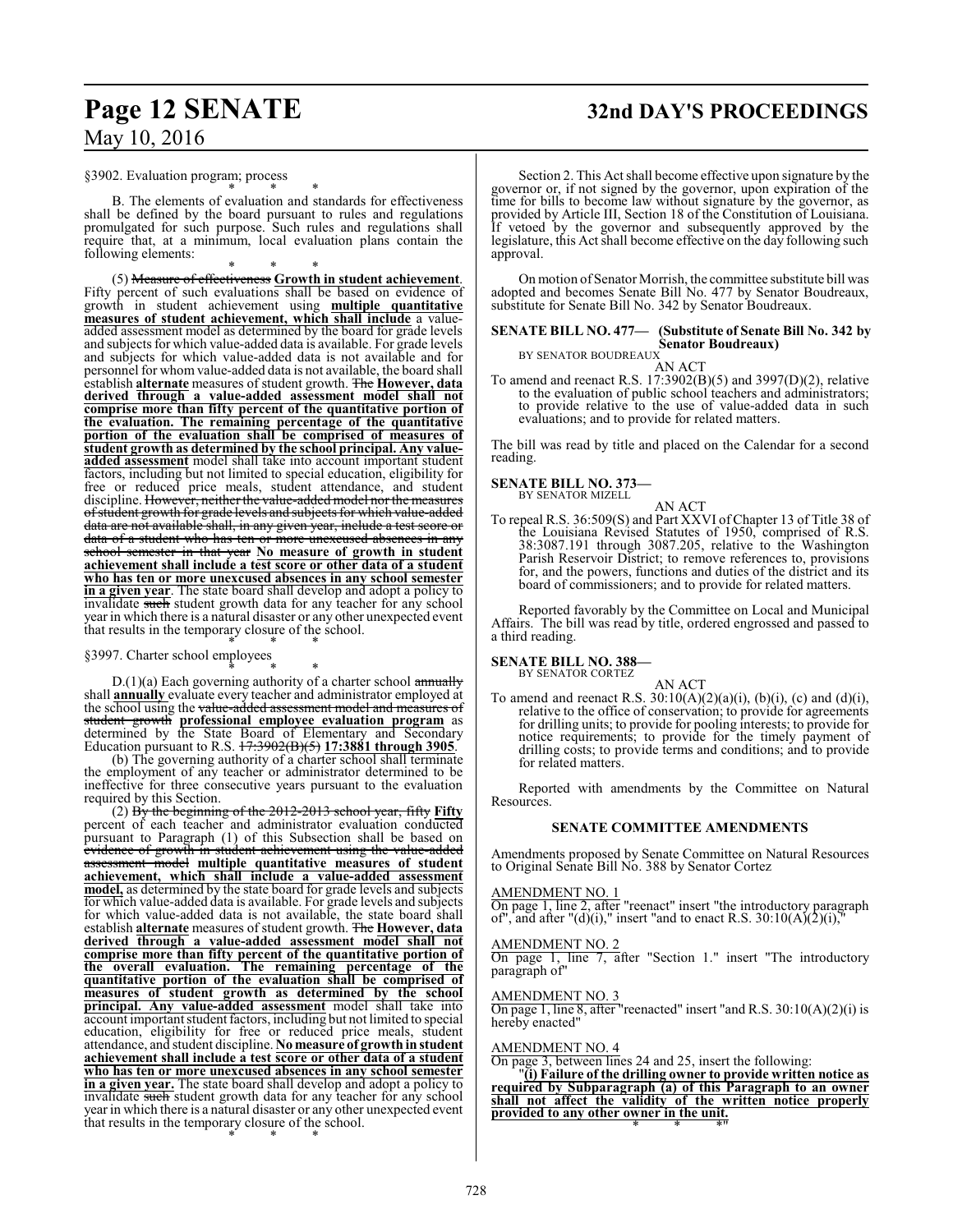# **32nd DAY'S PROCEEDINGS Page 13 SENATE**

# May 10, 2016

On motion of Senator Chabert, the committee amendment was adopted. The amended bill was read by title, ordered engrossed and passed to a third reading.

## **SENATE BILL NO. 408—** BY SENATOR MILKOVICH

AN ACT

To enact R.S. 17:3975, relative to public schools; to authorize a charter group to submit an application to the local school board or the State Board of Elementary and Secondary Education to operate a charter school to replace a closed public school; to provide for special circumstances; and to provide for related matters.

Reported favorably by the Committee on Education. The bill was read by title, ordered engrossed and passed to a third reading.

## **SENATE BILL NO. 412—** BY SENATOR BROWN

AN ACT

To amend and reenact R.S. 33:9038.31(2) and (3) and to enact R.S. 33:9038.70, relative to special districts; to authorize the creation ofspecial districts; to provide for the governance and the powers and duties of the district; including tax, bond, and tax increment finance authority; and to provide for related matters.

Reported with amendments by the Committee on Local and Municipal Affairs.

# **SENATE COMMITTEE AMENDMENTS**

Amendments proposed bySenate Committee on Local and Municipal Affairs to Original Senate Bill No. 412 by Senator Brown

AMENDMENT NO. 1

On page 4, line 23, after "**or lease**" insert "**, but not by expropriation,**"

On motion of Senator Colomb, the committee amendment was adopted. The amended bill was read by title, ordered engrossed and passed to a third reading.

### **SENATE BILL NO. 466—** BY SENATOR HEWITT

AN ACT

To enact R.S. 17:1519.2(C), relative to public hospitals administered by the Board of Supervisors of Louisiana State University; to provide for a procedure for the approval by the Joint Legislative Committee on the Budget and the legislature of changes in the provision of health care at the public hospitals; to provide for an effective date; and to provide for related matters.

Reported with amendments by the Committee on Finance.

# **SENATE COMMITTEE AMENDMENTS**

Amendments proposed by Senate Committee on Finance to Original Senate Bill No. 466 by Senator Hewitt

# AMENDMENT NO. 1

On page 1, delete lines 4 and 5, and insert the following: "board and the commissioner of administration to seek approval from the Joint Legislative Committee on the Budget and the legislature to proceed with a sale of any hospital or any asset of one of the medical centers; to provide for an"

# AMENDMENT NO. 2

On page 1, line 13, after "**the contrary,**", delete the remainder of the line, delete lines 14 through 17, and insert the following: "**in the event the board receives an inquiry from a viable party regarding the purchase of a hospital or any asset of one of the medical centers listed in Subsection B of this Section, hereinafter referred to as the property, the board shall notify the commissioner of administration within five business days that it is in receipt of such an inquiry. The board shall participate in and cooperate**

**with the commissioner of administration in reviewing such inquiry.**"

AMENDMENT NO. 3

On page 2, delete lines 1through 2, and insert the following:

"**(2) The review of the inquiry by the board and the commissioner of administration shall include, at a minimum, an assessment of the impact a sale of the property shall have on the provision of health care in the region, graduate medical education, any contractual or operational issues with other parties that need to be addressed prior to executing a contract of sale, purchase agreement or other type of agreement, and a costbenefit analysis addressing the potential short-term and longterm financial advantages and disadvantages of proceeding with the sale. The commissioner shall also obtain fair market value appraisals from up to three Louisiana certified appraisers to ascertain the current value of the property. A report of such information and the recommendations of the board and the commissioner shall be submitted to the Joint Legislative Committee on the Budget immediately upon its completion.**"

# AMENDMENT NO. 4

On page 2, delete lines 3 though 24, and insert the following:

"**(3) Prior to taking any action which would result or is expected to result in the sale of the property as provided by law, the commissioner of administration shall notify the Joint Legislative Committee on the Budget in writing that the board and commissioner are recommending that the state proceed with such a sale. The commissioner shall instruct the board to contact the committee to request preliminary authorization to pursue the sale of the property based upon the positive outcome of the review provided for in Paragraph (2) of this Subsection. The committee shall consider the board's request no less than thirty days after the date that it is submitted to the committee. If the board's request is approved by the committee, it shall be submitted to the legislature for approval by a majority vote of the elected members of each house of the legislature. If the legislature is not in session, approval of the legislature may be obtained in accordance with the procedures provided in R.S. 39:87.**

**(4) Notwithstanding the provisions of R.S. 41:130 to the contrary, upon receipt of the approval by the committee and legislature to proceed with the exploration of the sale of the property, the board shall work with the commissioner to develop a solicitation for offers to sell the property fixing the minimum price and terms of sale to be made with reference to the property. The solicitation shall be developed such that it is within the parameters approved by the committee and the legislature. Upon completion of the solicitation, the board shall advertise the solicitation for offers electronically for forty-five days and shall also advertise in the newspapers in general circulation in the municipality where the property is located and in major metropolitan areas across the state for a minimum of three times in forty-five days. During this period, the board and the commissioner shall resolve any outstanding contractual or operational issues with other parties that may affect the sale of the property. The board and the commissioner shall review the offers and negotiate with the respondents for a period of no less than thirty days. If the board and commissioner agree that an acceptable offer has been received, then the board shall submit the proposed agreement to the committee for its review and approval. The agreement shall be within the preliminary parameters approved by the committee and the legislature. The committee shall consider the proposed agreement not less than thirty days after submission of the agreement. No agreement shall be officially confected prior to approval of the committee.**

**(5) Nothing contained in this Subsection, nor any approval of the committee or legislature relative to a proposed sale, shall be construed as authorizing the board to close a hospital or an emergency room or absolving the board or its responsibilities for any medical center as provided by law.**"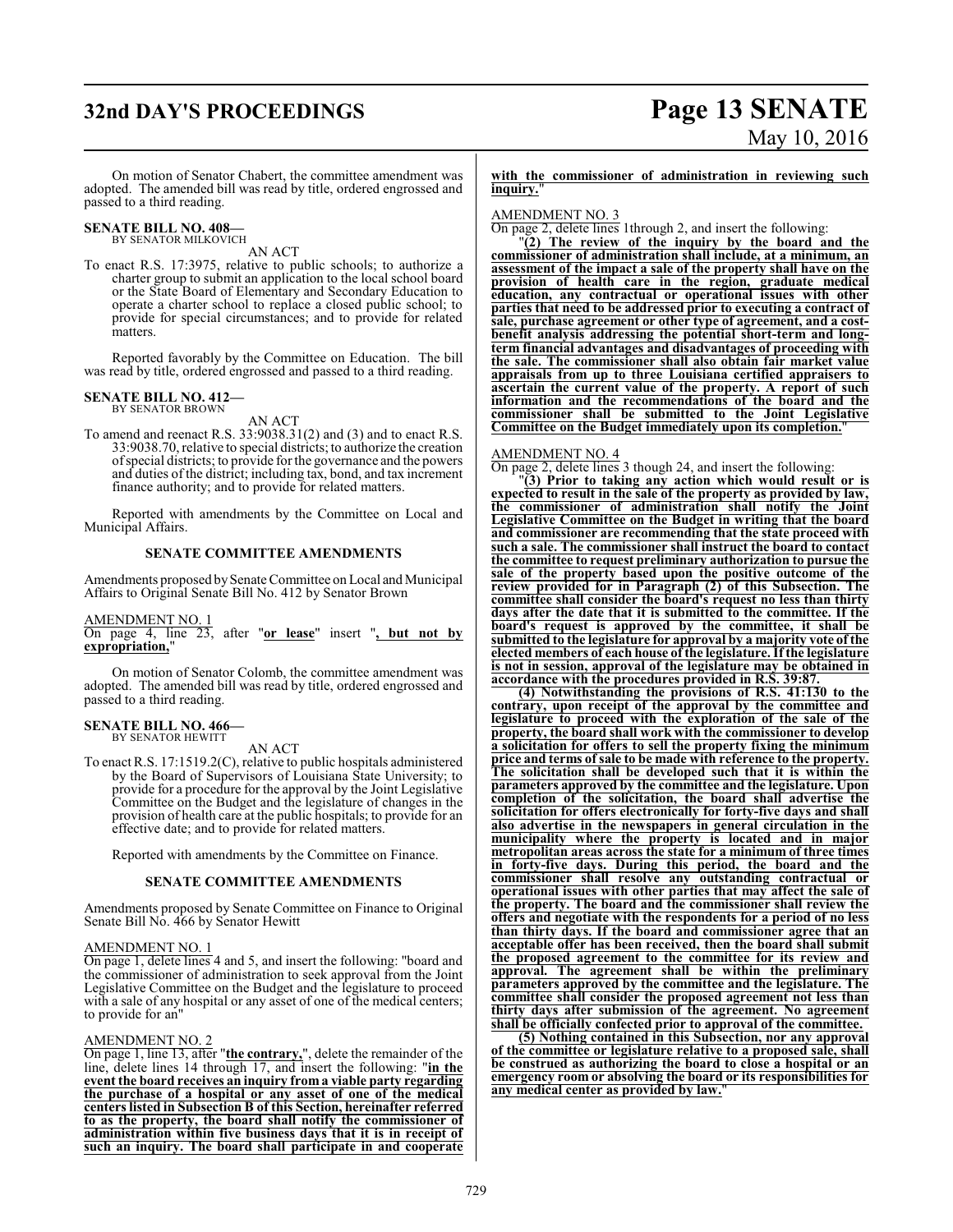# AMENDMENT NO. 5

On page 2, line 25, change "as of June 30, 2020" to "on December 31, 2019"

On motion of Senator Allain, the committee amendment was adopted. The amended bill was read by title, ordered engrossed and passed to a third reading.

# **House Bills and Joint Resolutions on Second Reading Reported by Committees**

### **HOUSE BILL NO. 85—** BY REPRESENTATIVE DAVIS

AN ACT

To amend and reenact R.S. 33:9097.8(B), relative to the Broadmoor Crime Prevention and Improvement District in East Baton Rouge Parish; to modify the boundaries of the district; and to provide for related matters.

Reported with amendments by the Committee on Local and Municipal Affairs.

# **SENATE COMMITTEE AMENDMENTS**

Amendments proposed by Senate Committee on Local and Municipal Affairs to Engrossed House Bill No. 85 by Representative Davis

# AMENDMENT NO. 1

On page 1, line 4, after "district" and before the semicolon ";" and insert "subject to voter approval"

AMENDMENT NO. 2 On page 1, line 12, after "B." insert "(1)"

AMENDMENT NO. 3 On page 1, line 17, delete "North Broadmoor,"

## AMENDMENT NO. 4

On page 1, between lines 20 and 21, insert the following:

"(2) Notwithstanding the provisions of Paragraph (1) of this Subsection, the boundaries of the district shall also include North Broadmoor if the question of expansion and imposition of the parcel fee, which was approved by the registered voters of the district on November 6, 2012, and expires in 2022, is approved by a majority of the registered voters in North Broadmoor voting on the proposition at an election held for that purpose in accordance with the Louisiana Election Code. No less than thirty days prior to any election held to approve such expansion and parcel fee, the board of commissioners shall mail notification of the upcoming election to each registered voter in North Broadmoor and to the owner of a parcel if the owner is not a registered voter in North Broadmoor. If the inclusion of North Broadmoor within the district and the imposition of the parcel fee are approved as provided in this Paragraph, the boundaries of the district shall be expanded to include North Broadmoor effective on January 1 following the election. The district shall begin providing services in North Broadmoor after receiving payment of parcel fees from North Broadmoor property owners.

On motion of Senator Colomb, the committee amendment was adopted. The amended bill was read by title and referred to the Legislative Bureau.

# **HOUSE BILL NO. 117—** BY REPRESENTATIVE MONTOUCET

AN ACT

To amend and reenact R.S.  $33:2491(D)(1)$  and  $(H)(1)$  and  $(3)$  and to enact R.S. 33:2491(D)(3) and (H)(4), 2494(C)(3), and 2498(D), relative to the city of Crowley; to provide relative to the classified police service; to provide relative to departmental and promotional seniority; to provide relative to the establishment and maintenance of employment lists; to provide relative to the certification and appointment of eligible persons; to provide

# **Page 14 SENATE 32nd DAY'S PROCEEDINGS**

relative to the abolition of classes; and to provide for related matters.

Reported with amendments by the Committee on Local and Municipal Affairs.

# **SENATE COMMITTEE AMENDMENTS**

Amendments proposed by Senate Committee on Local and Municipal Affairs to Engrossed House Bill No. 117 by Representative Montoucet

## AMENDMENT NO. 1

On page 4, line 12, change "promotional" to "reinstatement"

On motion of Senator Colomb, the committee amendment was adopted. The amended bill was read by title and referred to the Legislative Bureau.

# **HOUSE BILL NO. 118—**

BY REPRESENTATIVE MONTOUCET AN ACT

To amend and reenact R.S. 33:1993(B), relative to the salaries of firemen in the city of Crowley; to provide relative to pay periods for such firemen; and to provide for related matters.

Reported favorably by the Committee on Local and Municipal Affairs. The bill was read by title and referred to the Legislative Bureau.

# **HOUSE BILL NO. 119—**

BY REPRESENTATIVE MONTOUCET AN ACT

To enact R.S. 33:423.26, relative to the Rayne police department; to authorize the police chief to appoint, discipline, and discharge police personnel; and to provide for related matters.

Reported favorably by the Committee on Local and Municipal Affairs. The bill was read by title and referred to the Legislative Bureau.

# **HOUSE BILL NO. 129—** BY REPRESENTATIVE MCFARLAND

AN ACT

To enact R.S. 33:2541.5, relative to the municipal fire and police civil service; to provide relative to the positions of fire chief and assistant fire chief for Winn Parish Fire Protection District No. 3; to provide that such positions are in the unclassified service; to provide relative to the appointment, supervision, and discharge of any person in any such position; and to provide for related matters.

Reported favorably by the Committee on Local and Municipal Affairs. The bill was read by title and referred to the Legislative Bureau.

# **HOUSE BILL NO. 136—**

BY REPRESENTATIVE MACK

- AN ACT To amend and reenact R.S. 15:168(B)(1), relative to the judicial
- district indigent defender fund; to extend the period of time in which the special cost assessed in criminal cases in each judicial district court shall be collected for the district indigent defender fund; and to provide for related matters.

Reported favorably by the Committee on Finance. The bill was read by title and referred to the Legislative Bureau.

## **HOUSE BILL NO. 138—**

BY REPRESENTATIVE ARMES AN ACT

To enact R.S. 33:2541.5, relative to the municipal fire and police civil service; to authorize the governing authority of the city of DeRidder to create the position of deputy fire chief; to provide that the position is appointed on a competitive basis; to provide relative to the appointment, supervision, and discharge of any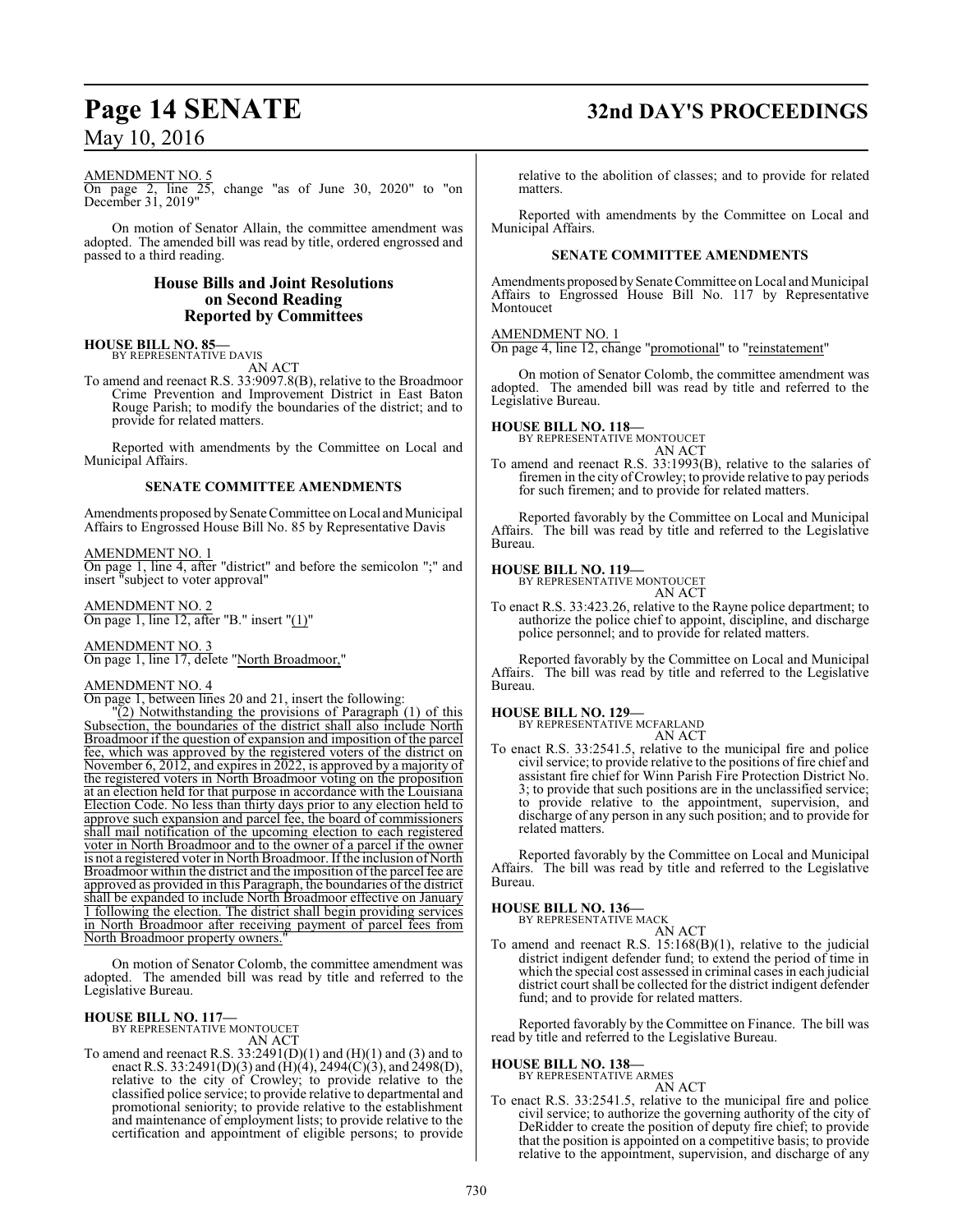# **32nd DAY'S PROCEEDINGS Page 15 SENATE**

# May 10, 2016

person in any such position; to provide relative to the qualifications, duties, and responsibilities for such position; and to provide for related matters.

Reported with amendments by the Committee on Local and Municipal Affairs.

# **SENATE COMMITTEE AMENDMENTS**

Amendments proposed by Senate Committee on Local and Municipal Affairs to Original House Bill No. 138 by Representative Armes

# AMENDMENT NO. 1

On page 2, at the beginning of line 21, change "D" to "C"

## AMENDMENT NO. 2

On page 2, at the beginning of line 25, change "E" to "D"

On motion of Senator Colomb, the committee amendment was adopted. The amended bill was read by title and referred to the Legislative Bureau.

# **HOUSE BILL NO. 157—** BY REPRESENTATIVE ARMES

AN ACT

To amend and reenact R.S. 33:2533(20), 2541.1(C)(1), 2541.2(C)(1), 2550(E) and (F), 2551(4) and (8), 2551.1(A), 2554(C), and 2558, relative to the city of DeRidder; to provide relative to the classified police civil service; to provide relative to departmental and promotional seniority; to provide relative to the establishment and maintenance of employment lists; to provide relative to the certification and appointment of eligible persons; to provide relative to the abolition of classes; and to provide for related matters.

Reported with amendments by the Committee on Local and Municipal Affairs.

## **SENATE COMMITTEE AMENDMENTS**

Amendments proposed by Senate Committee on Local and Municipal Affairs to Reengrossed House Bill No. 157 by Representative Armes

## AMENDMENT NO. 1

On page 2, at the beginning of line 8, change "departmental service" to "departmental service"

## AMENDMENT NO. 2

On page 8, at the end of line 4, change "promotional" to "reinstatement"

On motion of Senator Colomb, the committee amendment was adopted. The amended bill was read by title and referred to the Legislative Bureau.

# **HOUSE BILL NO. 158—** BY REPRESENTATIVE MONTOUCET

AN ACT

To enact R.S. 33:2476.5, relative to the city of Lafayette; to provide relative to the municipal fire and police civil service board; to provide relative to filling the office of board secretary; to provide relative to salary of the secretary; and to provide for related matters.

Reported with amendments by the Committee on Local and Municipal Affairs.

# **SENATE COMMITTEE AMENDMENTS**

Amendments proposed by Senate Committee on Local and Municipal Affairs to Engrossed House Bill No. 158 by Representative Montoucet

## AMENDMENT NO. 1

On page 1, delete line 2, and insert the following: "To enact R.S. 33:2476.5 and 2476.6, relative to the municipal"

## AMENDMENT NO. 2

On page 1, line 3, delete "board;" and insert "boards in certain municipalities;"

# AMENDMENT NO. 3

On page 1, line 10 after "33:2476.5" delete "is" and insert "and 2476.6 are"

## AMENDMENT NO. 4

On page 1, after line 18, insert the following:

"§2476.6. Municipal fire and police civil service boards in certain municipalities; board secretary

Notwithstanding the provisions of R.S. 33:2476(L)(1), the Notwithstanding the provisions of R.S.  $33:2476(L)(1)$ , the municipal fire and police civil service board for municipalities having a population in excess of one hundred fifty thousand but not more than two hundred ten thousand persons, based on the latest federal decennial census, may also fill the office of secretary by employing any other person on a full-time basis with a rate of salary and benefits equivalent to like administrative personnel of the municipality. The duties of the full-time secretary will be assigned by the civil service board."

On motion of Senator Colomb, the committee amendment was adopted. The amended bill was read by title and referred to the Legislative Bureau.

# **HOUSE BILL NO. 181—** BY REPRESENTATIVE BISHOP

AN ACT

To enact R.S. 49:191(9)(b) and to repeal R.S. 49:191(6)(c), relative to the Department of Natural Resources, including provisions to provide for the re-creation of the Department of Natural Resources and the statutory entities made a part of the department by law; to provide for the effective termination date for all statutory authority for the existence of such statutory entities; and to provide for related matters.

Reported with amendments by the Committee on Natural Resources.

## **SENATE COMMITTEE AMENDMENTS**

Amendments proposed by Senate Committee on Natural Resources to Engrossed House Bill No. 181 by Representative Bishop

# AMENDMENT NO. 1

On page 1, line 15, change "June 30" to "July 1"

On motion of Senator Chabert, the committee amendment was adopted. The amended bill was read by title and referred to the Legislative Bureau.

# **HOUSE BILL NO. 206—** BY REPRESENTATIVE THIBAUT

AN ACT

To amend and reenact R.S. 47:1925.11, relative to expenses of assessors; to authorize an automobile expense allowance for the assessor in certain parishes; to provide for certain limitations and requirements; and to provide for related matters.

Reported favorably by the Committee on Local and Municipal Affairs. The bill was read by title and referred to the Legislative Bureau.

## **HOUSE BILL NO. 218—**

BY REPRESENTATIVE HOFFMANN AN ACT

To amend and reenact R.S. 17:240(A), (B), and  $(C)(1)$  and  $(2)$ , relative to use of tobacco products on school property; to provide for definitions; to repeal the authorization for designated smoking areas on school property; to prohibit the use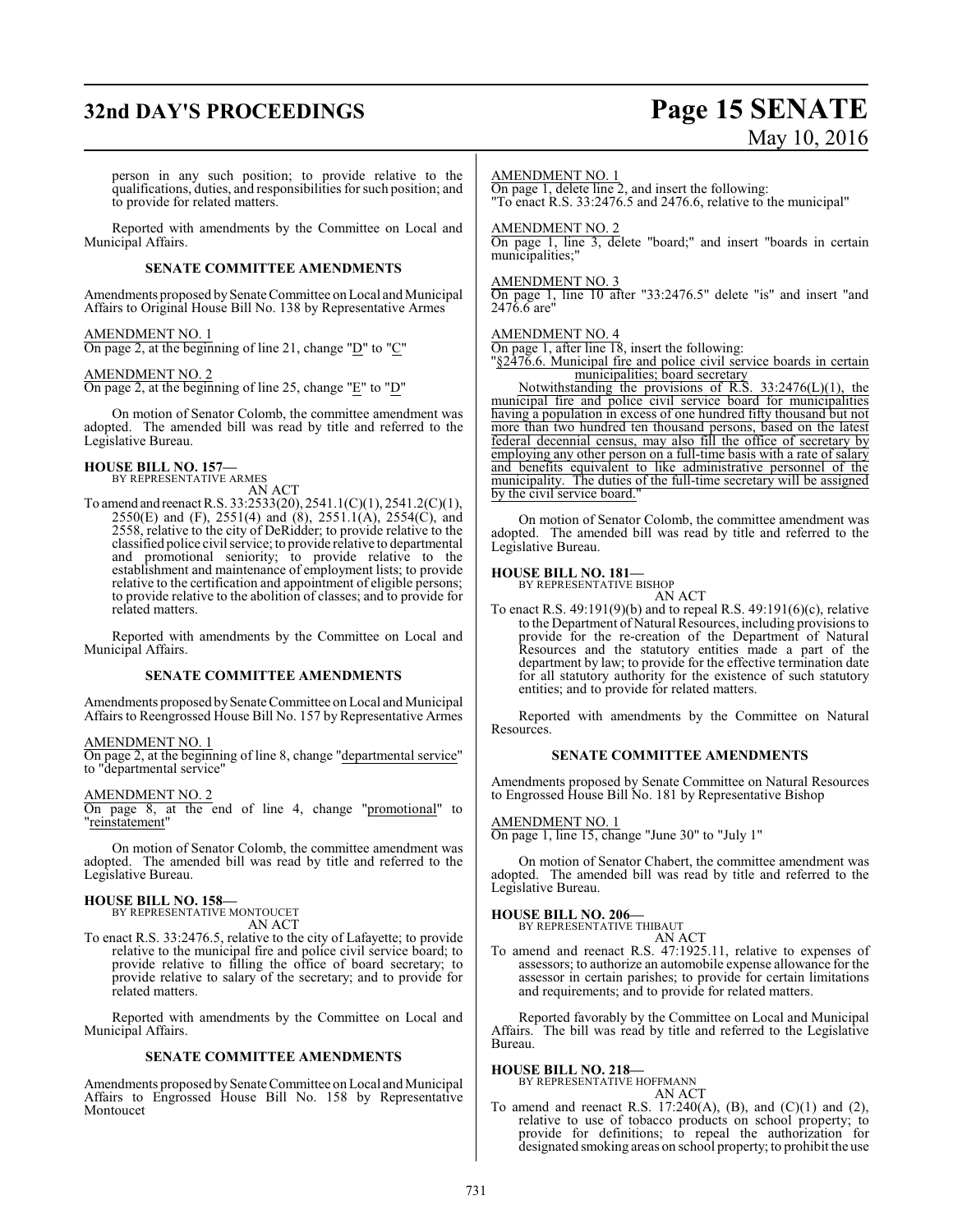of tobacco products on school property; and to provide for related matters.

Reported with amendments by the Committee on Education.

# **SENATE COMMITTEE AMENDMENTS**

Amendments proposed by Senate Committee on Education to Reengrossed House Bill No. 218 by Representative Hoffmann

# AMENDMENT NO. 1

On page 1, line 5, between "property;" and "and to" insert "to provide for exceptions;"

AMENDMENT NO. 2 On page 1, at the beginning of line 13, change " $(1)$ " to " $(1)(a)$ "

## AMENDMENT NO. 3 On page 1, at the end of line 18, insert "and"

AMENDMENT NO. 4

On page 1, line 19, after "District" insert a period "." and delete the remainder of the line and delete line 20

# AMENDMENT NO. 5

On page 1, after line 20, insert the following:

"(b) Notwithstanding the provisions of Subparagraph (a) of this Paragraph, the chief executive officer of a nonpublic school shall have discretion in defining what constitutes "school property" for purposes of enforcing the provisions of this Section.

# AMENDMENT NO. 6

On page 2, between lines 22 and 23, insert the following:

"(4) The provisions of this Subsection shall not apply to any school property that is rented, leased, or otherwise made available for use for non-educational purposes."

On motion of Senator Morrish, the committee amendment was adopted. The amended bill was read by title and referred to the Legislative Bureau.

### **HOUSE BILL NO. 418—** BY REPRESENTATIVE MORENO

AN ACT

To enact R.S. 32:5(C), relative to the regulation of traffic control in the city of New Orleans; to authorize the superintendent of police in the city of New Orleans to contract with or employ traffic control employees; to provide relative to the establishment of a training program; and to provide for related matters.

Reported favorably by the Committee on Local and Municipal Affairs. The bill was read by title and referred to the Legislative Bureau.

# **HOUSE BILL NO. 424—**

BY REPRESENTATIVE BISHOP

- AN ACT
- To amend and reenact R.S. 30:961(E), relative to cooperative endeavor agreements for the withdrawal of surface water; to extend the time for entering cooperative endeavor agreements for withdrawal of surface water; to provide for terms, conditions, and requirements; and to provide forrelated matters.

Reported favorably by the Committee on Natural Resources. The bill was read by title and referred to the Legislative Bureau.

# **HOUSE BILL NO. 454—**

BY REPRESENTATIVE RICHARD AN ACT

To amend and reenact R.S. 39:1590(A)(introductory paragraph), relative to professional, personal, consulting, and social services procurement; to provide for contracts reported to and reviewed and approved by the Joint Legislative Committee on the Budget; to provide for an effective date; and to provide for related matters.

Reported with amendments by the Committee on Finance.

# **SENATE COMMITTEE AMENDMENTS**

Amendments proposed by Senate Committee on Finance to Reengrossed House Bill No. 454 by Representative Richard

# AMENDMENT NO. 1

On page 1, line 15, change "forty twenty-five" to "forty"

# On page AMENDMENT NO. 2

On page 1, line 18, change "and approval" to "and approval"

On motion of Senator Allain, the committee amendment was adopted. The amended bill was read by title and referred to the Legislative Bureau.

# **HOUSE BILL NO. 464—** BY REPRESENTATIVE BISHOP

AN ACT

To amend and reenact R.S. 30:560(B) and (C) and 706 and to enact R.S. 30:560(D), relative to pipelines; to provide relative to pipeline safety inspection fees for certain pipelines; to provide relative to the amounts and imposition of such fees; and to provide for related matters.

Reported favorably by the Committee on Natural Resources. The bill was read by title and recommitted to the Committee on Revenue and Fiscal Affairs.

# **HOUSE BILL NO. 465—**

BY REPRESENTATIVE BISHOP AN ACT

To enact R.S.  $30:21(B)(1)(e)$  and to repeal R.S.  $30:21(B)(1)(d)(xiv)$ , (xvi), (xviii), (xx), and (xxi), relative to fees collected by the commissioner of conservation; to provide for fees for activities regulated by the office of conservation; and to provide for related matters.

Reported favorably by the Committee on Natural Resources. The bill was read by title and referred to the Legislative Bureau.

# **HOUSE BILL NO. 538—** BY REPRESENTATIVE GAROFALO

AN ACT

To amend and reenact R.S. 13:980(D)(1), relative to court reporters for the Thirty-Fourth Judicial District Court; to provide for court reporter fees on matters on appeal; to provide for private contracts for transcripts of testimony for matters not on appeal; and to provide for related matters.

Reported with amendments by the Committee on Finance.

# **SENATE COMMITTEE AMENDMENTS**

Amendments proposed by Senate Committee on Finance to Engrossed House Bill No. 538 by Representative Garofalo

# AMENDMENT NO. 1

On page 2, line 3, after "is paid." delete the remainder of the line and on line 4, delete "fee is paid."

On motion of Senator Allain, the committee amendment was adopted. The amended bill was read by title and referred to the Legislative Bureau.

# **Page 16 SENATE 32nd DAY'S PROCEEDINGS**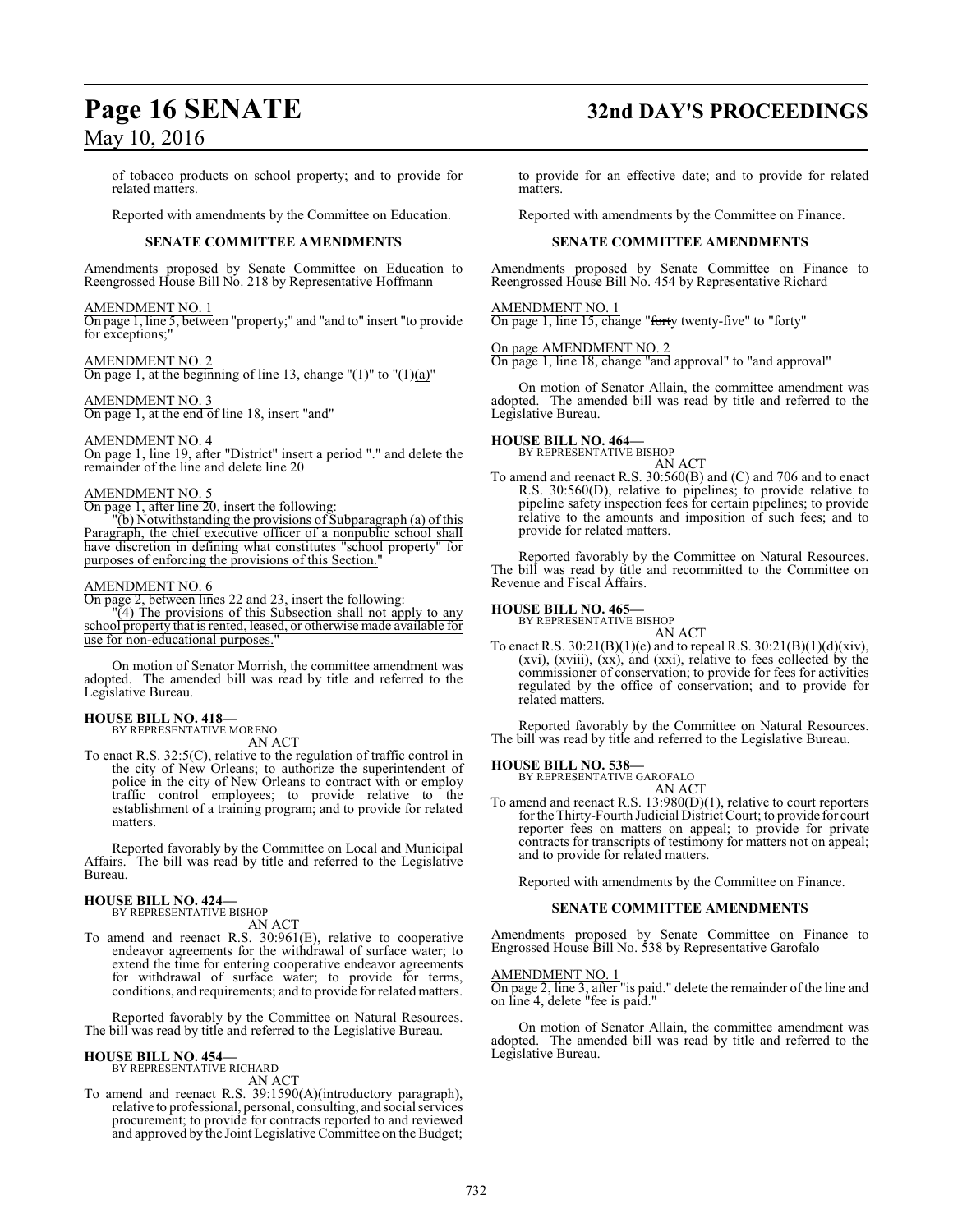# **32nd DAY'S PROCEEDINGS Page 17 SENATE**

# May 10, 2016

## **HOUSE BILL NO. 610—**

BY REPRESENTATIVES ABRAHAM AND BARRAS AN ACT

To amend and reenact R.S. 47:2323(C)(3) and to enact R.S. 47:2323(E), relative to ad valorem property tax assessments; to provide with respect to the fair market valuation of property for purposes of assessment; to prohibit consideration of the value of certain federal tax and financial benefits for certain residential housing unit property in determining fair market value; to provide with respect to the income approach for property valuation; to provide for effectiveness; and to provide for related matters.

Reported favorably by the Committee on Revenue and Fiscal Affairs. The bill was read by title and referred to the Legislative Bureau.

# **HOUSE BILL NO. 662—**

BY REPRESENTATIVE BARRAS AN ACT

To enact R.S. 46:2625.1, relative to emergency ground ambulance service provider fees; to authorize a provider fee on emergency ground ambulance service providers; to establish the maximum allowable fee amount; to provide for definitions; to provide for disposition of collected fees; to provide for enhanced reimbursements; to provide for the termination of the assessment; to require the Department of Health and Hospitals to take certain actions; to provide for an effective date; and to provide for related matters.

Reported favorably by the Committee on Finance. The bill was read by title and referred to the Legislative Bureau.

# **HOUSE BILL NO. 712—**

BY REPRESENTATIVE JACKSON AN ACT

To enact R.S. 17:1944(F), relative to assignment of students with exceptionalities; to require local education agencies to assign a student to the school requested by the parent; to provide for conditions; and to provide for related matters.

Reported with amendments by the Committee on Education.

# **SENATE COMMITTEE AMENDMENTS**

Amendments proposed by Senate Committee on Education to Engrossed House Bill No. 712 by Representative Jackson

# AMENDMENT NO. 1

On page 2, delete lines 9 and 10 and insert the following:

 $\check{C}(5)$  The requested school is not located in a public school district in which fifty percent or more of the public schools in the district are charter schools and fifty percent or more of the public schools in the district participate in a single application and enrollment process for public school enrollment."

On motion of Senator Morrish, the committee amendment was adopted. The amended bill was read by title and referred to the Legislative Bureau.

### **HOUSE BILL NO. 795—** BY REPRESENTATIVE STOKES

AN ACT

To amend and reenact R.S. 47:1517(B), relative to the tax exemption budget; to require certain organization of the tax exemptions; to provide for an effective date; and to provide for related matters.

Reported favorably by the Committee on Revenue and Fiscal Affairs. The bill was read by title and referred to the Legislative Bureau.

# **HOUSE BILL NO. 834—**

BY REPRESENTATIVES BERTHELOT AND GREGORY MILLER AN ACT

To amend and reenact R.S. 13:4521(A)(1) and (B) and to enact R.S. 13:4521(D), relative to court costs owed by governmental entities; to provide for temporary deferral and payment of such costs and collection of unpaid costs; and to provide for related matters.

Reported favorably by the Committee on Finance. The bill was read by title and referred to the Legislative Bureau.

# **HOUSE BILL NO. 967—**

BY REPRESENTATIVE THIBAUT AN ACT

To amend and reenact R.S. 33:1236(5), relative to the powers of parish governing authorities; to authorize parish governing authorities to take actions to regulate livestock; and to provide for related matters.

Reported favorably by the Committee on Local and Municipal Affairs. The bill was read by title and referred to the Legislative Bureau.

# **HOUSE BILL NO. 978—**

BY REPRESENTATIVE DANAHAY AN ACT

To amend and reenact R.S.  $47:302(K)(7)(b)$  and  $(W)(1)$ ,  $(2)$ , and  $(4)$ as enacted by Act No. 22 of the 2016 First Extraordinary Session of the Legislature, 351, 1403(C), 1418(4)(b) and (7)(d), and 1432(B), and Section 2 of Act No. 198 of the 2014 Regular Session of the Legislature and to enact R.S. 47:351.1,  $1418(4)$ (c) and  $(7)$ (e), and  $1435(D)$ , relative to state and local taxes; to provide with respect to the enforcement and adjudication of certain taxes; to provide for the disposition of certain taxes, penalties, and interest; to provide with respect to disputes concerning certain taxes and other claims against the state; to provide with respect to legal challenges concerning constitutionality; to authorize refunds of certain occupational license taxes; to authorize the transfer of cases; to require interagency transfers between certain state agencies; to provide for applicability; to provide for effectiveness; and to provide for related matters.

Reported with amendments by the Committee on Revenue and Fiscal Affairs.

# **SENATE COMMITTEE AMENDMENTS**

Amendments proposed by Senate Committee on Revenue and Fiscal Affairs to Reengrossed House Bill No. 978 by Representative Danahay

## AMENDMENT NO. 1

On page 1, line 4, after "(7)(d)," and before "and Section 2" delete "and 1432(B)," and insert "1432(B), and 1484(A),"

# AMENDMENT NO. 2

On page 1, at the beginning of line 6, delete "and 1435(D)," and insert "1435(D), 1437(C), and 1484(C),"

## AMENDMENT NO. 3

On page 1, line 12, after "agencies;" and before "to provide" insert "to authorize an offset against certain tax liabilities to satisfy certain claims against the state;

## AMENDMENT NO. 4

On page 1, line 17, after "(7)(d)" and before "are hereby" delete "and  $1432(\overline{B})$ ," and insert "1432(B), and 1484(A)"

## AMENDMENT NO. 5

On page 1, line 18, after "(7)(e)" and before "are hereby" delete "and 1435(D)" and insert "1435(D), 1437(C), and 1484(C)"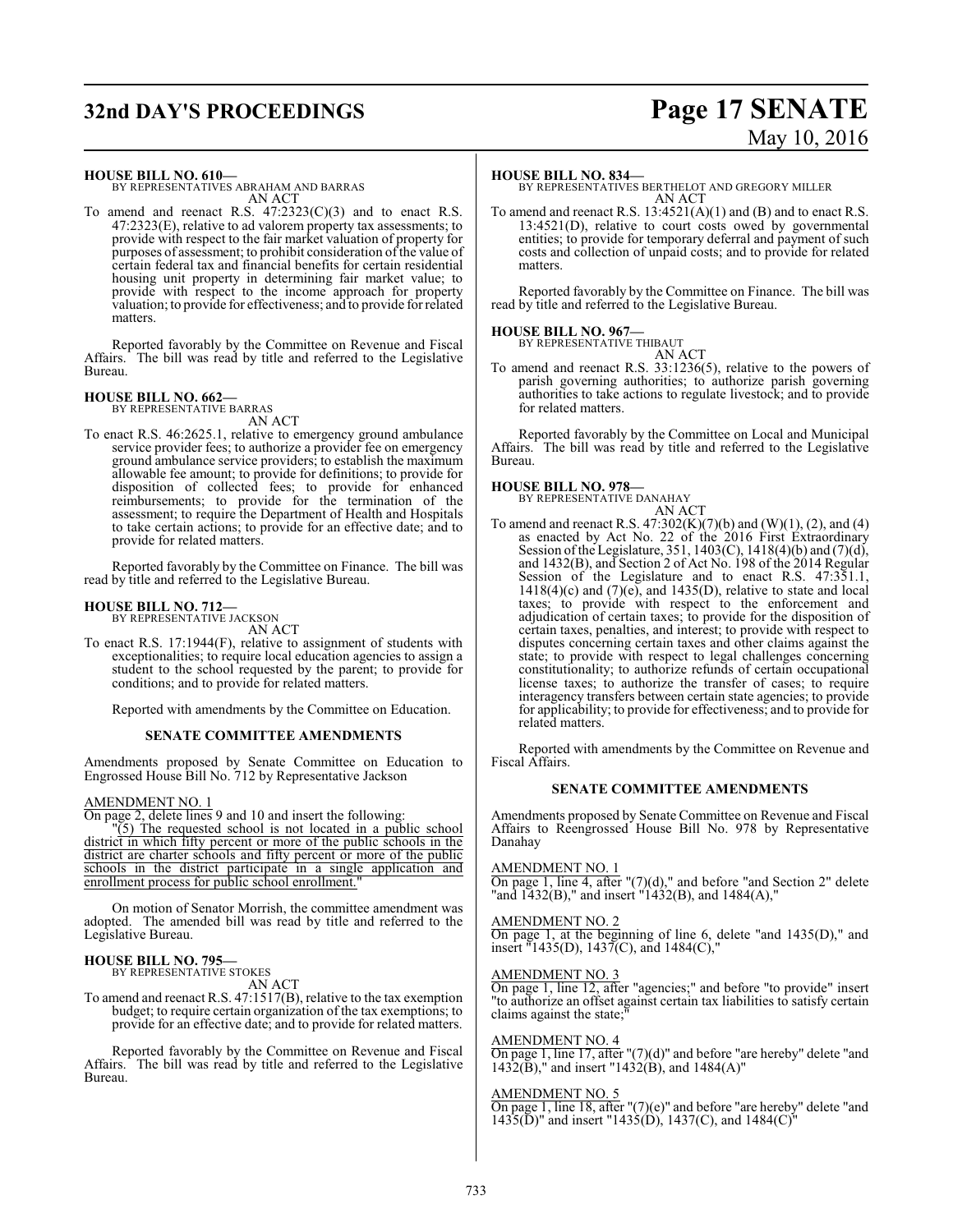# **Page 18 SENATE 32nd DAY'S PROCEEDINGS**

AMENDMENT NO. 6

On page 3, line 9, after "in" and before "a court" insert "the Board of Tax Appeals or"

# AMENDMENT NO. 7

On page 6, between lines 14 and 15, insert the following: "§1437. Effect of final judgment

\* \* \* C. In addition to the remedies provided for in this Section, or in any other applicable law, a final decision or judgment of the board may also be enforced in any manner provided by law for a final judgment of a district court. A writ of mandamus may also be issued to enforce provisions of Subsection B of this Section relating to final judgments. \* \* \*

# §1484. Satisfaction of claims

A. At each regular session of the legislature, an amount shall be appropriated, except as provided in Subsection B Subsections B and  $\tilde{C}$  of this Section, for the purpose of paying any and all claims that might be approved in accordance with the provisions of this Part, and which may be drawn against for the purpose of paying claims that might be duly approved by the Board of Tax Appeals. \* \* \*

C.(1) When the Board of Tax Appeals has approved a claim against the state for erroneous payments of corporate franchise tax, and the claim is not paid pursuant to Subsection A of this Section within one year of the date the board's approval of the claim becomes final, the secretary of the Department of Revenue and the claimant may agree that the payment of the claim may be taken as an offset against state corporate income or franchise tax liability of the claimant.

 $(2)$  Up to twenty-five percent of the total claim approved by the board shall be allowed as an offset in each of the four taxable years immediately following the agreement of the parties to the offset. For each taxable year in which an offset authorized by this Subsection is taken, the amount of the offset shall not exceed the amount of the state corporate income or franchise tax liability against which the offset is taken after application of all income or corporation franchise tax credits. The secretary shall authorize an extension of time not to exceed two years within which an offset may be taken if payment of the amount of the total claim approved is not satisfied after four years.

(3) A party for which the secretary has authorized an offset pursuant to this Subsection may transfer the offset to a member of the party's affiliated group included in the federal consolidated return filed under the Internal Revenue Code. Any offset transferred to a member of the federal consolidated group shall only be allowed as an offset against the same taxes and shall be subject to the same limitations provided in Paragraph (2) of this Subsection. The transfer shall be in accordance with the procedures set forth by rule or on forms or instructions provided by the secretary.

(4) No offset authorized pursuant to this Subsection may be taken prior to July 1, 2017.

## AMENDMENT NO. 8

On page 6, line 20, after "47:1418" and before "are" delete "and 1432" and insert ", 1432, 1435, and 1437"

# AMENDMENT NO. 9

On page 6, line 25, after "transfer" and before "to the" delete the comma ","

# AMENDMENT NO. 10

On page 6, line 26, after "adjudication" and before "any manner" delete the comma ","

On motion of Senator Morrell, the committee amendment was adopted. The amended bill was read by title and referred to the Legislative Bureau.

# **HOUSE BILL NO. 1005—**

BY REPRESENTATIVE WILLMOTT AN ACT

To enact R.S. 39:73.1, relative to agency expenditures; to require establishment of a baseline average of certain expenditures; to require approval of certain expenditures exceeding the baseline amount; to provide for effectiveness; and to provide for related matters.

Reported favorably by the Committee on Finance. The bill was read by title and referred to the Legislative Bureau.

# **Senate Bills and Joint Resolutions Returned from the House of Representatives with Amendments**

## **SENATE BILL NO. 2—**

BY SENATORS PEACOCK, ALARIO, BOUDREAUX, CARTER,<br>CHABERT, CLAITOR, COLOMB, CORTEZ, FANNIN, HEWITT, JOHNS,<br>LONG, MARTINY, MILKOVICH, MILLS, MIZELL, PERRY, RISER, GARY<br>SMITH, TARVER, THOMPSON, WALSWORTH AND WHITE<br>AN ACT

To enact R.S. 11:542.2, 883.4, 1145.3, and 1332.1, to authorize payments funded by state retirement system experience accounts to certain retirees and beneficiaries; to provide qualifications for receipt of such payments; to provide relative to the amount of such payments; to provide for an effective date; and to provide for related matters.

The bill was read by title. Returned from the House of Representatives with amendments:

## **HOUSE COMMITTEE AMENDMENTS**

Amendments proposed by House Committee on Retirement to Reengrossed Senate Bill No. 2 by Senator Peacock

## AMENDMENT NO. 1

On page 4, between lines 20 and 21, insert the following:

"**C. Notwithstanding any provision of R.S. 11:1332 to the contrary, the board of trustees of the State Police Retirement System may grant a supplemental cost-of-living adjustment in accordance with R.S. 11:1332(F) to all retirees and beneficiaries who are at least age sixty-five and who retired on or before June 30, 2001, funded exclusively with money from the experience account and payable July 1, 2016.**"

Senator Peacock moved to concur in the amendments proposed by the House.

# **ROLL CALL**

The roll was called with the following result:

# YEAS

| Mr. President   | Erdey     | Morrish   |
|-----------------|-----------|-----------|
|                 |           |           |
| Allain          | Fannin    | Peacock   |
| Appel<br>Bishop | Gatti     | Perry     |
|                 | Hewitt    | Peterson  |
| Boudreaux       | Johns     | Riser     |
| <b>Brown</b>    | Lambert   | Smith, G. |
| Carter          | Long      | Smith, J. |
| Chabert         | Luneau    | Tarver    |
| Claitor         | Martiny   | Thompson  |
| Colomb          | Milkovich | Walsworth |
| Cortez          | Mills     | Ward      |
| Donahue         | Mizell    | White     |
| Total - 36      |           |           |

NAYS

Total - 0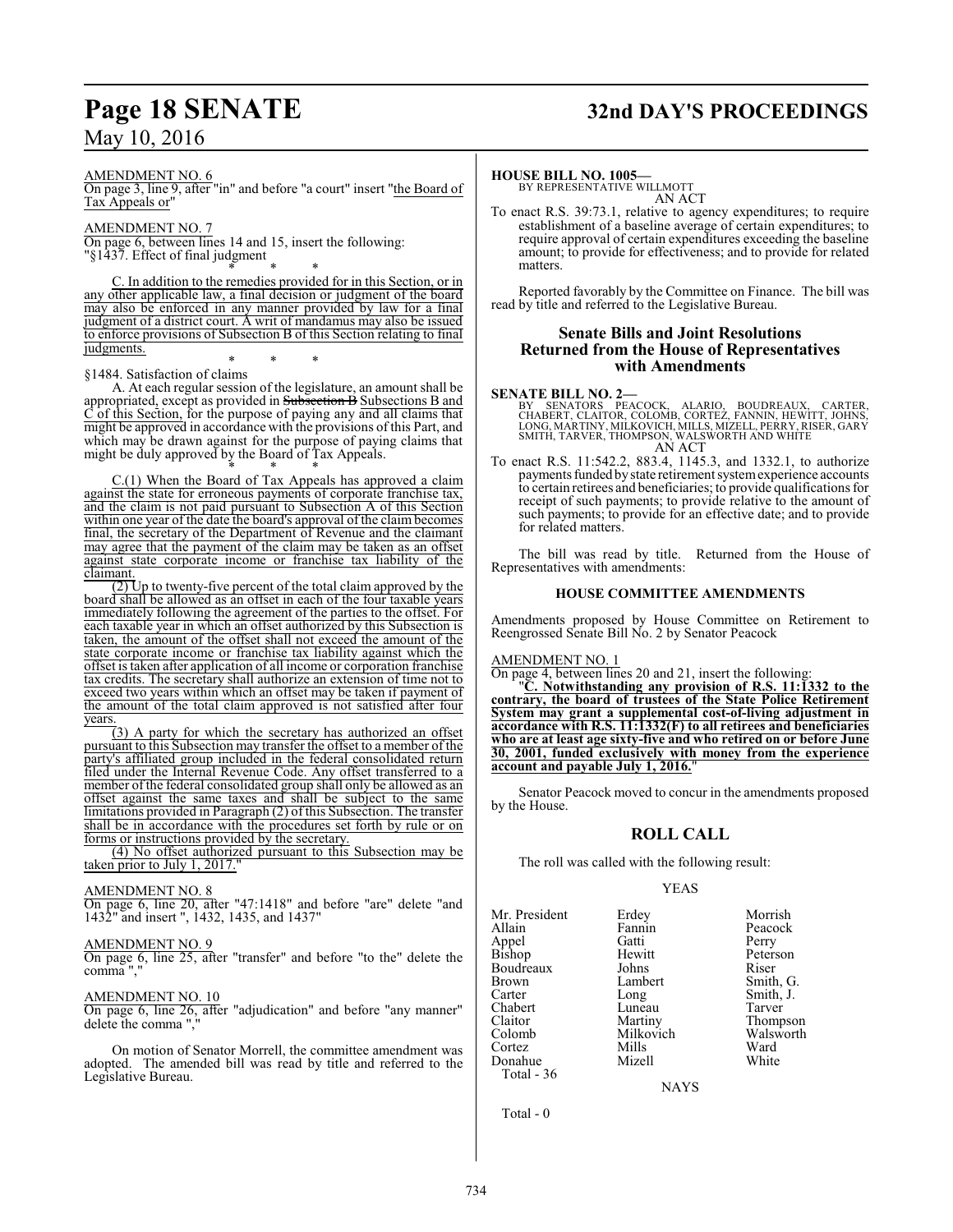# **32nd DAY'S PROCEEDINGS Page 19 SENATE**

# ABSENT

| Barrow     | LaFleur | Morrell |
|------------|---------|---------|
| Total $-3$ |         |         |

The Chair declared the Senate concurred in the amendments proposed by the House.

**SENATE BILL NO. 18—** BY SENATORS PEACOCK,BOUDREAUX,CORTEZ, LONG, MILKOVICH AND MIZELL AN ACT

To amend and reenact R.S.  $11:102(B)(1)$ ,  $(2)$ ,  $(3)(introducing$ paragraph), (a), (b), (c), and (d)(introductory paragraph), (i), (ii), (iii), and (iv), (4), and  $(5)(a)$  and  $(b)$ ,  $(\overline{C})$ , and  $(D)$ ,  $102.1(B)(2)(b)$ ,  $(3)(a)(i)$ ,  $(4)$ ,  $(5)$ , and  $(6)$  and  $(C)(2)$ ,  $(3)(a)$  and (c), (4), (5), and (6),  $102.2(B)(2)(a)$ ,  $(3)(a)(i)$ ,  $(4)$ , and (5) and  $(C)(2)$ ,  $(3)(a)$  and  $(c)$ ,  $(4)$ ,  $(5)$ , and  $(6)$ ,  $102.3$ ,  $542(A)$ ,  $(B)$ ,  $(C)$ , (E), and (F), 883.1(A), (B), (C), (E), and (F),  $927(B)(2)(a)$ (introductory paragraph) and (i) and (b)(i) and  $(3)(a)$ ,  $1145.1(A)$ ,  $(B)$ ,  $(C)$ ,  $(D)$ , and  $(E)$ , and  $1332(A)$ ,  $(B)$ ,  $(C)$ , (D), (E), and (F), to enact R.S. 11:23, 102(E) and (F),  $102.1(A)(4)$ ,  $(B)(3)(a)(iv)$ , and  $(D)$ ,  $102.2(A)(4)$ ,  $(B)(3)(a)(iv)$ , and (D), 102.4, 102.5, 102.6, 542(D) and 883.1(D), and to repeal R.S.  $11:102(B)(3)(d)(v)$ , (vi), (vii), and (viii), 542(G), 883.1(G) and (H), 1145.1(F), and 1332(G), to provide for actuarial determinations and application of retirement system funds without allowing, authorizing, or granting benefit improvements; to provide for the determination of required employer contributions and application of investment earnings to certain debts and accounts; to prioritize excess return allocations; to provide for an effective date; and to provide for related matters.

The bill was read by title. Returned from the House of Representatives with amendments:

# **HOUSE COMMITTEE AMENDMENTS**

Amendments proposed by House Committee on Retirement to Reengrossed Senate Bill No. 18 by Senator Peacock

AMENDMENT NO. 1

On page 62, line 7, delete "sixty-five, which" and insert "sixty-five **and who retired on or before June 30, 2001. This supplemental increase**"

# **LEGISLATIVE BUREAU AMENDMENTS**

Amendments proposed by Legislative Bureau to Reengrossed Senate Bill No. 18 by Senator Peacock

AMENDMENT NO. 1 On page 1, line 2, following "(3)" and before "(a)" delete "(introductory paragraph),"

AMENDMENT NO. 2 On page 1, line 3, following "(d)" and before "(i)" delete "(introductory paragraph),"

AMENDMENT NO. 3 On page 2, line 2, following "(3)" and before "(a)" delete "(introductory paragraph),"

AMENDMENT NO. 4 On page 2, line 3, following "(d)" and before "(i)" delete "(introductory paragraph),"

AMENDMENT NO. 5 On page 32, line 11, following "**the**" and before "**investment**" change "**systems'**" to "**system's**"

AMENDMENT NO. 6 On page 39, line 15, following "**the**" and before "**limit**" change "**seventy-thousand dollar**" to "**seventy-thousand-dollar**"

# May 10, 2016

AMENDMENT NO. 7

On page 39, line 17, following "**the**" and before "**limit**" change "**sixty-thousand dollar**" to "**sixty-thousand-dollar**"

AMENDMENT NO. 8 On page 46, lines 18 and 19, change "**The seventy thousand dollar limit**" to "**The seventy-thousand-dollar limit**"

AMENDMENT NO. 9 On page 46, line 24, change "**sixty thousand dollar**" to "**sixtythousand-dollar**"

AMENDMENT NO. 10 On page 54, lines 19 and 20, change "**the eighty-five thousand dollar limit**" to "**the eighty-five-thousand-dollar limit**"

AMENDMENT NO. 11

On page 54, line 22 change "**sixty thousand dollar**" to "**sixtythousand-dollar**"

AMENDMENT NO. 12 On page 60, lines 8 and 9, change "**the eighty-five thousand dollar limit**" to "**the eighty-five-thousand-dollar limit**"

AMENDMENT NO. 13

On page 60, line 11 change "**sixty thousand dollar**" to "**sixtythousand-dollar**"

Senator Peacock moved to concur in the amendments proposed by the House.

# **ROLL CALL**

The roll was called with the following result:

## YEAS

Mr. President Donahue Mizell<br>Allain Erdey Morris Appel Fannin Peaco<br>
Barrow Gatti Perry Barrow Gatti Perry<br>Bishop Hewitt Riser Bishop Hewitt Riser<br>Boudreaux Johns Smith, G. Boudreaux Johns Smith, G. Brown Lambert Smith,<br>Carter Long Tarver Carter Long<br>Chabert Luneau Chabert Luneau Thompson<br>Claitor Martiny Walsworth Claitor Martiny Walsworth<br>Colomb Milkovich Ward Cortez Total - 36

Erdey Morrish<br>Fannin Peacock Milkovich Ward<br>
Mills White

NAYS

Peterson

# Total - 1

LaFleur Morrell Total - 2

The Chair declared the Senate concurred in the amendments proposed by the House.

ABSENT

**SENATE BILL NO. 27—**<br>BY SENATOR JOHN SMITH

AN ACT

To amend and reenact R.S. 22:1762, 1763(A), and 1766(A) and (B), relative to motor vehicle rental insurers; to provide with respect to limited licensing; to authorize employees and authorized agents to be licensed under a limited licensee's license when acting for or on behalf of a limited licensee; and to provide for related matters.

The bill was read by title. Returned from the House of Representatives with amendments: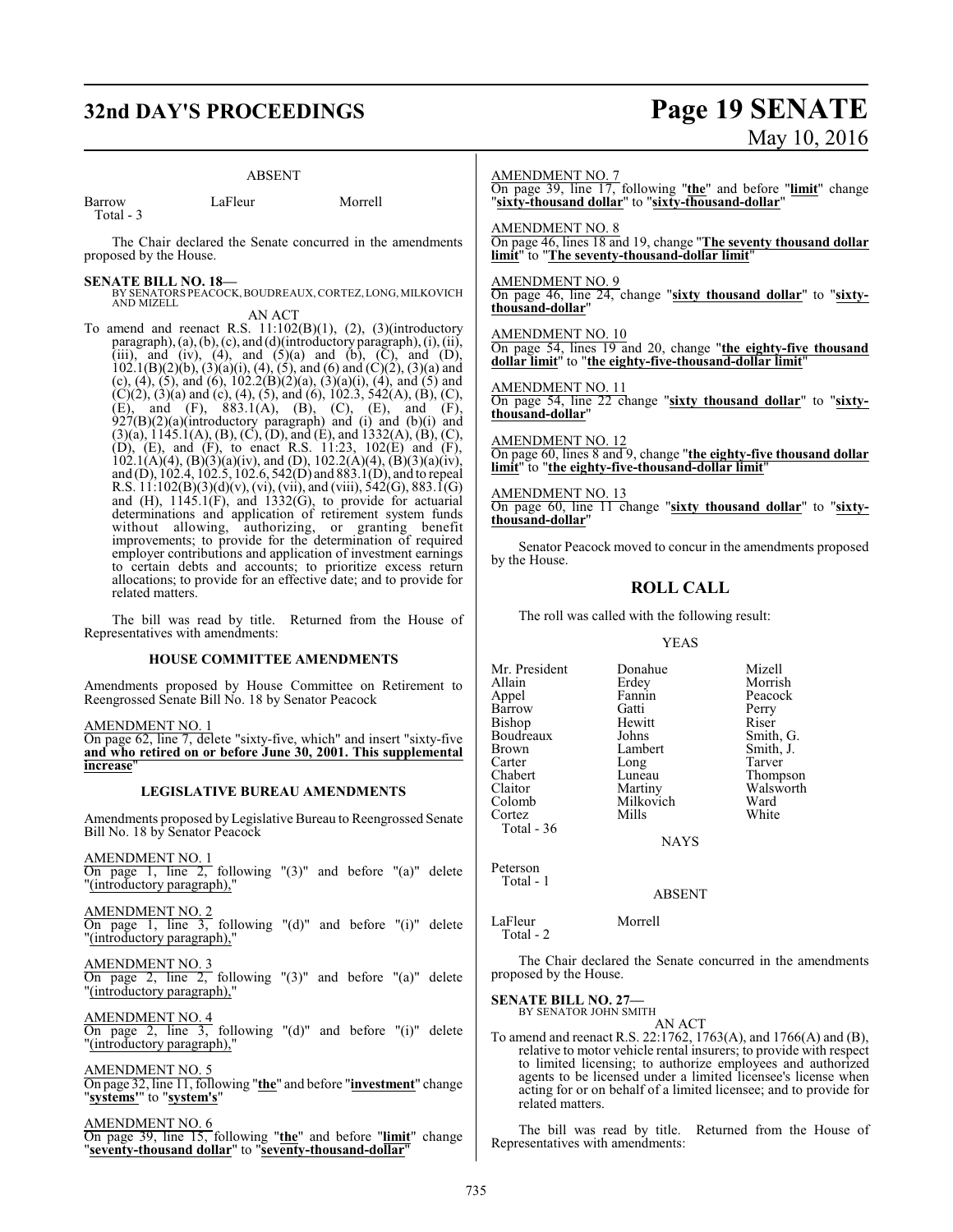# **LEGISLATIVE BUREAU AMENDMENTS**

Amendments proposed by Legislative Bureau to Engrossed Senate Bill No. 27 by Senator John Smith

## AMENDMENT NO. 1

On page 3, following line 2, insert " \* \* \* "

Senator John Smith moved to concur in the amendments proposed by the House.

# **ROLL CALL**

The roll was called with the following result:

# YEAS

| Mr. President<br>Allain<br>Appel<br>Barrow<br>Bishop<br>Boudreaux<br><b>Brown</b><br>Carter<br>Chabert<br>Claitor<br>Colomb<br>Cortez<br>Donahue<br>Total - 37 | Erdey<br>Fannin<br>Gatti<br>Hewitt<br>Johns<br>Lambert<br>Long<br>Luneau<br>Martiny<br>Milkovich<br>Mills<br>Mizell<br>Morrish | Peacock<br>Perry<br>Peterson<br>Riser<br>Smith, G.<br>Smith, J.<br>Tarver<br>Thompson<br>Walsworth<br>Ward<br>White |
|----------------------------------------------------------------------------------------------------------------------------------------------------------------|--------------------------------------------------------------------------------------------------------------------------------|---------------------------------------------------------------------------------------------------------------------|
|                                                                                                                                                                | <b>NAYS</b>                                                                                                                    |                                                                                                                     |
| Total - 0                                                                                                                                                      |                                                                                                                                |                                                                                                                     |

## ABSENT

LaFleur Morrell Total - 2

The Chair declared the Senate concurred in the amendments proposed by the House.

# **SENATE BILL NO. 111—** BY SENATOR BARROW

AN ACT

To enact R.S. 33:9097.28, relative to East Baton Rouge Parish; to create the Parkwood Terrace Crime Prevention and Neighborhood Improvement District within the parish; to provide relative to the purpose, boundaries, governance, and powers and duties of the district; to provide for the imposition of a parcel fee and for the use thereof; and to provide for related matters.

The bill was read by title. Returned from the House of Representatives with amendments:

# **HOUSE COMMITTEE AMENDMENTS**

Amendments proposed by House Committee on Municipal, Parochial and Cultural Affairs to Reengrossed Senate Bill No. 111 by Senator Barrow

AMENDMENT NO. 1

On page 2, line 21, after "**represent**" and before "**shall**" change "**District 29**" to "**District 63**"

# **LEGISLATIVE BUREAU AMENDMENTS**

Amendments proposed by Legislative Bureau to Reengrossed Senate Bill No. 111 by Senator Barrow

# **Page 20 SENATE 32nd DAY'S PROCEEDINGS**

AMENDMENT NO. 1

On page 2, line 4, following "**two**" and before "**hundred**" delete "**-**"

AMENDMENT NO. 2 On page 2, line 25, following "**president**" and before "**shall**" insert "**of East Baton Rouge Parish**"

# **HOUSE FLOOR AMENDMENTS**

Amendments proposed by Representative Carpenter to Reengrossed Senate Bill No. 111 by Senator Barrow

AMENDMENT NO. 1

Delete House Committee Amendment No. 1 by the House Committee on Municipal, Parochial and Cultural Affairs (#3530).

# AMENDMENT NO. 2

On page 2, delete lines 20 and 21 in their entirety and insert the following:

"**(c) The member of the Louisiana House of Representatives who represents District 63 shall appoint one member.**"

AMENDMENT NO. 3 On page 2, line 22, after "**The member**" delete "**or members**"

AMENDMENT NO. 4 On page 2, line 22, change "**represent**" to "**represents**"

Senator Barrow moved to reject the amendments proposed by the House.

# **ROLL CALL**

The roll was called with the following result:

# YEAS

| Mr. President | Erdey       | Morrish   |
|---------------|-------------|-----------|
| Allain        | Fannin      | Peacock   |
| Barrow        | Gatti       | Perry     |
| Bishop        | Hewitt      | Peterson  |
| Boudreaux     | Johns       | Riser     |
| Brown         | Lambert     | Smith, G. |
| Carter        | Long        | Smith, J. |
| Chabert       | Luneau      | Tarver    |
| Claitor       | Martiny     | Thompson  |
| Colomb        | Milkovich   | Walsworth |
| Cortez        | Mills       | Ward      |
| Donahue       | Mizell      | White     |
| Total - 36    |             |           |
|               | <b>NAYS</b> |           |
| Total - 0     |             |           |

Appel LaFleur Morrell Total - 3

The Chair declared the Senate rejected the amendments proposed by the House.

ABSENT

## **SENATE BILL NO. 266—** BY SENATOR LONG

AN ACT

To amend and reenact R.S. 22:1664(C)(2), 1665(D) and (E), 1669, 1671 (A), (D), (E), (F), and (G), and 1672(A), to enact R.S. 22:1665(F) and 1671(H), and to repeal R.S. 22:1662(13), relative to the licensing of insurance claims adjusters; to provide for licensing requirements; and to provide for related matters.

The bill was read by title. Returned from the House of Representatives with amendments: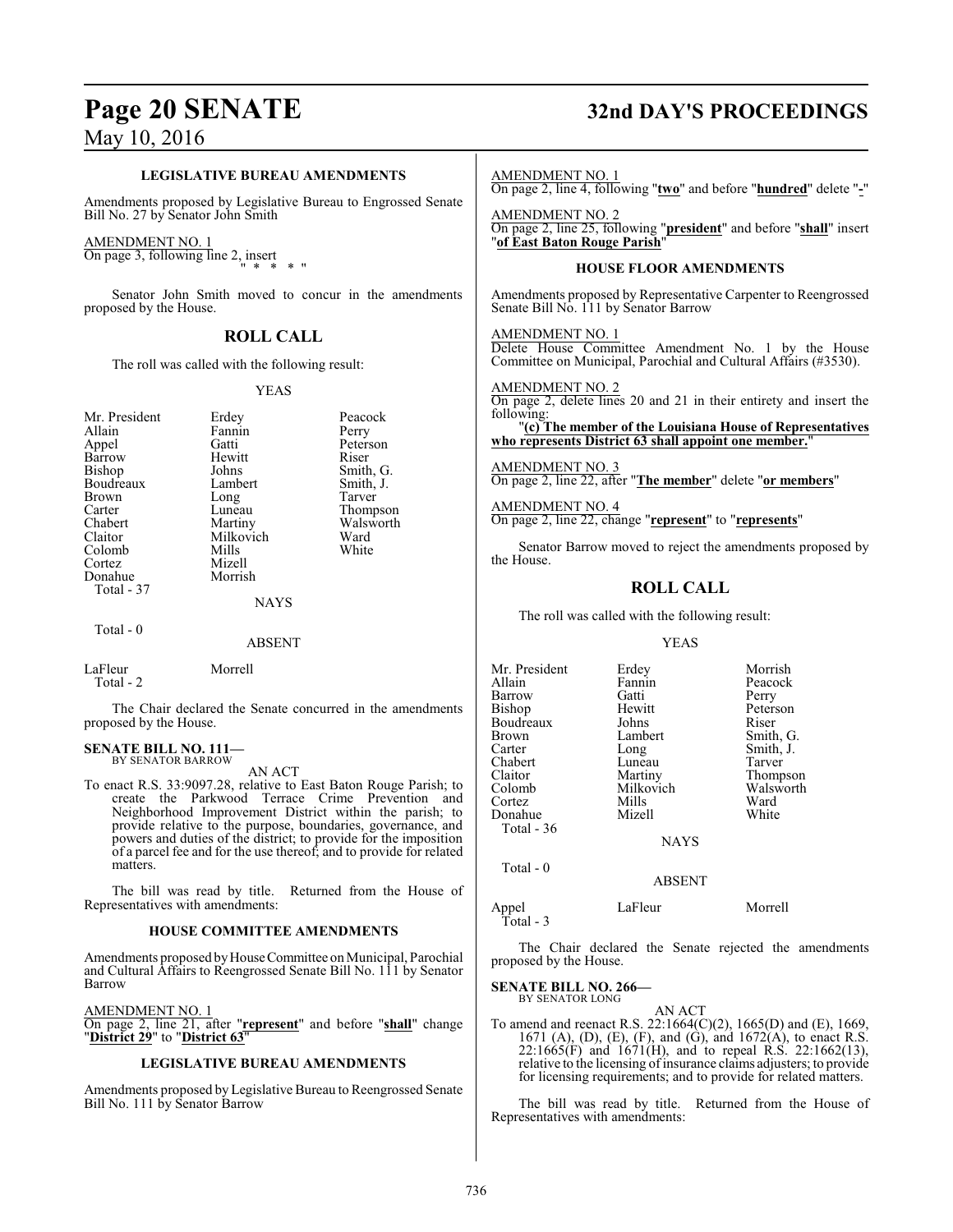# **32nd DAY'S PROCEEDINGS Page 21 SENATE**

# May 10, 2016

# **LEGISLATIVE BUREAU AMENDMENTS**

Amendments proposed by Legislative Bureau to Reengrossed Senate Bill No. 266 by Senator Long

AMENDMENT NO. 1

On page 6, line 9, following "**plan**" and before "or application" insert "**,**"

AMENDMENT NO. 2 On page 6, line 14, following "**suspension**" and before "**deferral**" change "**and**" to "**or**"

# **HOUSE FLOOR AMENDMENTS**

Amendments proposed by Representative Huval to Reengrossed Senate Bill No. 266 by Senator Long

AMENDMENT NO. 1

On page 4, line 15, after "**insurance. A**" and before "**of registration**" delete "**letter**" and insert in lieu thereof "**certified copy**"

Senator Long moved to concur in the amendments proposed by the House.

# **ROLL CALL**

The roll was called with the following result:

# YEAS

| Mr. President | Erdey       | Morrish   |
|---------------|-------------|-----------|
| Allain        | Fannin      | Peacock   |
| Barrow        | Gatti       | Perry     |
| Bishop        | Hewitt      | Peterson  |
| Boudreaux     | Johns       | Riser     |
| Brown         | Lambert     | Smith, G. |
| Carter        | Long        | Smith, J. |
| Chabert       | Luneau      | Tarver    |
| Claitor       | Martiny     | Thompson  |
| Colomb        | Milkovich   | Walsworth |
| Cortez        | Mills       | Ward      |
| Donahue       | Mizell      | White     |
| Total - 36    |             |           |
|               | <b>NAYS</b> |           |
|               |             |           |

Appel LaFleur Morrell

Total - 3

Total - 0

The Chair declared the Senate concurred in the amendments proposed by the House.

ABSENT

# **SENATE BILL NO. 432—**

BY SENATORS PETERSON, APPEL, BARROW, BISHOP, BOUDREAUX,<br>BROWN, CARTER, CLAITOR, COLOMB, MILLS AND MORRELL AND<br>REPRESENTATIVES BAGNERIS, GARY CARTER, JIMMY HARRIS,<br>HILFERTY, LEGER AND MORENO AN ACT

To amend and reenact R.S.  $17:3995(A)(3)$  and  $(4)(a)(ii)$  and  $(I)$ , and 3999, and to enact R.S. 17:10.7.1, 100.11(I), and 3995(K), relative to the return of certain schools from the Recovery School District to the transferring school system; to provide for the governance, funding, and status of such schools; to provide for the return of school buildings, facilities, and property; to provide relative to charter contracts and enrollment and discipline policies; to provide relative to testing; to provide for the duties and responsibilities ofthe local school board, the local school superintendent, the Recovery School District, and the State Board of Elementary and SecondaryEducation; to provide for an implementation plan and an advisory committee to help develop the plan; to provide for immunity from civil liability for local school board members; to provide with respect to the

funding of a charter school acting as its own local education agency; to provide for rules; to provide for effectiveness; to provide for reporting; and to provide for related matters.

The bill was read by title. Returned from the House of Representatives with amendments:

# **LEGISLATIVE BUREAU AMENDMENTS**

Amendments proposed byLegislative Bureau to Reengrossed Senate Bill No. 432 by Senator Peterson

AMENDMENT NO. 1 On page 3, line 22, following "**Elementary**" and before "**Education**" insert "**and Secondary**"

AMENDMENT NO. 2 On page 5, line 16, following "**and**" and before "**enrollment**" change "**which requires**" to "**requiring**"

AMENDMENT NO. 3 On page 8, line 6, following "**(d)**" and before "**Type 5**" change "**Two representatives of**" to "**Two members who shall represent**"

AMENDMENT NO. 4 On page 8, line 11, following "**local**" and before "**board**" insert "**school**"

AMENDMENT NO. 5 On page 11, line 22, delete " \* \* \* "

# **HOUSE FLOOR AMENDMENTS**

Amendments proposed by Representative Pierre to Reengrossed Senate Bill No. 432 by Senator Peterson

AMENDMENT NO. 1

On page 6, line 12, after "**Unless**" and before "**by**" change "**vetoed**" to "**rejected**"

AMENDMENT NO. 2 On page 6, line 15, after "**board to**" and before "**a recommendation**" change "**veto**" to "**reject**"

AMENDMENT NO. 3

On page 7, line 10, after "**(2)**" and before "**and,**" change "**Type 3B charter schools**" to "**Each Type 3B charter school**"

Senator Peterson moved to concur in the amendments proposed by the House.

# **ROLL CALL**

The roll was called with the following result:

# YEAS

Mr. President Erdey Morrish<br>Allain Fannin Peacock Allain **Fannin** Peacock<br>
Barrow Gatti Perry Barrow Gatti Perry Bishop Hewitt Peterson<br>Boudreaux Johns Riser Boudreaux Johns<br>Brown Lambert Brown Lambert Smith, G.<br>
Carter Long Smith, J. Carter Long Smith, J. Chabert Luneau<br>Claitor Martiny Claitor Martiny Thompson<br>Colomb Milkovich Walsworth Cortez Mills Ward Donahue Total - 36

Milkovich Walsworth<br>
Mills Ward

NAYS

Total - 0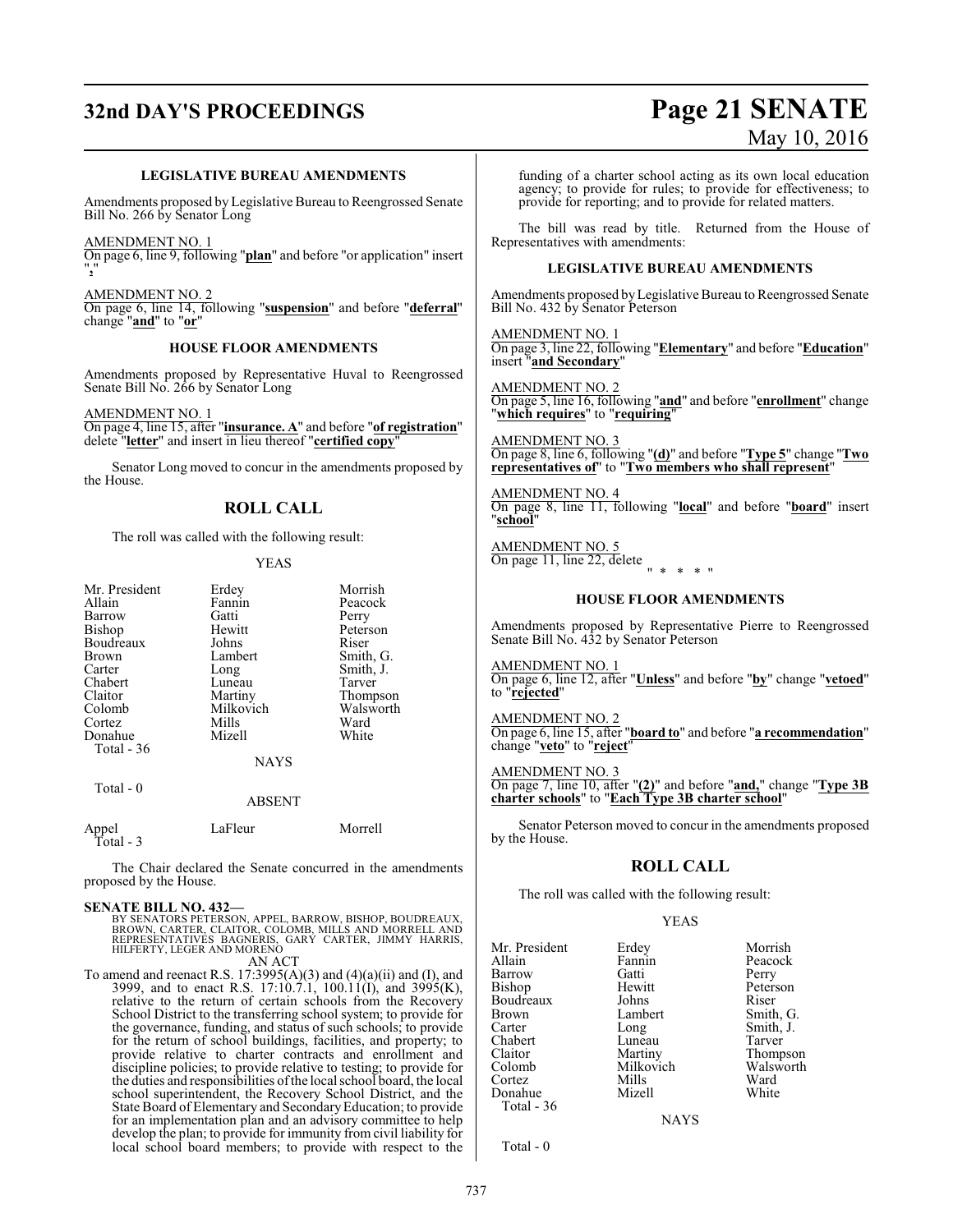# ABSENT

Appel LaFleur Morrell Total - 3

The Chair declared the Senate concurred in the amendments proposed by the House.

# **Senate Concurrent Resolutions to be Adopted, Subject to Call**

# **Called from the Calendar**

Senator Claitor asked that Senate Concurrent Resolution No. 52 be called from the Calendar.

## **SENATE CONCURRENT RESOLUTION NO. 52—**

BY SENATORS CLAITOR, CORTEZ, FANNIN, HEWITT, LONG, MIZELL, MORRISH, PEACOCK, PERRY, RISER AND WALSWORTH A CONCURRENT RESOLUTION

To memorialize the United States Congress to call a constitutional convention for the purpose of proposing amendments to limit the power and jurisdiction of the federal government, impose fiscal restraints upon its activities, and limit the terms of office that may be served by its officials and by members of Congress.

The concurrent resolution was read by title. Senator Claitor moved to adopt the Senate Concurrent Resolution.

# **ROLL CALL**

The roll was called with the following result:

# YEAS

Morrish Peacock<br>Perry

Smith, J. Thompson Walsworth<br>Ward

Smith, G.<br>Tarver

| Allain<br>Appel<br>Barrow<br>Bishop<br>Chabert<br>Claitor<br>Colomb<br>Cortez<br>Donahue<br>Erdey<br>Total - 29 | Fannin<br>Gatti<br>Hewitt<br>Johns<br>Lambert<br>Long<br>Martiny<br>Milkovich<br>Mills<br>Mizell | Morris<br>Peacoo<br>Perry<br>Riser<br>Smith,<br>Thomp<br>Walsw<br>Ward<br>White |
|-----------------------------------------------------------------------------------------------------------------|--------------------------------------------------------------------------------------------------|---------------------------------------------------------------------------------|
|                                                                                                                 | <b>NAYS</b>                                                                                      |                                                                                 |
| Mr. President<br>Boudreaux<br>Total - 6                                                                         | Brown<br>Peterson<br><b>ABSENT</b>                                                               | Smith,<br>Tarver                                                                |
|                                                                                                                 |                                                                                                  |                                                                                 |

The Chair declared the Senate adopted the Senate Concurrent Resolution and ordered it sent to the House.

# **Senate Bills and Joint Resolutions on Third Reading and Final Passage**

**SENATE BILL NO. 475— (Substitute of Senate Bill No. 455 by** BY SENATOR WHITE

Carter Luneau<br>LaFleur Morrell

LaFleur Total - 4

AN ACT

**Senator White)**

To enact R.S. 40:1135.13, relative to emergency medical transportation; to provide for the Ambulance Transportation Alternatives Task Force; to provide for membership; to provide for duties; to provide for a pilot program; to provide for reporting; to provide for rule making; and to provide for related matters.

# **Page 22 SENATE 32nd DAY'S PROCEEDINGS**

# **Floor Amendments**

Senator White proposed the following amendments.

# **SENATE FLOOR AMENDMENTS**

Amendments proposed by Senator White on behalf of the Legislative Bureau to Engrossed Senate Bill No. 475 by Senator White

AMENDMENT NO. 1 On page 3, line 10, following "**seven**" and before "**notice**" change "**days**" to "**days'**"

AMENDMENT NO. 2 On page 3, line 23, following "**condition**" and before "**does**" change "**who**" to "**that**"

AMENDMENT NO. 3 On page 3, line 24, following "**R.S.**" and before "**.**" change "**22:1821(D)(2)(i)**" to "**22:1821(D)(2)(g)(i)**"

AMENDMENT NO. 4 On page 4, line 7, following "**can**" and before "**in**" change "**only be performed**" to "**be performed only**"

AMENDMENT NO. 5 On page 4, line 9, following "**that**" and before "**medical**" change "**their**" to "**his**"

AMENDMENT NO. 6 On page 4, line 27, following "**recommended**" and before "**.**" delete "**at this time**"

AMENDMENT NO. 7 On page 5, line 28, following "**federal**" and before "**and**" insert "**,**"

On motion of Senator White, the amendments were adopted.

# **Floor Amendments**

Senator White proposed the following amendments.

# **SENATE FLOOR AMENDMENTS**

Amendments proposed by Senator White to Engrossed Senate Bill No. 475 by Senator White

AMENDMENT NO. 1 On page 4, line 18, change "**biannual**" to "**semiannual**"

AMENDMENT NO. 2 On page 4, line 21, change "**biannual**" to "**semiannual**"

AMENDMENT NO. 3 On page 4, delete line 22 and insert "**subsequent reports shall be due on each October first and each April first.**"

On motion of Senator White, the amendments were adopted.

The bill was read by title. Senator White moved the final passage of the amended bill.

# **ROLL CALL**

The roll was called with the following result:

# YEAS

| Mr. President | Donahue | Morrish   |
|---------------|---------|-----------|
| Allain        | Erdey   | Peacock   |
| Appel         | Fannin  | Perry     |
| Barrow        | Hewitt  | Peterson  |
| Bishop        | Johns   | Riser     |
| Boudreaux     | Lambert | Smith, G. |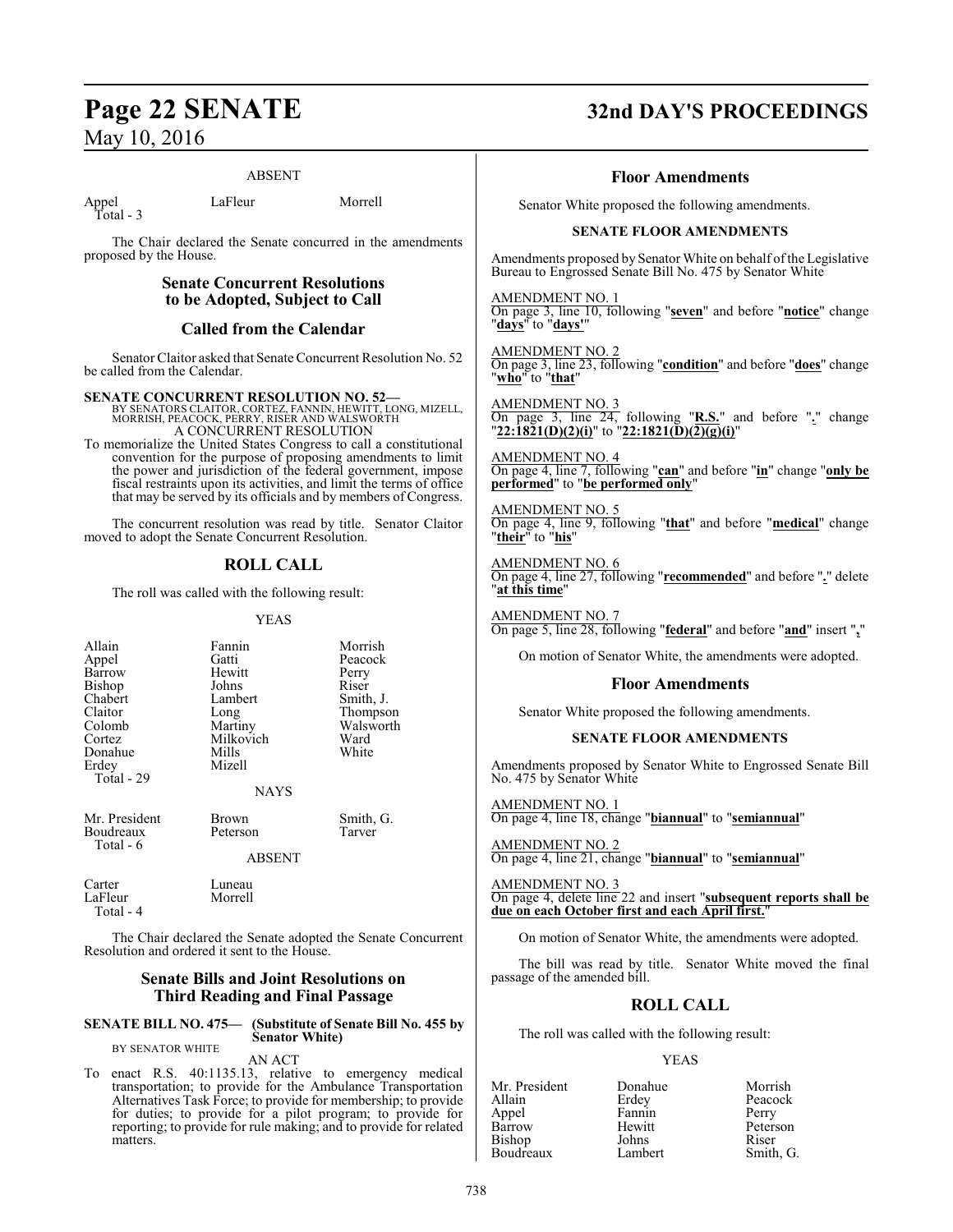# **32nd DAY'S PROCEEDINGS Page 23 SENATE**

Mizell

| <b>Brown</b> |
|--------------|
| Carter       |
| Chabert      |
| Claitor      |
| Colomb       |
| Cortez       |
| Total - 36   |

Total - 0

Long Smith, J.<br>Luneau Tarver Luneau<br>Martiny Milkovich Walsw<br>Mills Ward Mills Ward<br>
Mizell White

Thompson<br>Walsworth

**NAYS** 

ABSENT

| Gatti     | LaFleur | Morrell |
|-----------|---------|---------|
| Total - 3 |         |         |

The Chair declared the amended bill was passed, ordered reengrossed and sent to the House. Senator White moved to reconsider the vote by which the bill was passed and laid the motion on the table.

# **Senate Bills and Joint Resolutions on Third Reading and Final Passage, Subject to Call**

# **Called from the Calendar**

Senator Martiny asked that Senate Bill No. 338 be called from the Calendar.

# **SENATE BILL NO. 338—** BY SENATOR MARTINY

AN ACT

To enact R.S. 51:725 through 725.7, relative to trade and commerce; to provide certain protections for vulnerable adults from financial exploitation; to provide definitions, terms, conditions, requirements and procedures; to provide with regard to governmental disclosures and immunity; to provide for third party disclosures and immunity; to provide for delaying disbursements and immunity; to provide for receipt of notice; to provide with regard to record-keeping; and to provide for related matters.

# **Floor Amendments**

Senator Martiny sent up floor amendments.

# **SENATE FLOOR AMENDMENTS**

Amendments proposed by Senator Martiny on behalf of the Legislative Bureau to Engrossed Senate Bill No. 338 by Senator Martiny

AMENDMENT NO. 1

On page 1, line 5, following "for" and before "disclosures" change "third party" to "third-party

AMENDMENT NO. 2 On page 2, line 10, at the beginning of the line and before the "**.**" change "**15:1503(3)**" to "**15:1501 et seq**"

# AMENDMENT NO. 3

On page 3, line 29, following "**met**" and before the end of the line change "**.**" to "**:**"

AMENDMENT NO. 4 On page 4, line 1, following "**advisor**"and before "**or**" insert "**,**"

AMENDMENT NO. 5 On page 4, line 5, following "**advisor**"and before "**at**" change "**shall meet**" to "**meets**"

# May 10, 2016

# AMENDMENT NO. 6

On page 6, line 7, following "**senior**" and before "**specific**" insert "**-**"

On motion of Senator Martiny, the amendments were adopted.

The bill was read by title. Senator Martiny moved the final passage of the amended bill.

# **ROLL CALL**

The roll was called with the following result:

| Mr. President<br>Allain<br>Appel<br>Barrow<br>Bishop<br>Boudreaux<br>Carter<br>Chabert<br>Claitor<br>Colomb<br>Cortez<br>Donahue<br>Total - 34 | Erdey<br>Fannin<br>Hewitt<br>Johns<br>Lambert<br>Long<br>Luneau<br>Martiny<br>Milkovich<br>Mills<br>Mizell<br>Morrish | Peacock<br>Perry<br>Peterson<br>Riser<br>Smith, G.<br>Smith, J.<br>Thompson<br>Walsworth<br>Ward<br>White |
|------------------------------------------------------------------------------------------------------------------------------------------------|-----------------------------------------------------------------------------------------------------------------------|-----------------------------------------------------------------------------------------------------------|
|                                                                                                                                                | <b>NAYS</b>                                                                                                           |                                                                                                           |
| Total - 0                                                                                                                                      | <b>ABSENT</b>                                                                                                         |                                                                                                           |
| Brown<br>Gatti<br>Total - 5                                                                                                                    | LaFleur<br>Morrell                                                                                                    | Tarver                                                                                                    |

The Chair declared the amended bill was passed, ordered reengrossed and sent to the House. Senator Martiny moved to reconsider the vote by which the bill was passed and laid the motion on the table.

# **Called from the Calendar**

Senator Martiny asked that Senate Bill No. 424 be called from the Calendar.

# **SENATE BILL NO. 424—**

BY SENATOR MARTINY

AN ACT To amend and reenact R.S. 15:574.4(A)(2), the introductory paragraph of R.S. 15:574.4(A)(4) and 574.4(A)(4)(a), (B)(1), the introductory paragraph of R.S.  $15:574.4(B)(2)$  and  $574.4$ (B)(2)(a)(i), relative to parole eligibility; to provide for parole eligibility for certain offenders convicted for a first time of a crime of violence; to provide for parole eligibility for certain offenders convicted for a second time of a crime of violence; to provide for exclusions; to provide for terms; and to provide for related matters.

# **Floor Amendments**

Senator Martiny sent up floor amendments.

# **SENATE FLOOR AMENDMENTS**

Amendments proposed by Senator Martiny on behalf of the Legislative Bureau to Engrossed Senate Bill No. 424 by Senator Martiny

# AMENDMENT NO. 1

On page 1, line 14, following "A.(1)(a)" and before the end of the line delete "\* \* \*"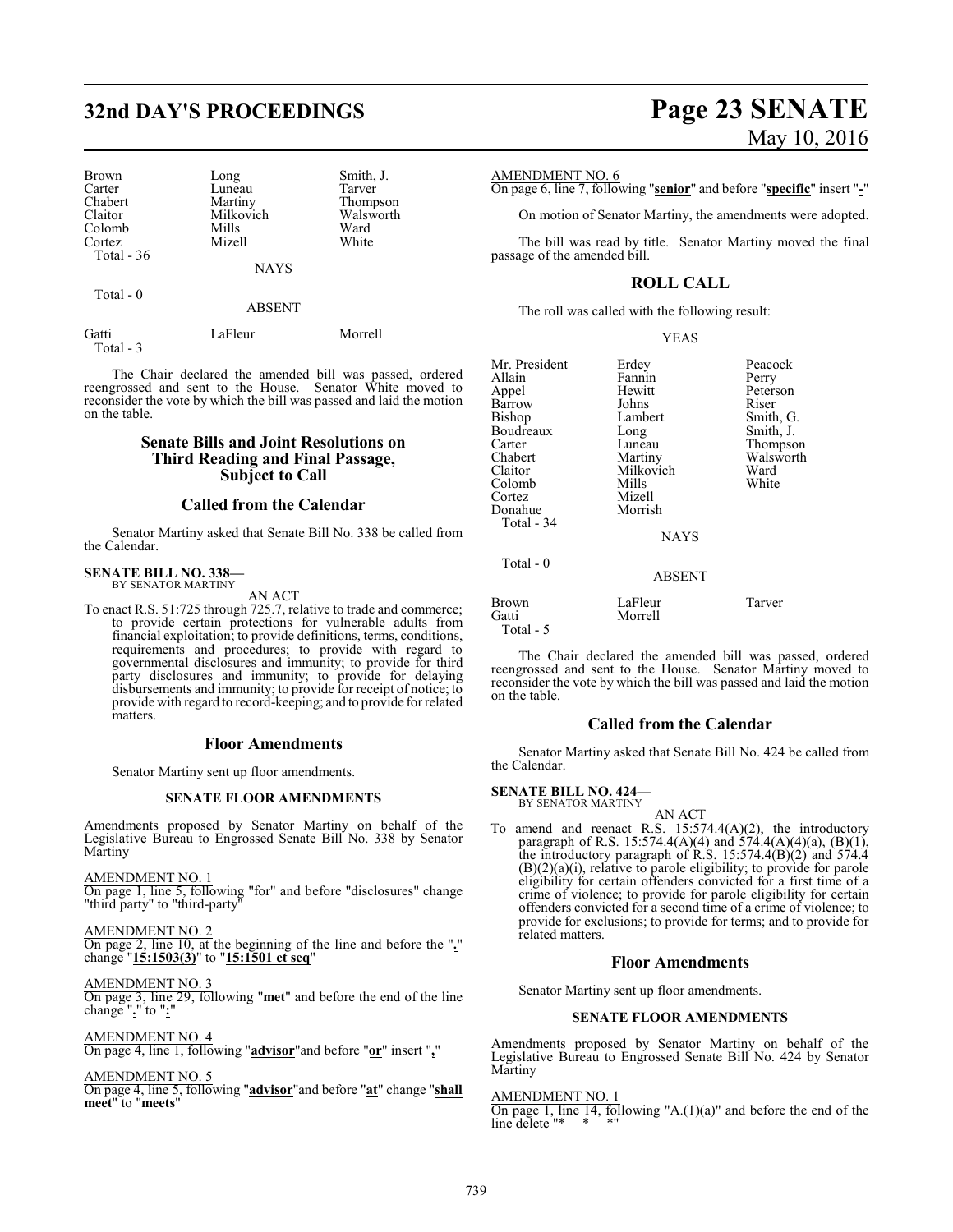# AMENDMENT NO. 2

On page 3, line 3, following "offender" and before the end of the line change "**or**" to "**nor a**"

AMENDMENT NO. 3

On page 3, line 20, at the beginning of the line and before "regardless" change "**and**" to "**,**"

On motion of Senator Martiny, the amendments were adopted.

# **Floor Amendments**

Senator Martiny proposed the following amendments.

# **SENATE FLOOR AMENDMENTS**

Amendments proposed by Senator Martiny to Engrossed Senate Bill No. 424 by Senator Martiny

AMENDMENT NO. 1

On page 2, line 6, after "**offense**" insert "**as defined in R.S. 15:541, a person serving a life sentence for first degree murder as defined in R.S. 14:30,**"

# AMENDMENT NO. 2

On page 2, delete line 11, and insert "14:2(B) **other than first degree murder as defined in R.S. 14:30, or is convicted a second time and the second conviction is a crime of violence as defined in R.S. 14:2(B) other than first degree murder as defined in R.S. 14:30, provided the first conviction**"

# AMENDMENT NO. 3

On page 2, at the end of line 12, insert "**The provisions of this Paragraph shall not apply to a person who has been convicted of a sex offense as defined in R.S. 15:541, regardless of whether it is a first or subsequent conviction.**"

# AMENDMENT NO. 4

On page 2, delete lines 20 through 25, and insert the following: "(a) The offender has not been convicted of a crime of violence as defined in R.S.  $14:2(B)$  or a sex offense as defined in R.S. 15:541, or convicted of an offense which would constitute a crime of violence as defined in R.S. 14:2(B) or a sex offense as defined in R.S. 15:541, **but has been convicted a first time of a crime of violence as defined in R.S. 14:2(B) other than first degree murder as defined in R.S. 14:30, or convicted a second time of a crime of violence as defined in R.S. 14:2(B) other than first degree murder as defined in R.S. 14:30, provided the first conviction was not a crime of violence as defined in R.S. 15:541,** regardless of the date of conviction.

# AMENDMENT NO. 5

On page 3, line 8, after "violence" insert "**as defined in R.S. 14:2(B) other than first degree murder as defined in R.S. 14:30, or a sex offense as defined in R.S. 15:541,**"

# AMENDMENT NO. 6

On page 3, line 18, after "parole" delete the remainder of the line and delete lines 19 through 22 and insert the following: ", who has not been convicted of  $\alpha$  crime of violence as defined by R.S. 14:2(B), a sex offense as defined by R.S. 15:541,  $\sigma$  an offense, regardless of the date of conviction, which would constitute a crime of violence as defined by R.S. 14:2(B) or a sex offense as defined by R.S. 15:541.  $\sqrt{R.S. 14:2(B) \text{ or a sex}}$  of fense as defined by R.S. 15:541, **or first degree murder as defined in R.S. 14:30,** shall be eligible for parole consideration as follows:

On motion of Senator Martiny, the amendments were adopted.

# **Floor Amendments**

Senator Mizell proposed the following amendments.

# **Page 24 SENATE 32nd DAY'S PROCEEDINGS**

# **SENATE FLOOR AMENDMENTS**

Amendments proposed by Senator Mizell to Engrossed Senate Bill No. 424 by Senator Martiny

AMENDMENT NO. 1 On page 2, line 16, after "Corrections" delete "**serving a life sentence** or

On motion of Senator Mizell, the amendments were adopted.

The bill was read by title. Senator Martiny moved the final passage of the amended bill.

# **ROLL CALL**

The roll was called with the following result:

# YEAS

Allain Carter Mizell<br>
Barrow Chabert Morrish Barrow Chabert Morrish<br>Bishop Colomb Peterson Boudreaux Marti<br>Brown Mills Brown Total - 14

Mr. President Hewitt Riser<br>Appel Johns Smith Appel Johns Smith, J.<br>Claitor Lambert Tarver Claitor Lambert<br>Cortez Long Cortez Long Thompson<br>
Donahue Luneau Walsworth Donahue Luneau Walsworth<br>
Erdey Milkovich Ward Erdey Milkovich Ward<br>
Fannin Peacock White Fannin Peacock<br>Gatti Perry Total - 23

Total - 2

Colomb Peterson<br>
Martiny Smith, G.

NAYS

ABSENT

LaFleur Morrell

Perry

The Chair declared the amended bill failed to pass.

# **Notice of Reconsideration**

Senator Martiny moved to reconsider on the next Legislative Day the vote by which the amended bill failed to pass.

# **House Concurrent Resolutions on Second Reading Reported by Committees**

## **HOUSE CONCURRENT RESOLUTION NO. 36—** BY REPRESENTATIVE THIBAUT

A CONCURRENT RESOLUTION

To extend the existence of the False River Watershed Council until June 30, 2017.

Reported favorably by the Committee on Natural Resources.

The resolution was read by title. Senator Ward moved to concur in the House Concurrent Resolution.

# **ROLL CALL**

The roll was called with the following result:

# YEAS

| Mr. President | Donahue | Morrish |
|---------------|---------|---------|
| Allain        | Erdey   | Peacock |
| Appel         | Fannin  | Perry   |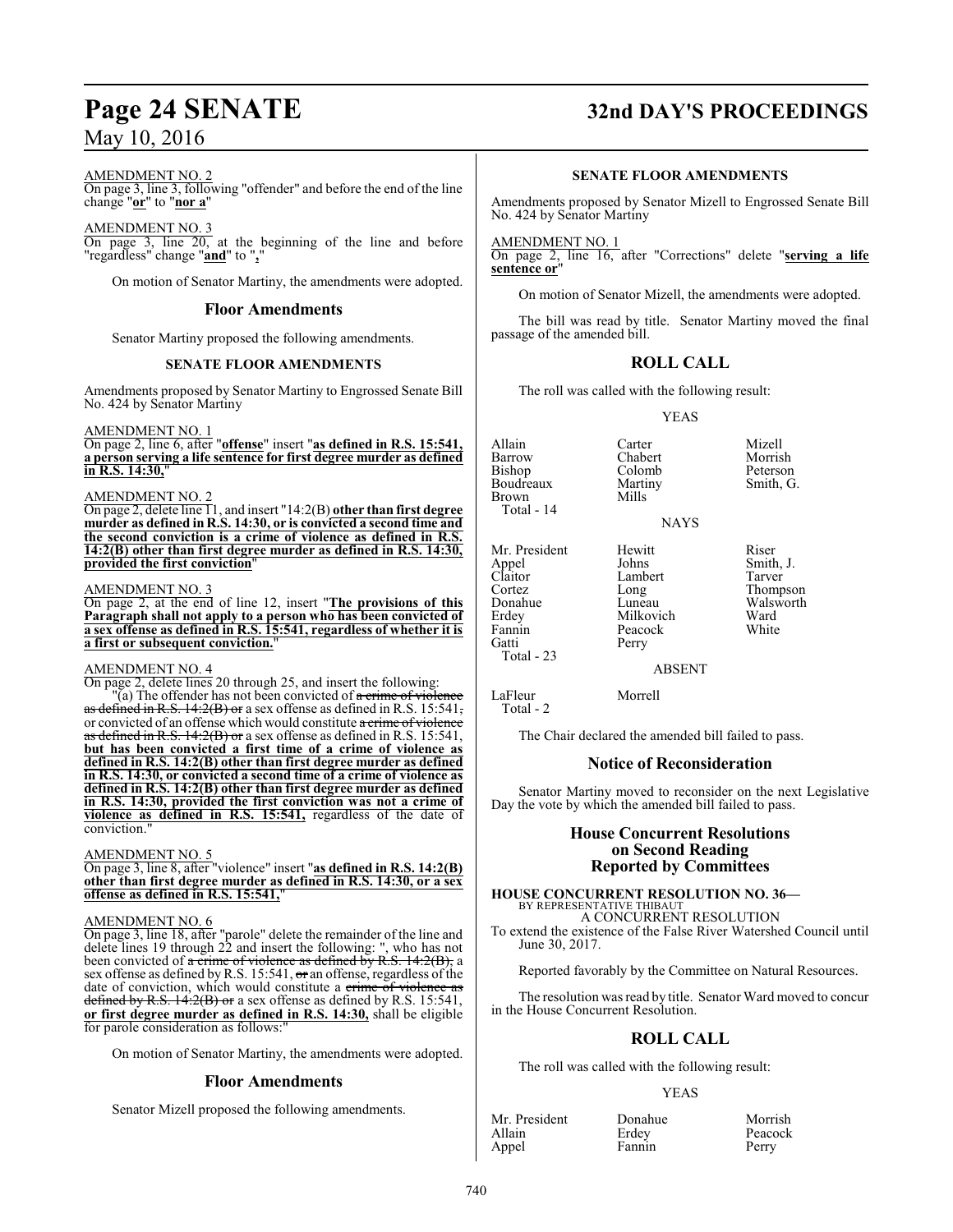# **32nd DAY'S PROCEEDINGS Page 25 SENATE**

| <b>Barrow</b> | Gatti       | Peterson  |
|---------------|-------------|-----------|
| Bishop        | Hewitt      | Riser     |
| Boudreaux     | Johns       | Smith, G. |
| Brown         | Lambert     | Smith, J. |
| Carter        | Long        | Tarver    |
| Chabert       | Luneau      | Thompson  |
| Claitor       | Martiny     | Walsworth |
| Colomb        | Mills       | Ward      |
| Cortez        | Mizell      | White     |
| Total - 36    |             |           |
|               | <b>NAYS</b> |           |
| Total - 0     |             |           |
|               | ABSENT      |           |

| LaFleur   | Milkovich | Morrell |
|-----------|-----------|---------|
| Total - 3 |           |         |

The Chair declared the Senate concurred in the House Concurrent Resolution and ordered it returned to the House.

# **HOUSE CONCURRENT RESOLUTION NO. 51—** BY REPRESENTATIVES BARRAS AND LEGER

A CONCURRENT RESOLUTION

To provide for a hospital stabilization formula pursuant to Article VII, Section 10.13 of the Constitution of Louisiana; to establish the level and basis of hospital assessments; to establish certain reimbursement enhancements for inpatient and outpatient hospital services; to establish certain criteria for the implementation of the formula; to provide for effectiveness; and to provide for related matters.

Reported with amendments by the Committee on Finance.

# **SENATE COMMITTEE AMENDMENTS**

Amendments proposed by Senate Committee on Finance to Reengrossed House Concurrent Resolution No. 51 by Representative Barras

AMENDMENT NO. 1

On page 2, line 14, change "medicaid" to "Medicaid"

# AMENDMENT NO. 2

On page 2, line 18, change "medicaid" to "Medicaid"

# AMENDMENT NO. 3

On page 2, at the beginning of line 22, change "medicaid" to "Medicaid"

# AMENDMENT NO. 4

On page 2, at the end of line 22, change "medicaid" to "Medicaid"

AMENDMENT NO. 5 On page 4, line 4, after "if" delete the remainder of the line and insert "the hospital meets the definition of a rural hospital as defined in R.S. 40:1189.3."

# AMENDMENT NO. 6 On page 4, delete lines 5 through 13

# AMENDMENT NO. 7

On page 4, line 18, after "submission" and before "necessary" delete "as" and insert "to exclude the minimum number of hospitals"

# AMENDMENT NO. 8

On page 5, between lines 7 and 8, insert the following:

"III. Severability of Provisions

In accordance with R.S. 24:175, if any of the provisions of the Concurrent Resolution which originated as House Concurrent Resolution No. 51 of the 2016 Regular Session of the Legislature or the application thereof is held invalid, such invalidity shall not affect other provisions or applications and to this end the provisions of House Concurrent Resolution No. 51 are hereby declared severable."

# May 10, 2016

## AMENDMENT NO. 9

On page 5, line 8, change "III." to "IV."

# AMENDMENT NO. 10

On page 5, line 10, after "effective" delete the remainder of the line and insert "until July 1, 2019."

On motion of Senator Allain, the committee amendment was adopted.

On motion of Senator Long the amended resolution was read by title and returned to the Calendar, subject to call.

**HOUSE CONCURRENT RESOLUTION NO. 72—**<br>BY REPRESENTATIVES JIM MORRIS, ARMES, BISHOP, TERRY<br>BROWN, CHANEY, COUSSAN, DEVILLIER, MIGUEZ, MONTOUCET,<br>WHITE, AND ZERINGUE A CONCURRENT RESOLUTION

To urge and request the Department of Natural Resources, office of conservation, to develop an alternate method of contracting with operators and other qualified bidders for services to plug orphaned oil and gas wells, to implement the alternative method as a pilot program for three years, and to report to the House Committee on Natural Resources and Environment and the Senate Committee on Natural Resources.

Reported with amendments by the Committee on Natural Resources.

# **SENATE COMMITTEE AMENDMENTS**

Amendments proposed by Senate Committee on Natural Resources to Engrossed House Concurrent Resolution No. 72 by Representative Jim Morris

# AMENDMENT NO. 1

On page 2, line 16, after "regulations" insert ", in accordance with the Administrative Procedure Act,"

# AMENDMENT NO. 2

On page 2, line 24, after "conservation," insert "through the Administrative Procedure Act"

# AMENDMENT NO. 3

On page 3, at the end of line 23, delete "to the"

# AMENDMENT NO. 4

On page 3, line 24, delete "office" and delete "from" and insert "to"

# AMENDMENT NO. 5

On page 3, line 25, delete "directed" and insert "requested" and after "dollars" insert "or twenty percent of the amount appropriated to the Oilfield Site Restoration Fund, whichever is less,"

On motion of Senator Chabert, the committee amendment was adopted.

The resolution was read by title. Senator Lambert moved to concur in the amended House Concurrent Resolution.

# **ROLL CALL**

The roll was called with the following result:

# YEAS

Mr. President Erdey Morrish<br>Allain Fannin Peacock Appel Gatti<br>Barrow Hewitt Bishop Johns<br>Boudreaux Lambert Boudreaux Lambert Smith, G.<br>Brown Long Smith, J. Brown Long Smith, J.<br>
Carter Luneau Tarver Carter Luneau<br>Claitor Martiny

Fannin Peacock<br>Gatti Perry Hewitt Peterson<br>Johns Riser Thompson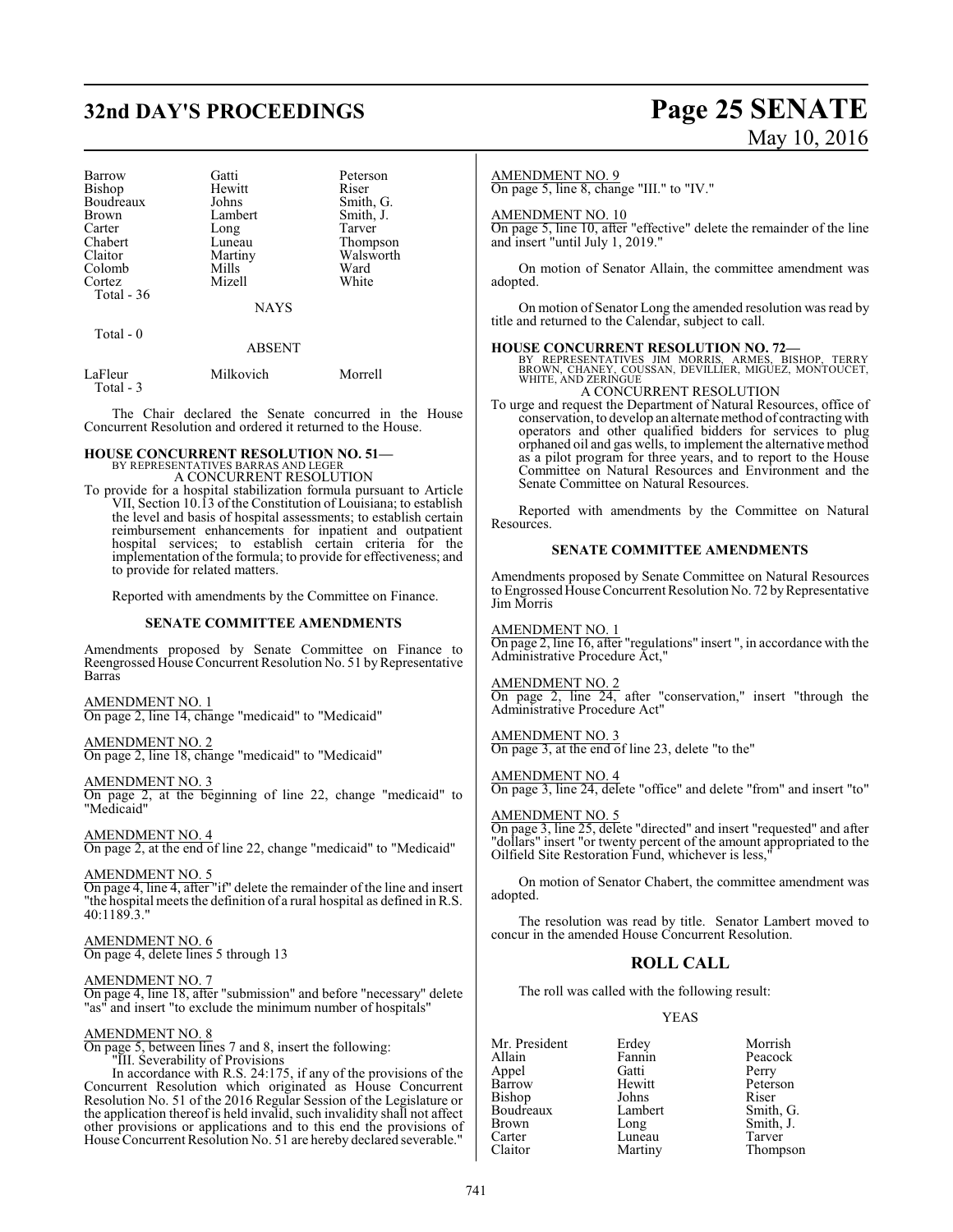| Colomb<br>Cortez<br>Donahue<br>Total - $36$ | Milkovich<br>Mills<br>Mizell | Walsworth<br>Ward<br>White |
|---------------------------------------------|------------------------------|----------------------------|
|                                             | <b>NAYS</b>                  |                            |
| Total $-0$                                  | <b>ABSENT</b>                |                            |
| Chabert<br>Total - 3                        | LaFleur                      | Morrell                    |

The Chair declared the Senate had concurred in the amended House Concurrent Resolution and ordered it returned to the House.

# **House Bills and Joint Resolutions on Third Reading and Final Passage**

# **Bagneris Rule**

Senator Long moved to invoke the rule to temporarily pass over controversial House Bills on Third Reading and Final Passage with the intention of taking them up later, in their regular order and to specifically start with House Bill No. 177.

Without objection, so ordered.

# **HOUSE BILL NO. 177—** BY REPRESENTATIVE FOIL

Total - 3

AN ACT

To amend and reenact R.S. 25:1001(B) and (C) and to enact R.S. 25:1001(E), relative to the Louisiana Naval War Memorial Commission; to provide with respect to the quorumand meeting requirements of the commission; to provide relative to the removal of commission members; and to provide for related matters.

The bill was read by title. Senator Colomb moved the final passage of the bill.

# **ROLL CALL**

The roll was called with the following result:

# YEAS

| Mr. President<br>Allain<br>Appel<br>Barrow<br>Bishop<br>Boudreaux<br>Brown<br>Carter<br>Claitor<br>Colomb<br>Cortez<br>Donahue<br>Total $-36$ | Erdey<br>Fannin<br>Gatti<br>Hewitt<br>Johns<br>Lambert<br>Long<br>Luneau<br>Martiny<br>Milkovich<br>Mills<br>Mizell | Morrish<br>Peacock<br>Perry<br>Peterson<br>Riser<br>Smith, G.<br>Smith, J.<br>Tarver<br>Thompson<br>Walsworth<br>Ward<br>White |
|-----------------------------------------------------------------------------------------------------------------------------------------------|---------------------------------------------------------------------------------------------------------------------|--------------------------------------------------------------------------------------------------------------------------------|
|                                                                                                                                               | <b>NAYS</b>                                                                                                         |                                                                                                                                |
| Total $-0$                                                                                                                                    | <b>ABSENT</b>                                                                                                       |                                                                                                                                |
| Chabert                                                                                                                                       | LaFleur                                                                                                             | Morrell                                                                                                                        |

The Chair declared the bill was passed and ordered it returned to the House. Senator Colomb moved to reconsider the vote by which the bill was passed and laid the motion on the table.

# **Page 26 SENATE 32nd DAY'S PROCEEDINGS**

**HOUSE BILL NO. 184—** BY REPRESENTATIVE STOKES AN ACT

To enact R.S. 22:1332(B)(7), relative to homeowners' insurance policies; to provide for notice to policyholders that claims not exceeding the deductible may result in increased premiums or cancellation of coverage; and to provide for related matters.

The bill was read by title. Senator Martiny moved the final passage of the bill.

# **ROLL CALL**

The roll was called with the following result:

## YEAS

| Mr. President       | Erdey         | Morrell   |
|---------------------|---------------|-----------|
| Appel               | Fannin        | Morrish   |
| Barrow              | Gatti         | Peacock   |
| Bishop              | Hewitt        | Perry     |
| Boudreaux           | Johns         | Peterson  |
| Brown               | Lambert       | Riser     |
| Carter              | Long          | Smith, G. |
| Chabert             | Luneau        | Smith, J. |
| Claitor             | Martiny       | Tarver    |
| Colomb              | Milkovich     | Thompson  |
| Cortez              | Mills         | Walsworth |
| Donahue             | Mizell        | White     |
| Total - 36          |               |           |
|                     | <b>NAYS</b>   |           |
| Total $-0$          |               |           |
|                     | <b>ABSENT</b> |           |
| Allain<br>Total - 3 | LaFleur       | Ward      |

The Chair declared the bill was passed and ordered it returned to the House. Senator Martiny moved to reconsider the vote by which the bill was passed and laid the motion on the table.

# **HOUSE BILL NO. 252—** BY REPRESENTATIVE DAVIS

AN ACT

To enact R.S.  $37:36(E)(1)(aa)$  and (3), relative to provisional licenses for ex-offenders; to exempt the Louisiana Licensed Professional Counselors Board ofExaminers fromcertain provisions relative to the issuance of provisional licenses to ex-offenders; to require certain record keeping of certain licensing entities; to require certain annual reports; and to provide for related matters.

The bill was read by title. Senator Martiny moved the final passage of the bill.

# **ROLL CALL**

The roll was called with the following result:

# YEAS

| Mr. President | Donahue | Morrish   |
|---------------|---------|-----------|
| Allain        | Erdey   | Peacock   |
| Appel         | Fannin  | Perry     |
| Barrow        | Gatti   | Peterson  |
| Bishop        | Hewitt  | Riser     |
| Boudreaux     | Johns   | Smith, G. |
| Brown         | Lambert | Smith, J. |
| Carter        | Long    | Tarver    |
| Chabert       | Luneau  | Thompson  |
| Claitor       | Martiny | Walsworth |
| Colomb        | Mills   | Ward      |
| Cortez        | Mizell  | White     |
| Total - 36    |         |           |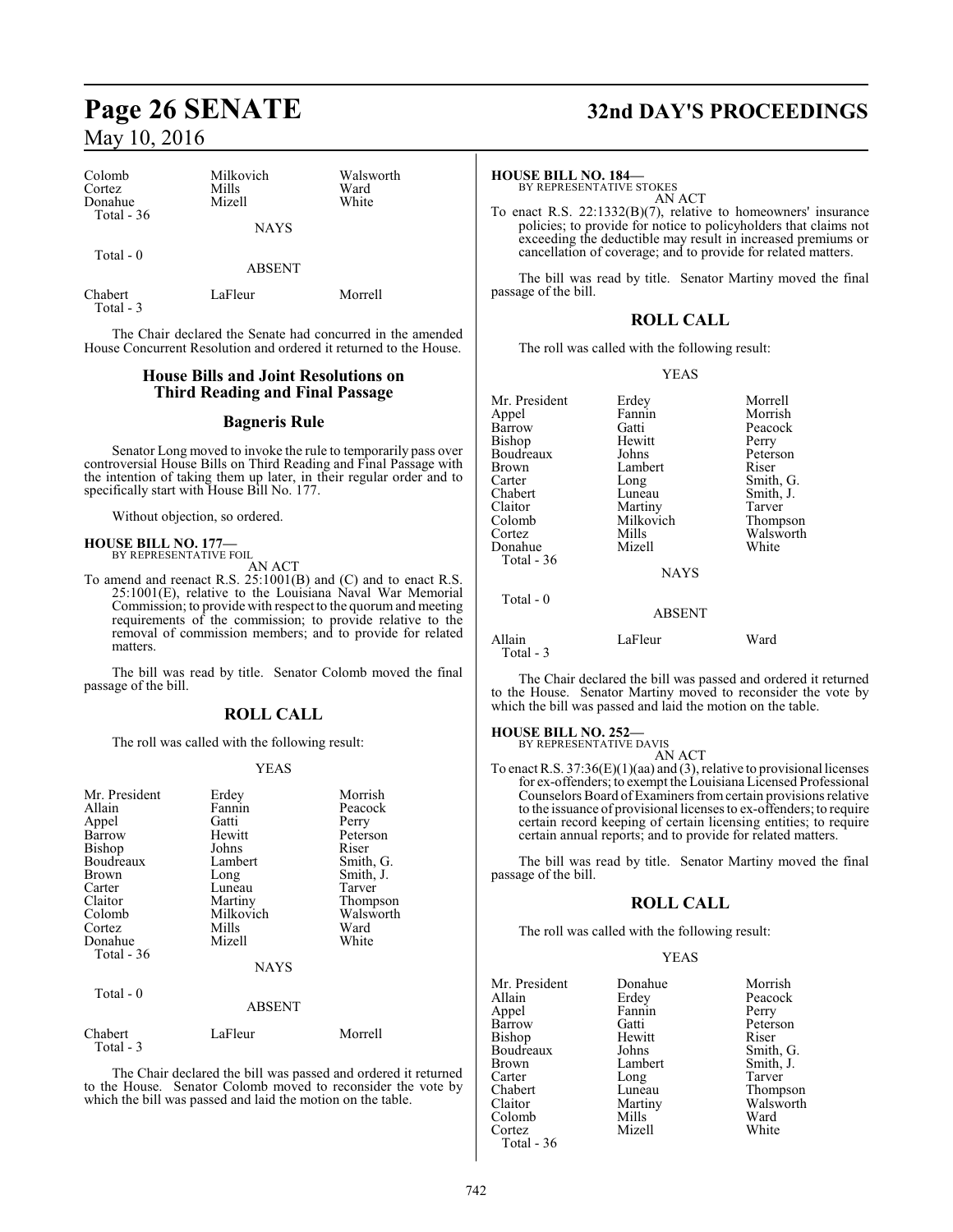# **32nd DAY'S PROCEEDINGS Page 27 SENATE**

# NAYS

Total - 0

ABSENT

| LaFleur   | Milkovich | Morrell |
|-----------|-----------|---------|
| Total - 3 |           |         |

The Chair declared the bill was passed and ordered it returned to the House. Senator Martiny moved to reconsider the vote by which the bill was passed and laid the motion on the table.

# **HOUSE BILL NO. 284—** BY REPRESENTATIVE FOIL

AN ACT

To amend and reenact R.S. 12:1-1007(A) and (C) and 1-1621(D), relative to the business filings of corporations; to require restated articles of incorporation to include the original articles of incorporation; to remove the grace period relative to filing corrected annual reports; and to provide for related matters.

The bill was read by title. Senator Martiny moved the final passage of the bill.

# **ROLL CALL**

The roll was called with the following result:

# YEAS

| Mr. President        | Erdey         | Peacock   |
|----------------------|---------------|-----------|
| Allain               | Fannin        | Perry     |
| Appel                | Gatti         | Peterson  |
| Barrow               | Hewitt        | Riser     |
| Bishop               | Johns         | Smith, G. |
| Boudreaux            | Lambert       | Smith, J. |
| Brown                | Long          | Tarver    |
| Carter               | Luneau        | Thompson  |
| Chabert              | Martiny       | Walsworth |
| Claitor              | Milkovich     | Ward      |
| Colomb               | Mills         | White     |
| Cortez               | Mizell        |           |
| Donahue              | Morrish       |           |
| Total - 37           |               |           |
|                      | <b>NAYS</b>   |           |
| Total - 0            |               |           |
|                      | <b>ABSENT</b> |           |
| LaFleur<br>Total - 2 | Morrell       |           |
|                      |               |           |

The Chair declared the bill was passed and ordered it returned to the House. Senator Martiny moved to reconsider the vote by which the bill was passed and laid the motion on the table.

## **HOUSE BILL NO. 476—** BY REPRESENTATIVE HUVAL

AN ACT

To amend and reenact R.S. 22:890, relative to certificates of insurance; to provide for use of certain certificates of insurance; to provide for definitions; to provide that certain parties may not request an insurance producer provide information or documentation regarding insurance coverage other than a certificate of insurance; to allow certain parties to request an addendum to a certificate of insurance from an insurer; and to provide for related matters.

The bill was read by title. Senator Erdey moved the final passage of the bill.

# May 10, 2016

# **ROLL CALL**

The roll was called with the following result:

YEAS

| Mr. President | Erdey       | Morrish   |
|---------------|-------------|-----------|
| Allain        | Fannin      | Peacock   |
| Appel         | Gatti       | Perry     |
| Barrow        | Hewitt      | Peterson  |
| Boudreaux     | Johns       | Riser     |
| Brown         | Lambert     | Smith, G. |
| Carter        | Long        | Smith, J. |
| Chabert       | Luneau      | Tarver    |
| Claitor       | Martiny     | Thompson  |
| Colomb        | Milkovich   | Walsworth |
| Cortez        | Mills       | Ward      |
| Donahue       | Mizell      | White     |
| Total - 36    |             |           |
|               | <b>NAYS</b> |           |
| Total $-0$    |             |           |
|               | ABSENT      |           |
| Bishop        | LaFleur     | Morrell   |

Total - 3

The Chair declared the bill was passed and ordered it returned to the House. Senator Erdey moved to reconsider the vote by which the bill was passed and laid the motion on the table.

# **HOUSE BILL NO. 482—**

BY REPRESENTATIVES JEFFERSON, HUNTER, AND JACKSON AN ACT

To enact Chapter 35-A of Title 46 of the Louisiana Revised Statutes of 1950, to be comprised ofR.S. 46:2431 through 2434, relative to foster care; to create and provide for the Foster Care and Permanence Task Force; to provide for the composition, functions, and duties ofthe task force; to provide for termination of the task force; and to provide for related matters.

The bill was read by title. Senator Walsworth moved the final passage of the bill.

# **ROLL CALL**

The roll was called with the following result:

# YEAS

| Mr. President<br>Allain<br>Appel<br>Barrow<br>Bishop<br>Boudreaux<br>Brown<br>Carter<br>Chabert<br>Claitor | Erdey<br>Fannin<br>Gatti<br>Hewitt<br>Johns<br>Lambert<br>Long<br>Luneau<br>Martiny<br>Milkovich | Peacock<br>Perry<br>Peterson<br>Riser<br>Smith, G.<br>Smith, J.<br>Tarver<br>Thompson<br>Walsworth<br>Ward |
|------------------------------------------------------------------------------------------------------------|--------------------------------------------------------------------------------------------------|------------------------------------------------------------------------------------------------------------|
| Colomb<br>Cortez                                                                                           | Mills<br>Mizell                                                                                  | White                                                                                                      |
| Donahue<br>Total - 37                                                                                      | Morrish<br><b>NAYS</b>                                                                           |                                                                                                            |
| Total $-0$                                                                                                 | <b>ABSENT</b>                                                                                    |                                                                                                            |
| LaFleur                                                                                                    | Morrell                                                                                          |                                                                                                            |

Total - 2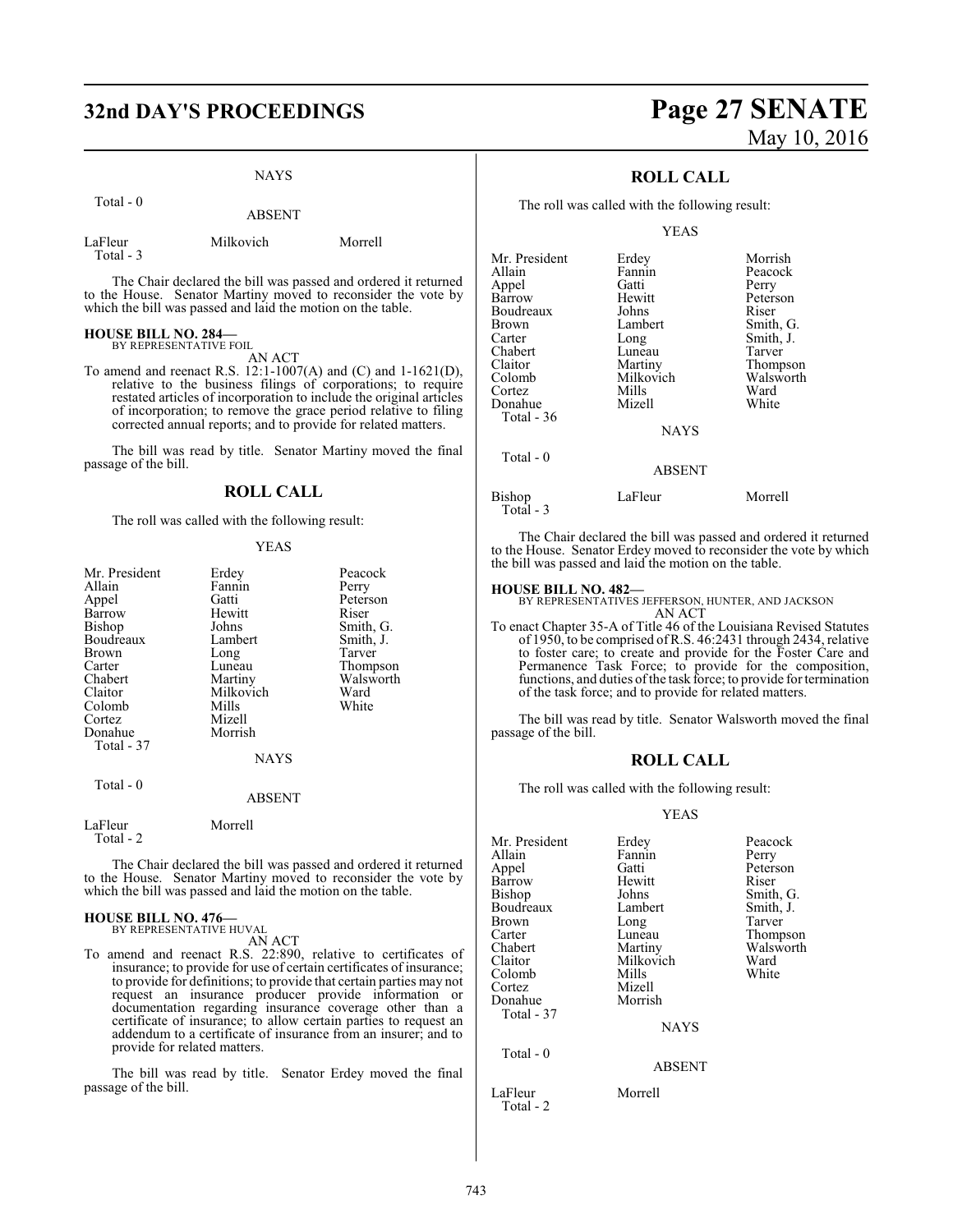# **Page 28 SENATE 32nd DAY'S PROCEEDINGS**

The Chair declared the bill was passed and ordered it returned to the House. Senator Walsworth moved to reconsider the vote by which the bill was passed and laid the motion on the table.

# **HOUSE BILL NO. 494—** BY REPRESENTATIVE MORENO

AN ACT

To amend and reenact R.S. 40:2019(A)(2), (C)(introductory paragraph),  $(12)$ , and  $(13)$ ,  $(D)(2)(b)$ ,  $(E)(1)$ ,  $(F)$ , and  $(G)$ , and to enact R.S. 40:2019(C)(21) and (22), relative to the Louisiana State Child Death Review Panel; to revise the membership of the panel; to authorize functions of the panel and of the Department of Children and Family Services relative to child death investigations; to authorize sharing of information, documents, and records between the panel and the Department of Children and Family Services; to provide limitations relative to use of certain information obtained by the panel; to specify the age range of children whose deaths are subject to investigation by the panel; and to provide for related matters.

The bill was read by title. Senator Mills moved the final passage of the bill.

# **ROLL CALL**

The roll was called with the following result:

# YEAS

| Mr. President       | Fannin        | Peacock   |
|---------------------|---------------|-----------|
| Allain              | Gatti         | Perry     |
| Appel               | Hewitt        | Peterson  |
| Barrow              | Johns         | Riser     |
| Boudreaux           | Lambert       | Smith, G. |
| Brown               | Long          | Smith, J. |
| Carter              | Luneau        | Tarver    |
| Chabert             | Martiny       | Thompson  |
| Claitor             | Milkovich     | Walsworth |
| Colomb              | Mills         | Ward      |
| Cortez              | Mizell        | White     |
| Donahue             | Morrell       |           |
| Erdey               | Morrish       |           |
| Total - 37          |               |           |
|                     | <b>NAYS</b>   |           |
| Total - 0           |               |           |
|                     | <b>ABSENT</b> |           |
| Bishop<br>Total - 2 | LaFleur       |           |

The Chair declared the bill was passed and ordered it returned to the House. Senator Mills moved to reconsider the vote by which the bill was passed and laid the motion on the table.

# **HOUSE BILL NO. 570—**

BY REPRESENTATIVE SCHRODER AN ACT

To amend and reenact R.S. 40:1223.3(5) and 1223.4(A) and to repeal R.S. 37:1271(B)(2)(b)(iii), relative to the practice of telemedicine; to repeal the requirement that a physician practicing telemedicine maintain an office within the state; to provide with respect to communication between a telemedicine provider and a patient; to provide with respect to the promulgation ofrules and regulations; and to provide for related matters.

# **Floor Amendments**

Senator Claitor proposed the following amendments.

# **SENATE FLOOR AMENDMENTS**

Amendments proposed by Senator Claitor to Engrossed House Bill No. 570 by Representative Schroder

# AMENDMENT NO. 1

Delete Senate Committee Amendments No. 1 and No. 4 proposed by the Senate Committee on Health and Welfare and adopted by the Senate on May 5, 2016.

# AMENDMENT NO. 2

On page 1, line 2, after "reenact" insert "R.S. 37:1271(B)(2)(b) and (4) and" insert "," and after "and to" delete "repeal R.S." and on line 3, delete  $"37:1271(B)(2)(b)(iii)"$  and insert "enact R.S. 40:1223.5"

# AMENDMENT NO. 3

On page 1, between lines 8 and 9 insert the following:

Section 1. R.S.  $37:1271(B)(2)(b)$  and (4) are hereby amended and reenacted to read as follows:

§1271. License to practice medicine or telemedicine required \* \* \*

B. \* \* \* (2) Except as provided in R.S. 37:1276.1, all of the following shall apply to any physician practicing telemedicine as defined in this Part:

\* \* \* (b) The physician practicing telemedicine shall not be required to conduct an in-person patient history or physical examination ofthe patient before engaging in a telemedicine encounter if the physician satisfies all of the following conditions:

(i) Holds an unrestricted license to practice medicine in Louisiana.

(ii) Has access to the patient's medical records upon consent of the patient.

(iii) Maintains a physical practice location within the state of Louisiana or executes an affirmation with the board that the physician has an arrangement with another physician who maintains a physical practice location in Louisiana to provide for referrals and follow-up care which may be necessary.

(iii)Creates a medical record on each patient and makes such record available to the board upon request.

(iv) Provides a referral to a physician in this state or arranges for follow-up care in this state as may be indicated if necessary. \* \* \*

 $(4)$   $(a)$  A patient receiving telemedicine services may be in any location at the time that the telemedicine services are rendered. A physician practicing telemedicine may be in any location when providing telemedicine services to a patient.

(b) A physician practicing telemedicine may utilize interactive audio without the requirement of video if, after access and review of the patient's medical records, the physician determines that he is able to meet the same standard of care as if the healthcare services were provided in person. \* \* \*"

On motion of Senator Claitor, the amendments were adopted.

The bill was read by title. Senator Claitor moved the final passage of the amended bill.

# **ROLL CALL**

The roll was called with the following result:

## YEAS

| Donahue | Morrish   |
|---------|-----------|
| Erdey   | Peacock   |
| Fannin  | Perry     |
| Gatti   | Peterson  |
| Hewitt  | Riser     |
| Johns   | Smith, G. |
| Lambert | Smith, J. |
|         |           |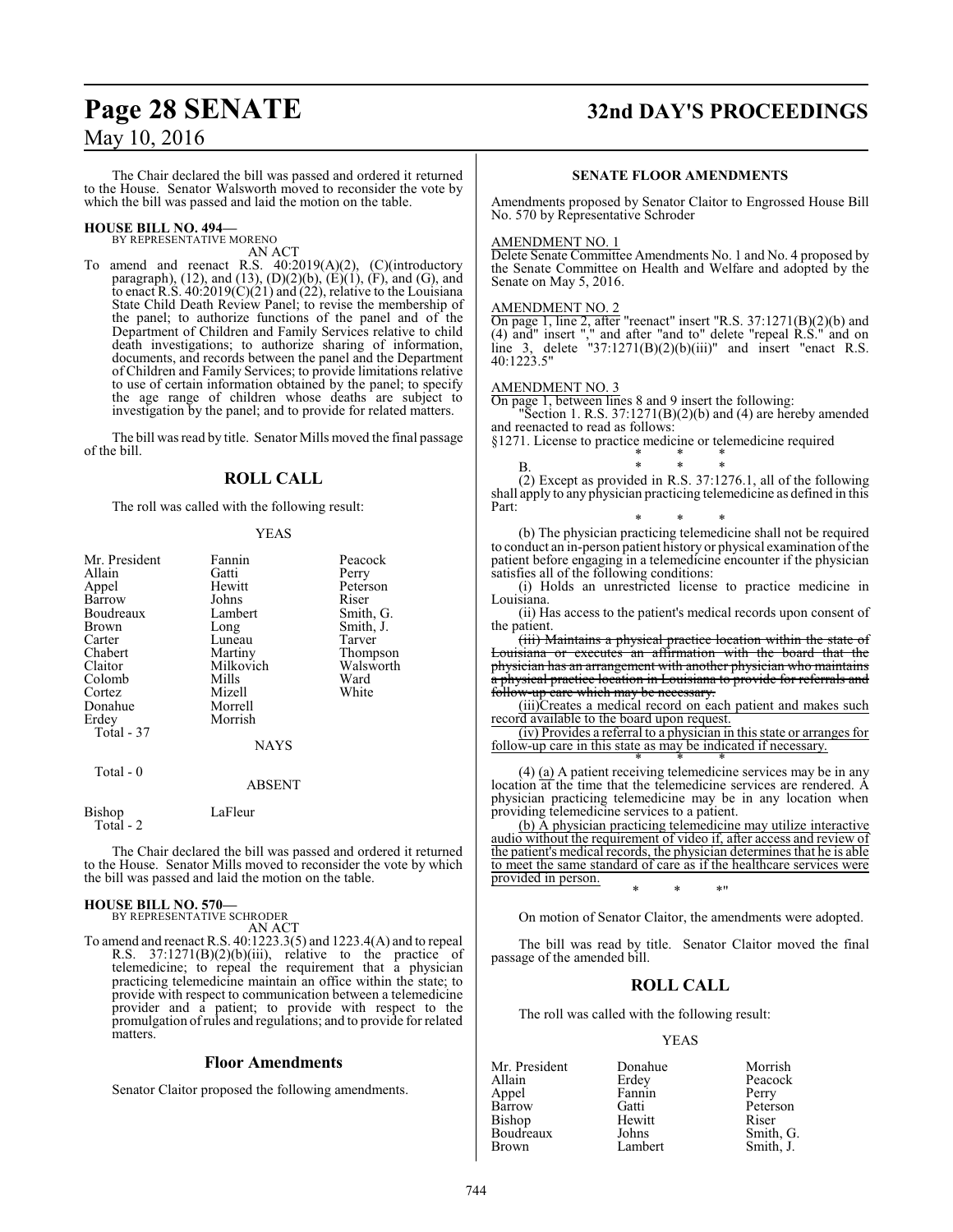# **32nd DAY'S PROCEEDINGS Page 29 SENATE**

Carter Long Tarver<br>
Chabert Luneau Thomp Chabert Luneau Thompson<br>Claitor Martiny Walsworth Colomb Mills Ward<br>Cortez Morrell White Total - 36

Martiny Walsworth<br>
Mills Ward Morrell

NAYS

ABSENT

Milkovich Total - 1

LaFleur Mizell

Total - 2

The Chair declared the amended bill was passed and ordered it returned to the House. Senator Claitor moved to reconsider the vote by which the bill was passed and laid the motion on the table.

# **HOUSE BILL NO. 612—**

BY REPRESENTATIVE TALBOT AN ACT

To amend and reenact R.S. 22:366, relative to vehicle mechanical breakdown insurers; to allow such insurers to file certain audited statements in lieu of an audited financial statement; to provide for the auditing of submitted statements; and to provide for related matters.

The bill was read by title. Senator Johns moved the final passage of the bill.

# **ROLL CALL**

The roll was called with the following result:

## YEAS

| Mr. President<br>Allain<br>Appel<br>Barrow<br><b>Bishop</b><br>Boudreaux<br><b>Brown</b><br>Carter<br>Chabert<br>Claitor<br>Colomb<br>Cortez | Erdey<br>Fannin<br>Gatti<br>Hewitt<br>Johns<br>Lambert<br>Long<br>Luneau<br>Martiny<br>Milkovich<br>Mills<br>Mizell | Morrish<br>Peacock<br>Perry<br>Peterson<br>Riser<br>Smith, G.<br>Smith, J.<br>Tarver<br>Thompson<br>Walsworth<br>Ward<br>White |
|----------------------------------------------------------------------------------------------------------------------------------------------|---------------------------------------------------------------------------------------------------------------------|--------------------------------------------------------------------------------------------------------------------------------|
| Donahue                                                                                                                                      | Morrell                                                                                                             |                                                                                                                                |
| Total - 38                                                                                                                                   | NAYS                                                                                                                |                                                                                                                                |

Total - 0

LaFleur

Total - 1

The Chair declared the bill was passed and ordered it returned to the House. Senator Johns moved to reconsider the vote by which the bill was passed and laid the motion on the table.

ABSENT

### **HOUSE BILL NO. 671—** BY REPRESENTATIVE MORENO

AN ACT

To amend and reenact R.S. 37:1226.3(A) and (B), relative to prescription drug returns; to provide for the return of prescription drugs dispensed to offenders in the custody of a local law enforcement office or department; to provide for the redispensing of the returned drugs; to prohibit redispensing of certain drugs; and to provide for related matters.

The bill was read by title. Senator Mills moved the final passage of the bill.

# May 10, 2016

# **ROLL CALL**

The roll was called with the following result:

YEAS

| Mr. President | Erdey       | Morrish   |
|---------------|-------------|-----------|
| Allain        | Fannin      | Peacock   |
| Appel         | Gatti       | Perry     |
| Barrow        | Hewitt      | Peterson  |
| <b>Bishop</b> | Johns       | Riser     |
| Boudreaux     | Lambert     | Smith, G. |
| <b>Brown</b>  | Long        | Smith, J. |
| Carter        | Luneau      | Tarver    |
| Chabert       | Martiny     | Thompson  |
| Claitor       | Milkovich   | Walsworth |
| Colomb        | Mills       | Ward      |
| Cortez        | Mizell      | White     |
| Donahue       | Morrell     |           |
| Total - 38    |             |           |
|               | <b>NAYS</b> |           |

Total - 0

LaFleur Total - 1

The Chair declared the bill was passed and ordered it returned to the House. Senator Mills moved to reconsider the vote by which the bill was passed and laid the motion on the table.

ABSENT

**HOUSE BILL NO. 680—** BY REPRESENTATIVES MORENO AND WILLMOTT

AN ACT To amend and reenact R.S. 40:1203.1(3)(a), (c), (g), and (o), (4), and  $(5)$  and  $1203.2(B)(1)$  and  $(E)$  and to enact R.S.  $40:1203.1(3)(d)$ ,  $(i)$ ,  $(j)$ , and  $(p)$  through  $(y)$  and  $1203.2(F)$ , relative to nonlicensed healthcare providers; to require certain healthcare services providers to perform criminal background history checks on nonlicensed personnel prior to employment; to authorize the use offingerprints for criminal background history checks; to provide for an effective date; and to provide for related matters.

# **Floor Amendments**

Senator Mills proposed the following amendments.

# **SENATE FLOOR AMENDMENTS**

Amendments proposed by Senator Mills to Reengrossed House Bill No. 680 by Representative Moreno

AMENDMENT NO. 1 On page 1, line 2, after "(5)" insert "," and delete "and"

AMENDMENT NO. 2 On page 1, line 3, after "(E)" insert ", and 2009.2(1)(introductory paragraph)" and after "enact" insert "R.S. 15:587(A)(1)(1) and"

AMENDMENT NO. 3

On page 1, line 7, after "checks;" insert "to provide for definitions; to provide for sharing of information;"

# AMENDMENT NO. 4

On page 1, between lines 8 and 9, insert "Section 1. R.S.  $15:587(A)(1)(i)$  is hereby enacted to read as follows:

§587. Duty to provide information; processing fees; Louisiana Bureau of Criminal Identification and Information  $A(1)$ 

\* \* \*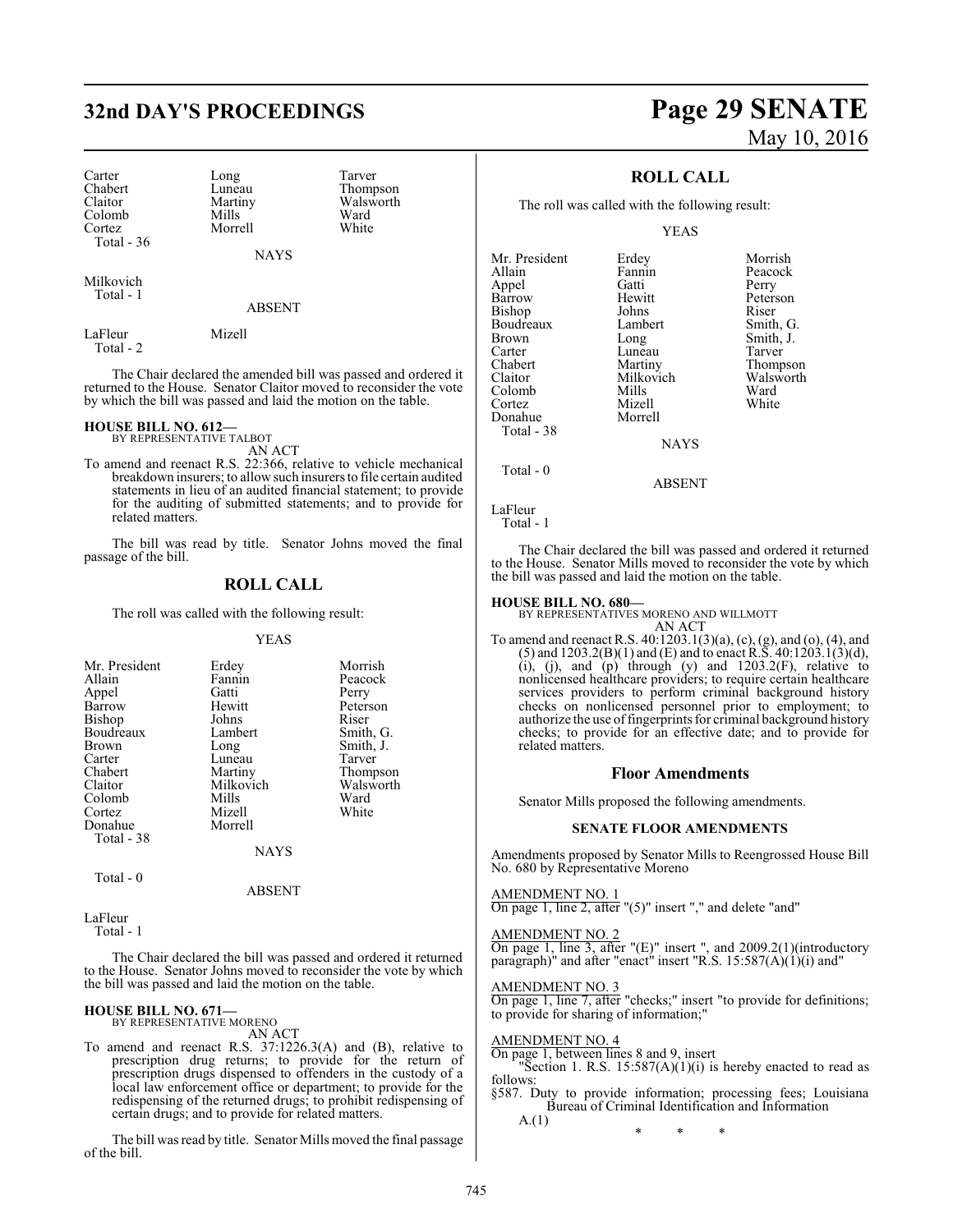(i)The Department of Health and Hospitals shall be entitled to criminal history record and identification files of the bureau of any person or owner of an entity with a five percent or more ownership interest who has applied to enroll as a Medicaid provider pursuant to 42 CFR 455.434. Fingerprints and other identifying information of the applicant shall be submitted to the bureau for qualification and the bureau shall, upon request of the department and after receipt of such fingerprint card and other identifying information fromthe applicant, make available to the department all arrest and conviction information contained in the bureau's criminal history record and identification files which pertain to the applicant for qualification. The fingerprints shall also be forwarded by the bureau to the Federal Bureau of Investigation for a national criminal history check.

## AMENDMENT NO. 5

On page 1, line 9, change "Section 1." to "Section 2." and after "(5)" insert "," and delete "and" and on line 10 after "(E)" insert ", and 2009.2(1) (introductory paragraph)"

\* \* \*"

## AMENDMENT NO. 6

On page 4, between lines 22 and 23, insert: "§2009.2. Definitions

\* \* \* For the purposes of R.S. 40:2009.1 through R.S. 40:2009.19,

unless the context otherwise requires: (1) "Nursing facility", "Nursing home", or "home" means a private home, institution, building, residence or other place, serving two or more persons who are not related by blood or marriage to the operator, whether operated for profit or not, and including those places operated by a political subdivision of the state of Louisiana, which undertakes, through its ownership or management, to provide maintenance, personal care, or nursing for persons who, by reason of illness or physical infirmity or age, are unable to properly care for themselves. The term does not include the following: \* \* \*"

AMENDMENT NO. 7

On page 4, line 23, change "Section 2." to "Section 3."

On motion of Senator Mills, the amendments were adopted.

The bill was read by title. Senator Mills moved the final passage of the amended bill.

# **ROLL CALL**

The roll was called with the following result:

## YEAS

| Mr. President<br>Allain<br>Appel<br>Barrow<br><b>Bishop</b><br>Boudreaux<br><b>Brown</b><br>Carter<br>Chabert<br>Claitor<br>Colomb<br>Cortez<br>Donahue<br>Total - 38 | Erdey<br>Fannin<br>Gatti<br>Hewitt<br>Johns<br>Lambert<br>Long<br>Luneau<br>Martiny<br>Milkovich<br>Mills<br>Mizell<br>Morrell | Morrish<br>Peacock<br>Perry<br>Peterson<br>Riser<br>Smith, G.<br>Smith, J.<br>Tarver<br>Thompson<br>Walsworth<br>Ward<br>White |
|-----------------------------------------------------------------------------------------------------------------------------------------------------------------------|--------------------------------------------------------------------------------------------------------------------------------|--------------------------------------------------------------------------------------------------------------------------------|
|                                                                                                                                                                       | <b>NAYS</b>                                                                                                                    |                                                                                                                                |
| Total - 0<br>LaFleur                                                                                                                                                  | <b>ABSENT</b>                                                                                                                  |                                                                                                                                |

Total - 1

# **Page 30 SENATE 32nd DAY'S PROCEEDINGS**

The Chair declared the amended bill was passed and ordered it returned to the House. Senator Mills moved to reconsider the vote by which the bill was passed and laid the motion on the table.

## **HOUSE BILL NO. 694—**

BY REPRESENTATIVES MORENO, ABRAHAM, ADAMS, AMEDEE,<br>ANDERS, BAGNERIS, BERTHELOT, BILLIOT, BISHOP, BROADWATER,<br>CHAD BROWN, TERRY BROWN, CARPENTER, CHANEY, CROMER, DAVIS, EDMONDS, FOIL, GISCLAIR, GLOVER, HILFERTY, HILL,<br>HODGES,HOFFMANN,HOLLIS,HORTON,HUVAL,LYONS,GREGORY<br>MILLER, PEARSON, PIERRE, POPE, PRICE, PYLANT, REYNOLDS,<br>SCHEXNAYDER, SEABAUGH, TALBOT, WHITE, WILLMOTT, AND<br>ZERINGUE

AN ACT

To amend and reenact R.S. 22:1077 and to repeal R.S. 22:272(E) and R.S. 40:2209, relative to required coverage of reconstructive surgeries following mastectomies; to delete the requirement that such coverage be performed under the same policy under which the mastectomy was performed; to specify that such coverage shall be for breast reconstruction procedures selected by the patient in consultation with attending physicians; to provide with respect to covered components of reconstruction; to provide with respect to notices of the availability of such coverage; to provide for definitions; and to provide for related matters.

The bill was read by title. Senator Morrell moved the final passage of the bill.

# **ROLL CALL**

The roll was called with the following result:

YEAS

| Mr. President | Erdey       | Morrish   |
|---------------|-------------|-----------|
|               |             |           |
| Allain        | Fannin      | Peacock   |
| Appel         | Gatti       | Perry     |
| Barrow        | Hewitt      | Peterson  |
| Bishop        | Johns       | Riser     |
| Boudreaux     | Lambert     | Smith, G. |
| <b>Brown</b>  | Long        | Smith, J. |
| Carter        | Luneau      | Tarver    |
| Chabert       | Martiny     | Thompson  |
| Claitor       | Milkovich   | Walsworth |
| Colomb        | Mills       | Ward      |
| Cortez        | Mizell      | White     |
| Donahue       | Morrell     |           |
| Total - 38    |             |           |
|               | <b>NAYS</b> |           |
| Total $-0$    |             |           |
|               | ABSENT      |           |

The Chair declared the bill was passed and ordered it returned to the House. Senator Morrell moved to reconsider the vote by which the bill was passed and laid the motion on the table.

LaFleur Total - 1

**HOUSE BILL NO. 746—** BY REPRESENTATIVE THIBAUT AN ACT

To amend and reenact R.S. 22:1573(A), (C) through (E), and (G) and R.S. 44:4.1(B)(11) and to enact R.S. 22:821(B)(38) and Part XII of Chapter 5 of Title 22 of the Louisiana Revised Statutes of 1950, to be comprised of R.S. 22:1808.1 through 1808.13, relative to the licensing and regulation of insurance consultants by the commissioner of insurance; to provide for licensing and renewals; to provide for definitions; to provide for fees; to provide for qualifications; to provide for examinations; to provide for continuing education requirements; to provide for reciprocity with other states; to provide for confidentiality; to provide for public records exception; to provide for exemptions from certain requirements; to provide for civil and criminal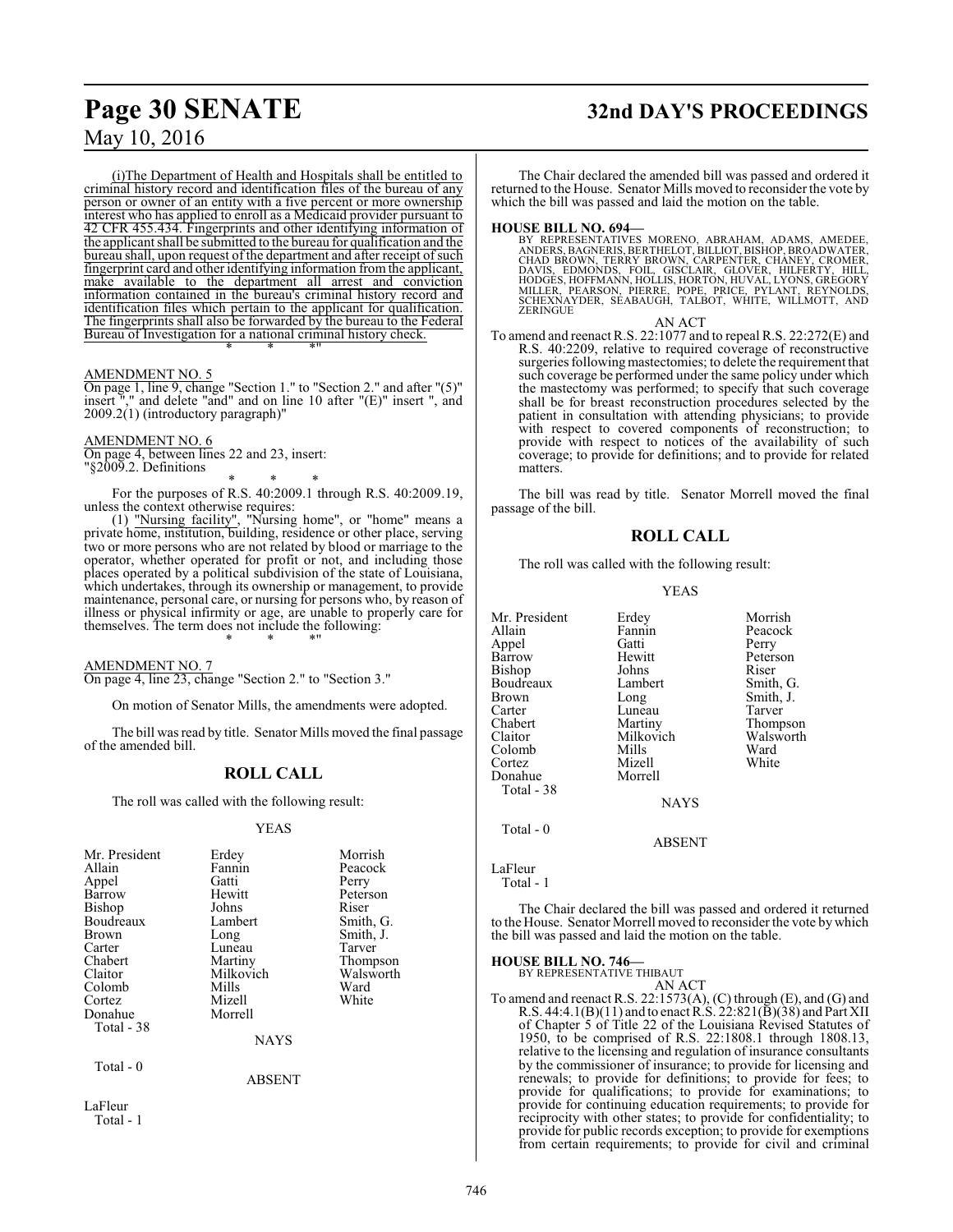# **32nd DAY'S PROCEEDINGS Page 31 SENATE**

penalties for certain violations; and to provide for related matters.

# **Floor Amendments**

Senator Morrish proposed the following amendments.

# **SENATE FLOOR AMENDMENTS**

Amendments proposed by Senator Morrish to Re-Reengrossed House Bill No. 746 by Representative Thibaut

AMENDMENT NO. 1 On page 6, delete line 13

AMENDMENT NO. 2 On page 6, between lines 20 and 21, insert: "(e) Chartered Healthcare Consultant (ChHC)."

On motion of Senator Morrish, the amendments were adopted.

The bill was read by title. Senator Morrish moved the final passage of the amended bill.

# **ROLL CALL**

The roll was called with the following result:

## YEAS

| Mr. President<br>Appel<br>Barrow | Erdey<br>Fannin<br>Gatti | Morrish<br>Peacock<br>Perry |
|----------------------------------|--------------------------|-----------------------------|
| Bishop                           | Hewitt                   | Peterson                    |
| Boudreaux                        | Johns                    | Riser                       |
| <b>Brown</b>                     | Lambert                  | Smith, G.                   |
| Carter                           | Long                     | Smith, J.                   |
| Chabert                          | Luneau                   | Tarver                      |
| Claitor                          | Martiny                  | Thompson                    |
| Colomb                           | Mills                    | Walsworth                   |
| Cortez                           | Mizell                   | Ward                        |
| Donahue                          | Morrell                  | White                       |
| Total - 36                       |                          |                             |
|                                  | <b>NAYS</b>              |                             |

Total - 0

# ABSENT

Allain LaFleur Milkovich Total - 3

The Chair declared the amended bill was passed and ordered it returned to the House. Senator Morrish moved to reconsider the vote by which the bill was passed and laid the motion on the table.

# **HOUSE BILL NO. 864—** BY REPRESENTATIVE LEBAS

AN ACT

To enact R.S. 22:1860.2, relative to pharmacy claims fees; to prohibit health insurance issuers and pharmacy benefit managers from assessing certain such fees; and to provide for related matters.

The bill was read by title. Senator Mills moved the final passage of the bill.

# **ROLL CALL**

The roll was called with the following result:

## YEAS

| Mr. President | Fannin | Peaco |
|---------------|--------|-------|
| Appel         | Gatti  | Perry |
| Barrow        | Hewitt | Peter |

Fannin Peacock<br>Gatti Perry Hewitt Peterson

| <b>Bishop</b><br>Boudreaux<br><b>Brown</b><br>Carter<br>Chabert<br>Claitor<br>Colomb<br>Cortez<br>Donahue<br>Erdey<br>Total - 37 | Johns<br>Lambert<br>Long<br>Luneau<br>Martiny<br>Milkovich<br>Mills<br>Mizell<br>Morrell<br>Morrish<br><b>NAYS</b> | Riser<br>Smith<br>Smith<br>Tarver<br>Thom<br>Walsy<br>Ward<br>White |
|----------------------------------------------------------------------------------------------------------------------------------|--------------------------------------------------------------------------------------------------------------------|---------------------------------------------------------------------|
| Total - 0                                                                                                                        | <b>ABSENT</b>                                                                                                      |                                                                     |
| Allain<br>Total - 2                                                                                                              | LaFleur                                                                                                            |                                                                     |

The Chair declared the bill was passed and ordered it returned to the House. Senator Mills moved to reconsider the vote by which the bill was passed and laid the motion on the table.

# **HOUSE BILL NO. 865—**

BY REPRESENTATIVE HUVAL

AN ACT To amend and reenact R.S. 22:1545(A) and (C)(1), 1546(B)(1) and (D), 1547(G), 1554(A)(introductory paragraph), and 1562(A), to enact  $R.S. 22:1554(A)(20)$  and  $(21)$ , and to repeal  $R.S.$ 22:1545(B), relative to licensing of insurance producers; to provide for a passing score for the examination; to provide for taking the examination prior to filing an application for a license; to provide for verification of the completion of a prelicensing course prior to examination; to provide for producer licensing requirements for business entities; to provide for reporting of changes of information by producers; to provide for certain criteria for the denial, revocation, or suspension of business entity producer licenses; to provide for prohibited acts by business entity producers; and to provide for related matters.

The bill was read by title. Senator Morrish moved the final passage of the bill.

# **ROLL CALL**

The roll was called with the following result:

# YEAS

| Mr. President       | Fannin        | Peacock   |
|---------------------|---------------|-----------|
| Appel               | Gatti         | Perry     |
| Barrow              | Hewitt        | Peterson  |
| Bishop              | Johns         | Riser     |
| Boudreaux           | Lambert       | Smith, G. |
| Brown               | Long          | Smith, J. |
| Carter              | Luneau        | Tarver    |
| Chabert             | Martiny       | Thompson  |
| Claitor             | Milkovich     | Walsworth |
| Colomb              | Mills         | Ward      |
| Cortez              | Mizell        | White     |
| Donahue             | Morrell       |           |
| Erdey               | Morrish       |           |
| Total - 37          |               |           |
|                     | <b>NAYS</b>   |           |
| Total - 0           |               |           |
|                     | <b>ABSENT</b> |           |
| Allain<br>Total - 2 | LaFleur       |           |

The Chair declared the bill was passed and ordered it returned to the House. Senator Morrish moved to reconsider the vote by which the bill was passed and laid the motion on the table.

# May 10, 2016

Smith, G. Smith, J. Tarver Thompson Walsworth<br>Ward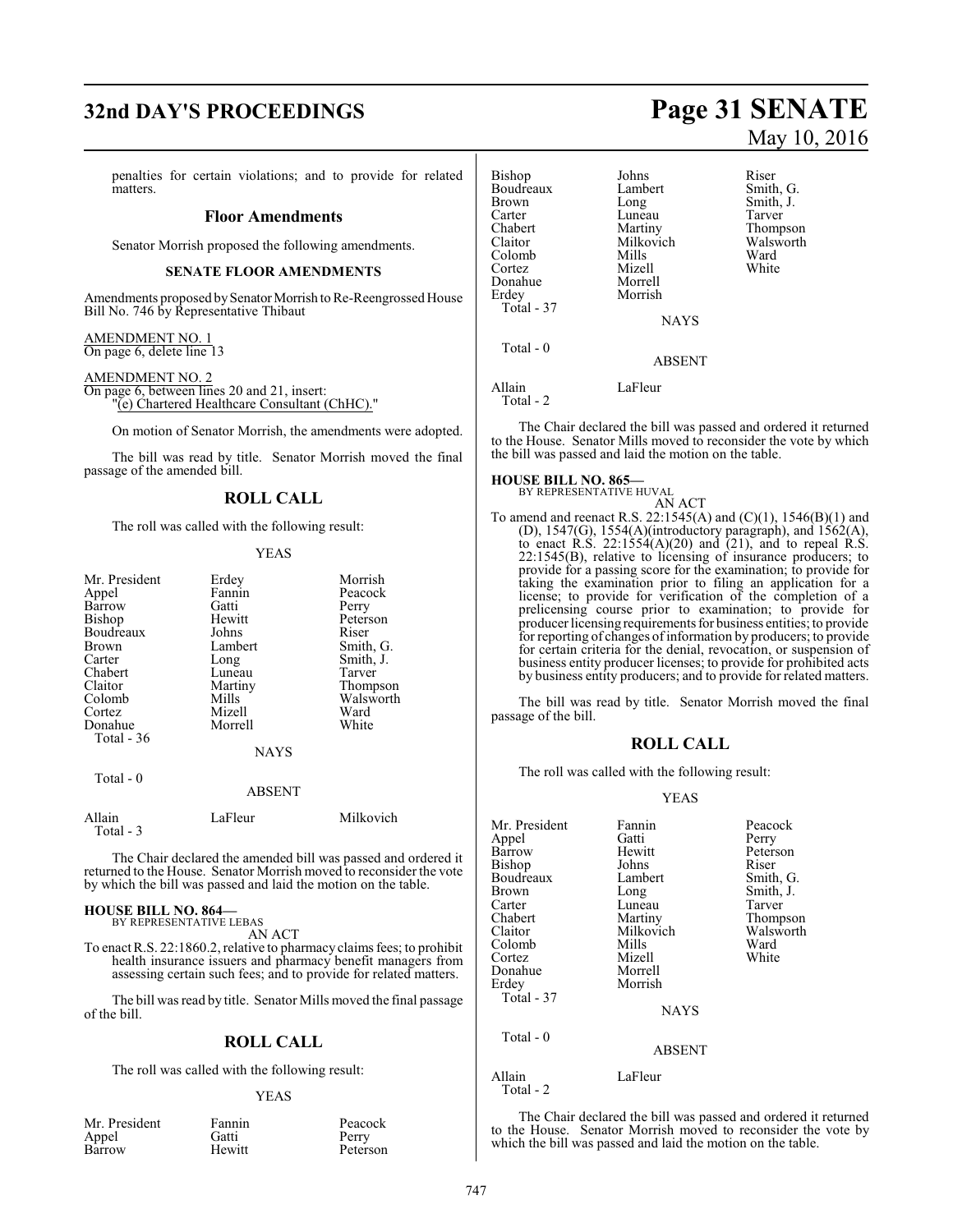# **HOUSE BILL NO. 913—**

BY REPRESENTATIVE CARPENTER AND SENATOR BARROW AN ACT

To enact Children's Code Article 581(A)(9), relative to the Child Protection Representation Commission; to provide for the membership of the commission; to add the chairwoman of the Louisiana Legislative Women's Caucus or her designee as a commission member; and to provide for related matters.

The bill was read by title. Senator Barrow moved the final passage of the bill.

# **ROLL CALL**

The roll was called with the following result:

# YEAS

| Morrish<br>Erdey<br>Total - 37<br>NAYS<br>Total $-0$<br><b>ABSENT</b> | Mr. President<br>Appel<br>Barrow<br>Bishop<br>Boudreaux<br>Brown<br>Carter<br>Chabert<br>Claitor<br>Colomb<br>Cortez<br>Donahue | Fannin<br>Gatti<br>Hewitt<br>Johns<br>Lambert<br>Long<br>Luneau<br>Martiny<br>Milkovich<br>Mills<br>Mizell<br>Morrell | Peacock<br>Perry<br>Peterson<br>Riser<br>Smith, G.<br>Smith, J.<br>Tarver<br>Thompson<br>Walsworth<br>Ward<br>White |
|-----------------------------------------------------------------------|---------------------------------------------------------------------------------------------------------------------------------|-----------------------------------------------------------------------------------------------------------------------|---------------------------------------------------------------------------------------------------------------------|
|                                                                       |                                                                                                                                 |                                                                                                                       |                                                                                                                     |
|                                                                       | $\cdot$ $\cdot$ $\cdot$                                                                                                         | __                                                                                                                    |                                                                                                                     |

| Allain    | LaFleur |
|-----------|---------|
| Total - 2 |         |

The Chair declared the bill was passed and ordered it returned to the House. Senator Barrow moved to reconsider the vote by which the bill was passed and laid the motion on the table.

# **HOUSE BILL NO. 966—**

BY REPRESENTATIVE GISCLAIR AN ACT

To amend and reenact R.S. 29:295(C), relative to burials at state veterans cemeteries; to provide for fees for such burials; to provide authority for the waiving of burial fees; to provide relative to use of funds generated from burial fees; and to provide for related matters.

The bill was read by title. Senator Chabert moved the final passage of the bill.

# **ROLL CALL**

The roll was called with the following result:

# YEAS

| Mr. President | Erdey     | Morrish               |
|---------------|-----------|-----------------------|
| Appel         | Fannin    | Peacock               |
| Barrow        | Gatti     | Perry                 |
| Bishop        | Hewitt    | Peterson              |
| Boudreaux     | Johns     | Riser                 |
| <b>Brown</b>  | Lambert   | Smith, G.             |
| Carter        | Long      | Smith, J.             |
| Chabert       | Luneau    | Tarver                |
| Claitor       | Martiny   | Thompson<br>Walsworth |
| Colomb        | Milkovich |                       |

# **Page 32 SENATE 32nd DAY'S PROCEEDINGS**

| Cortez<br>Donahue   | Mills<br>Mizell | Ward<br>White |
|---------------------|-----------------|---------------|
| Total $-36$         | <b>NAYS</b>     |               |
| Total $-0$          | <b>ABSENT</b>   |               |
| Allain<br>Total - 3 | LaFleur         | Morrell       |

The Chair declared the bill was passed and ordered it returned to the House. Senator Chabert moved to reconsider the vote by which the bill was passed and laid the motion on the table.

# **HOUSE BILL NO. 969—**

BY REPRESENTATIVES COX, BAGLEY, HENSGENS, HOFFMANN, HORTON, MIKE JOHNSON, MAGEE, AND DUSTIN MILLER AN ACT

To enact R.S. 40:2011 and 2166.9, relative to immunizations for adults; to require the Department of Health and Hospitals to provide educational information on shingles and pneumonia; to require nursing homes and adult residential care providers to disseminate educational information on shingles and pneumonia; to establish the minimum content of the information; to provide for interpretations; and to provide for related matters.

The bill was read by title. Senator Mills moved the final passage of the bill.

# **ROLL CALL**

The roll was called with the following result:

# YEAS

| Mr. President | Erdey         | Morrish   |
|---------------|---------------|-----------|
| Appel         | Fannin        | Peacock   |
| Barrow        | Gatti         | Perry     |
| Bishop        | Hewitt        | Peterson  |
| Boudreaux     | Johns         | Riser     |
| Brown         | Lambert       | Smith, G. |
| Carter        | Long          | Smith, J. |
| Chabert       | Luneau        | Tarver    |
| Claitor       | Martiny       | Thompson  |
| Colomb        | Milkovich     | Walsworth |
| Cortez        | Mills         | Ward      |
| Donahue       | Mizell        | White     |
| Total $-36$   |               |           |
|               | <b>NAYS</b>   |           |
| Total $-0$    |               |           |
|               | <b>ABSENT</b> |           |
|               |               |           |

Allain LaFleur Morrell Total - 3

The Chair declared the bill was passed and ordered it returned to the House. Senator Mills moved to reconsider the vote by which

# **HOUSE BILL NO. 1015—**

BY REPRESENTATIVE BERTHELOT AN ACT

the bill was passed and laid the motion on the table.

To amend and reenact R.S. 40:1563(L)(2), relative to certain rule making authority of the Department of Health and Hospitals; to redesignate such rule making authority from the Department of Health and Hospitals to the state fire marshal; and to provide for related matters.

The bill was read by title. Senator Lambert moved the final passage of the bill.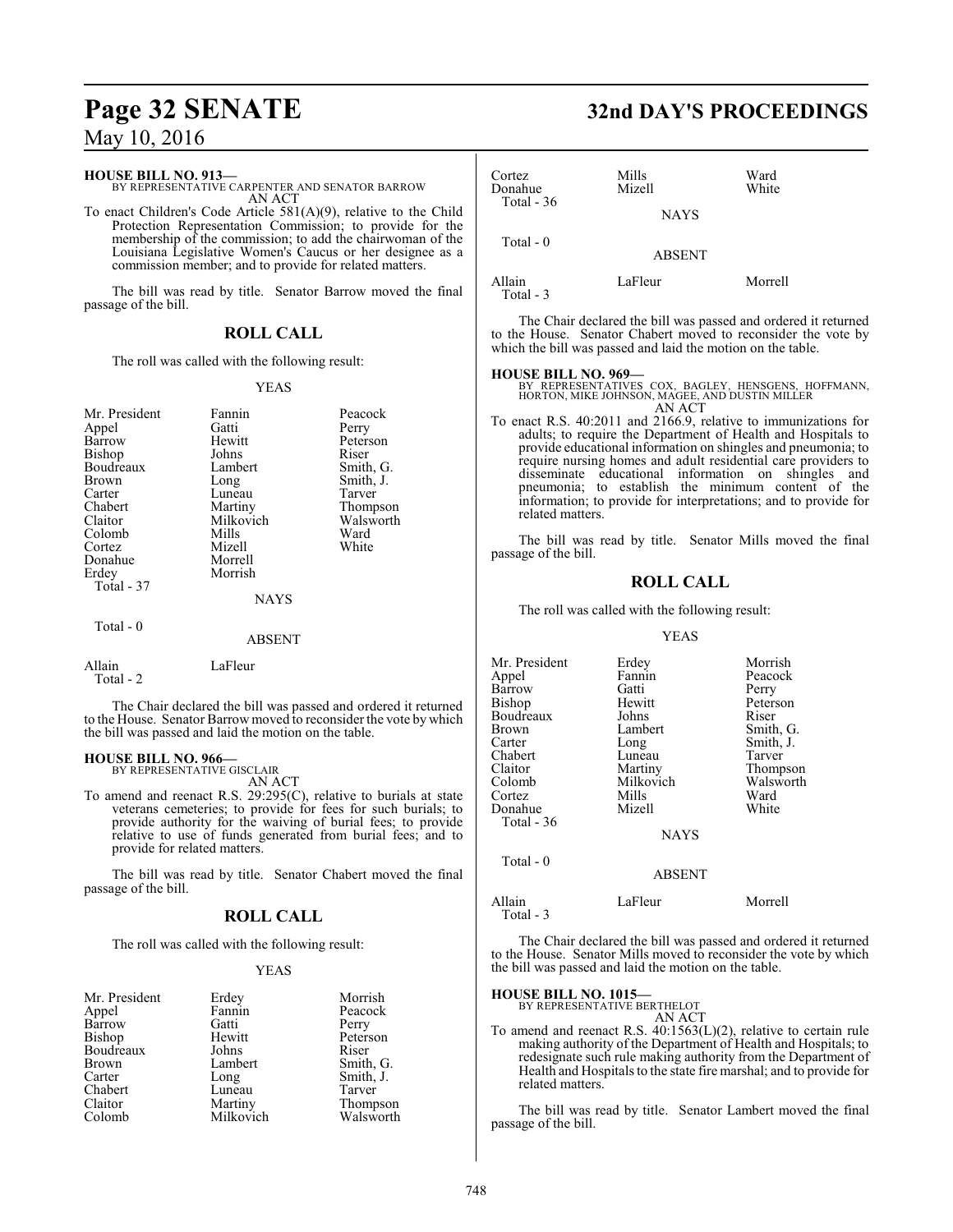# **32nd DAY'S PROCEEDINGS Page 33 SENATE**

# **ROLL CALL**

The roll was called with the following result:

## YEAS

| Mr. President<br>Appel<br><b>Bishop</b><br>Boudreaux<br><b>Brown</b><br>Carter<br>Chabert<br>Claitor<br>Colomb<br>Cortez<br>Donahue<br>Erdey<br>Total $-35$ | Fannin<br>Gatti<br>Hewitt<br>Johns<br>Lambert<br>Long<br>Luneau<br>Martiny<br>Milkovich<br>Mills<br>Mizell<br>Morrish<br><b>NAYS</b> | Peacock<br>Perry<br>Peterson<br>Riser<br>Smith, G.<br>Smith, J.<br>Tarver<br>Thompson<br>Walsworth<br>Ward<br>White |
|-------------------------------------------------------------------------------------------------------------------------------------------------------------|--------------------------------------------------------------------------------------------------------------------------------------|---------------------------------------------------------------------------------------------------------------------|
|                                                                                                                                                             |                                                                                                                                      |                                                                                                                     |
| Total $-0$                                                                                                                                                  | ABSENT                                                                                                                               |                                                                                                                     |

Allain LaFleur<br>Barrow Morrell

Total - 4

The Chair declared the bill was passed and ordered it returned to the House. Senator Lambert moved to reconsider the vote by which the bill was passed and laid the motion on the table.

# **HOUSE BILL NO. 1038—** BY REPRESENTATIVE ANDERS

AN ACT

Morrell

To enact R.S. 22:753.1 and to repeal R.S. 22:753(C)(8), relative to exemptions from principle-based reserves for life insurance; to provide with respect to an exemption for single-state life insurers domiciled in this state; to provide for the repeal of the exemption for domestic life insurers upon approval of the commissioner of insurance; and to provide for related matters.

# **Floor Amendments**

Senator John Smith proposed the following amendments.

# **SENATE FLOOR AMENDMENTS**

Amendments proposed by Senator John Smith to Engrossed House Bill No. 1038 by Representative Anders

# AMENDMENT NO. 1

On page 1, line 16, after "valuation" and before "in" insert "manual"

On motion of Senator John Smith, the amendments were adopted.

The bill was read by title. Senator John Smith moved the final passage of the amended bill.

# **ROLL CALL**

The roll was called with the following result:

# YEAS

| Erdey   | Morrish   |
|---------|-----------|
| Fannin  | Peacock   |
| Gatti   | Perry     |
| Hewitt  | Peterson  |
| Johns   | Riser     |
| Lambert | Smith, G. |
| Long    | Smith, J. |
| Luneau  | Tarver    |
|         |           |

# May 10, 2016

| Claitor<br>Colomb<br>Cortez<br>Donahue<br>Total - 36 | Martiny<br>Milkovich<br>Mills<br>Mizell<br><b>NAYS</b> | Thompson<br>Walsworth<br>Ward<br>White |
|------------------------------------------------------|--------------------------------------------------------|----------------------------------------|
| Total $-0$                                           | <b>ABSENT</b>                                          |                                        |
| Allain<br>Total $-3$                                 | LaFleur                                                | Morrell                                |

The Chair declared the amended bill was passed and ordered it returned to the House. Senator John Smith moved to reconsider the vote by which the bill was passed and laid the motion on the table.

# **HOUSE BILL NO. 1068—** BY REPRESENTATIVE LOPINTO

AN ACT To amend and reenact R.S. 37:1371(A), 1372, 1373(A), and 1374(B) and to enact R.S. 37:1361(F), 1366(J), 1367(J), 1368(J), 1377(I) through  $(K)$ , and  $1378(A)(9)$  through  $(11)$ , relative to the regulation of gas fitting; to clarify and restrict the authority of the the State Plumbing Board; to restrict municipal and local regulatory authorities; to provide for fees; to provide for duties of the board; to regulate licensure of gas fitters and master gas fitters; to provide for exceptions; to provide for inspections; to provide for injunctions; to provide for penalties; to provide for definitions; to provide for violations; and to provide for related matters.

# **Floor Amendments**

Senator Martiny proposed the following amendments.

# **SENATE FLOOR AMENDMENTS**

Amendments proposed by Senator Martiny to Engrossed House Bill No. 1068 by Representative Lopinto

AMENDMENT NO. 1 On page 2, line 1, delete the last word "or"

AMENDMENT NO. 2 On page 2, line 2, delete "liquefied petroleum gas"

AMENDMENT NO. 3 On page 5, line 26, delete "liquefied petroleum or"

AMENDMENT NO. 4 On page 6, line 5, delete "liquefied petroleum and"

AMENDMENT NO. 5 On page 6, line 10, delete "or liquefied petroleum gas"

On motion of Senator Martiny, the amendments were adopted.

The bill was read by title. Senator Martiny moved the final passage of the amended bill.

# **ROLL CALL**

The roll was called with the following result:

## YEAS

Barrow Gatti<br>Bishop Hewitt Boudreaux Johns<br>Brown Lambert

Mr. President Erdey Morrish<br>
Appel Fannin Peacock Fannin Peacock<br>Gatti Perry Hewitt Peterson<br>Johns Riser Brown Lambert Smith, G.<br>
Carter Long Smith, J. Long Smith, J.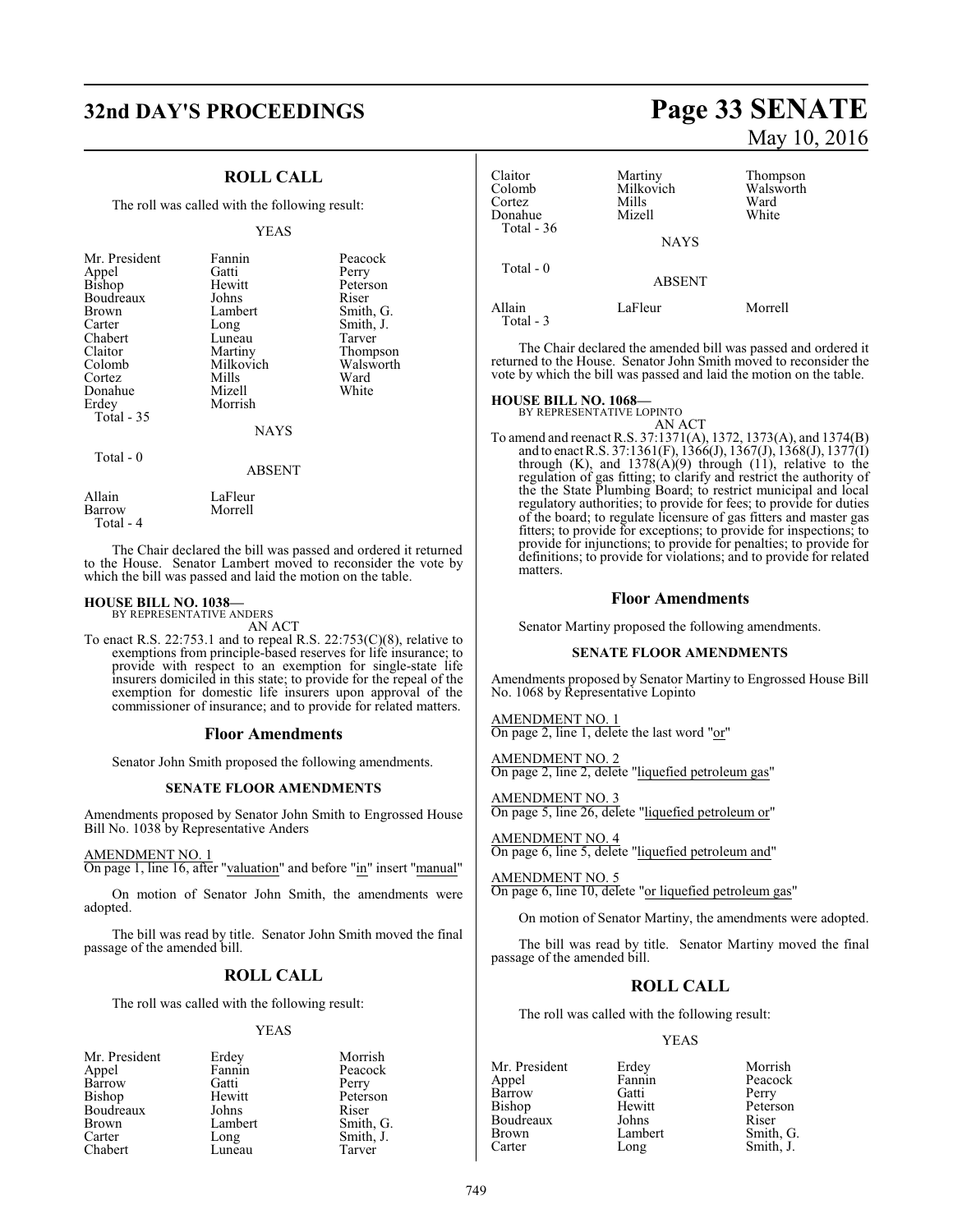| Chabert     | Luneau        | Tarver    |
|-------------|---------------|-----------|
| Claitor     | Martiny       | Thompson  |
| Colomb      | Milkovich     | Walsworth |
| Cortez      | Mills         | Ward      |
| Donahue     | Mizell        | White     |
| Total $-36$ |               |           |
|             | <b>NAYS</b>   |           |
| Total - 0   |               |           |
|             | <b>ABSENT</b> |           |
| Allain      | LaFleur       | Morrell   |

Total - 3

The Chair declared the amended bill was passed and ordered it returned to the House. Senator Martinymoved to reconsider the vote by which the bill was passed and laid the motion on the table.

# **HOUSE BILL NO. 1140— (Substitute for House Bill No. 705 by Representative Broadwater)** BY REPRESENTATIVE BROADWATER

AN ACT

To amend and reenact R.S.  $22:1007(J)$  and to enact R.S.  $22:1007(K)$ , relative to managed care organizations; to provide for certain prohibited clauses in provider contracts; to provide that a managed care organization may not require as a condition of contract that a healthcare provider provide healthcare services under all health benefit plans offered by the managed care organization; to provide that a managed care organization may not terminate a healthcare provider when the provider refuses to provide certain services; to provide an exception for out-of-state services; and to provide for related matters.

The bill was read by title. Senator Johns moved the final passage of the bill.

# **ROLL CALL**

The roll was called with the following result:

# YEAS

| Mr. President<br>Appel<br>Barrow<br>Bishop<br>Boudreaux<br>Brown<br>Carter<br>Chabert<br>Claitor<br>Colomb<br>Cortez<br>Donahue | Erdey<br>Fannin<br>Gatti<br>Hewitt<br>Johns<br>Lambert<br>Long<br>Luneau<br>Martiny<br>Milkovich<br>Mills<br>Mizell | Morrish<br>Peacock<br>Perry<br>Riser<br>Smith, G.<br>Smith, J.<br>Tarver<br>Thompson<br>Walsworth<br>Ward<br>White |
|---------------------------------------------------------------------------------------------------------------------------------|---------------------------------------------------------------------------------------------------------------------|--------------------------------------------------------------------------------------------------------------------|
| Total - 35                                                                                                                      | <b>NAYS</b>                                                                                                         |                                                                                                                    |
| Total - 0                                                                                                                       | <b>ABSENT</b>                                                                                                       |                                                                                                                    |
| Allain<br>LaFleur                                                                                                               | Morrell<br>Peterson                                                                                                 |                                                                                                                    |

Total - 4

The Chair declared the bill was passed and ordered it returned to the House. Senator Johns moved to reconsider the vote by which the bill was passed and laid the motion on the table.

# **Rules Suspended**

Senator Thompson asked for and obtained a suspension of the rules to revert to:

# **Page 34 SENATE 32nd DAY'S PROCEEDINGS**

# **House Bills and Joint Resolutions on Third Reading and Final Passage**

# **HOUSE BILL NO. 92—**

BY REPRESENTATIVE JAMES

AN ACT To repeal R.S. 13:1000.10, 1415, 2002.1, 2488.40, and 2489.1, relative to warrant recall fees to fund a misdemeanor detention facility in East Baton Rouge Parish; to provide for the distribution of funds collected; to repeal statutory authority for the levying and collection of such fees.

On motion of Senator Barrow, the bill was read by title and returned to the Calendar, subject to call.

# **HOUSE BILL NO. 216—**

BY REPRESENTATIVES HENSGENS AND NANCY LANDRY AN ACT

To amend and reenact R.S. 25:900.1(C), relative to the Percent for Art Program; to limit the maximum amount of state money per project to be spent under the program; and to provide for related matters.

On motion of Senator Long, the bill was read by title and returned to the Calendar, subject to call.

# **HOUSE BILL NO. 270—** BY REPRESENTATIVE POPE

AN ACT To amend and reenact R.S. 17:1(D) and to repeal R.S. 17:2, relative to the Board of Elementary and Secondary Education; to provide relative to vacancies in elective positions on the board; to provide relative to special elections to fill vacancies in elective positions on the board; to remove certain redundant provisions oflaw relative to the board; and to provide for related matters.

The bill was read by title. Senator White moved the final passage of the bill.

# **ROLL CALL**

The roll was called with the following result:

# YEAS

| Mr. President       | Erdey         | Morrish   |
|---------------------|---------------|-----------|
| Appel               | Fannin        | Peacock   |
| Barrow              | Gatti         | Perry     |
| Bishop              | Hewitt        | Peterson  |
| Boudreaux           | Johns         | Riser     |
| <b>Brown</b>        | Lambert       | Smith, G. |
| Carter              | Long          | Smith, J. |
| Chabert             | Luneau        | Tarver    |
| Claitor             | Martiny       | Thompson  |
| Colomb              | Milkovich     | Walsworth |
| Cortez              | Mills         | Ward      |
| Donahue             | Mizell        | White     |
| Total $-36$         |               |           |
|                     | <b>NAYS</b>   |           |
| $Total - 0$         |               |           |
|                     | <b>ABSENT</b> |           |
| Allain<br>Total - 3 | LaFleur       | Morrell   |

The Chair declared the bill was passed and ordered it returned to the House. Senator White moved to reconsider the vote by which the bill was passed and laid the motion on the table.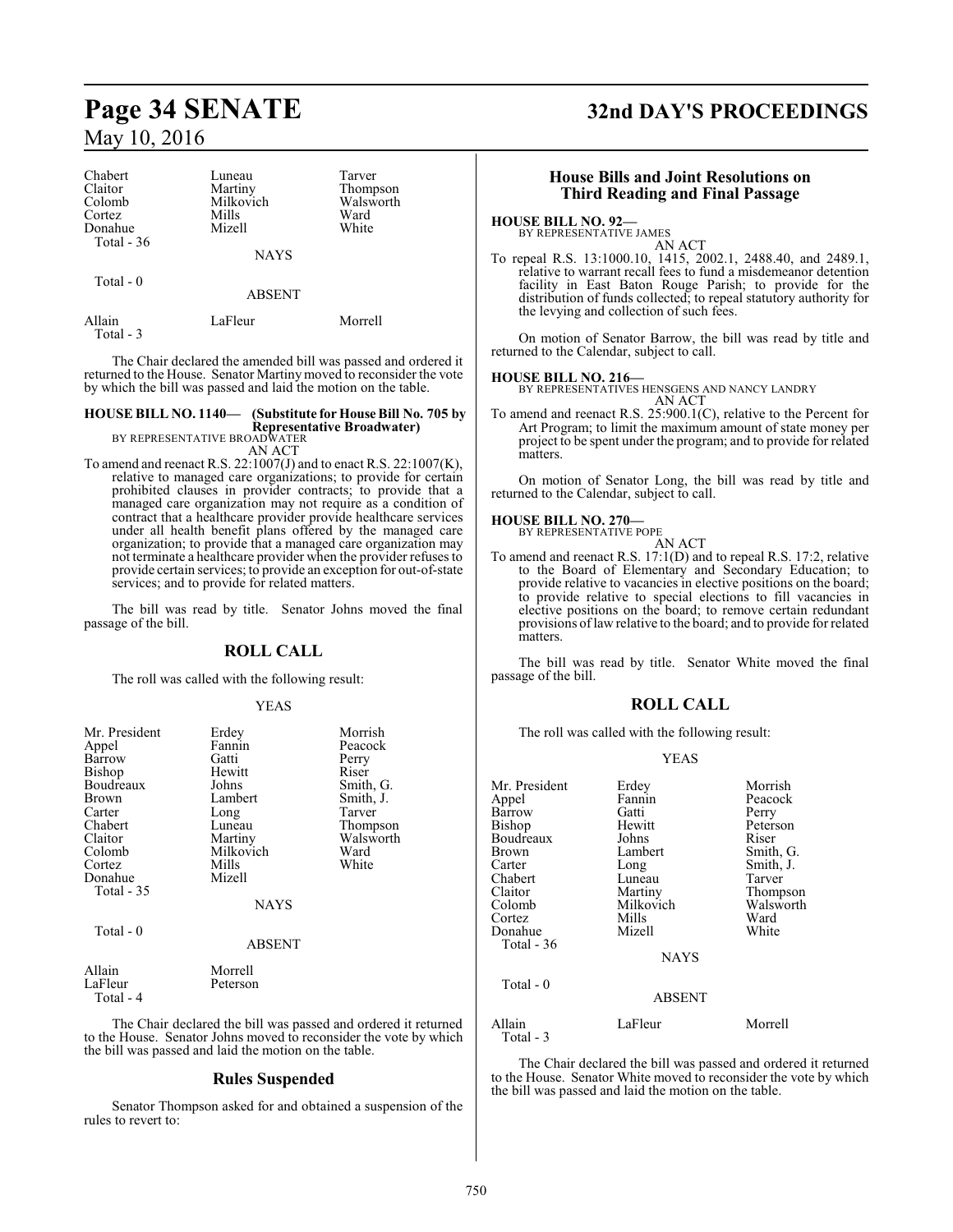# **32nd DAY'S PROCEEDINGS Page 35 SENATE**

## **HOUSE BILL NO. 303—**

BY REPRESENTATIVE LEOPOLD AN ACT

To amend and reenact R.S. 56:303.6(D), relative to oyster harvester licenses; to provide for certain qualifications for holding an oyster harvester license; to require successful completion of an oyster harvester education program; and to provide for related matters.

The bill was read by title. Senator Chabert moved the final passage of the bill.

# **ROLL CALL**

The roll was called with the following result:

## YEAS

| Mr. President<br>Appel<br>Barrow<br>Bishop<br>Boudreaux<br>Brown<br>Carter<br>Chabert<br>Claitor<br>Colomb<br>Cortez<br>Donahue<br>Total - 36<br>Total $-0$ | Erdey<br>Fannin<br>Gatti<br>Hewitt<br>Johns<br>Lambert<br>Long<br>Luneau<br>Martiny<br>Milkovich<br>Mills<br>Mizell<br><b>NAYS</b> | Morrish<br>Peacock<br>Perry<br>Peterson<br>Riser<br>Smith, G.<br>Smith, J.<br>Tarver<br>Thompson<br>Walsworth<br>Ward<br>White |
|-------------------------------------------------------------------------------------------------------------------------------------------------------------|------------------------------------------------------------------------------------------------------------------------------------|--------------------------------------------------------------------------------------------------------------------------------|
|                                                                                                                                                             | <b>ABSENT</b>                                                                                                                      |                                                                                                                                |
| Allain<br>Total - 3                                                                                                                                         | LaFleur                                                                                                                            | Morrell                                                                                                                        |

The Chair declared the bill was passed and ordered it returned to the House. Senator Chabert moved to reconsider the vote by which the bill was passed and laid the motion on the table.

# **HOUSE BILL NO. 423—** BY REPRESENTATIVE BISHOP

AN ACT

To amend and reenact R.S. 56:637(B) and (E), relative to reptiles and amphibians; to provide for records required for the transfer or sale of reptiles and amphibians; to provide for the completion and return of commercial receipt forms; and to provide for related matters.

The bill was read by title. Senator Chabert moved the final passage of the bill.

# **ROLL CALL**

The roll was called with the following result:

## YEAS

| Mr. President | Erdey     | Morrish   |
|---------------|-----------|-----------|
| Appel         | Fannin    | Peacock   |
| Barrow        | Gatti     | Perry     |
| <b>Bishop</b> | Hewitt    | Peterson  |
| Boudreaux     | Johns     | Riser     |
| <b>Brown</b>  | Lambert   | Smith, G. |
| Carter        | Long      | Smith, J. |
| Chabert       | Luneau    | Tarver    |
| Claitor       | Martiny   | Thompson  |
| Colomb        | Milkovich | Walsworth |
| Cortez        | Mills     | Ward      |
| Donahue       | Mizell    | White     |
| Total - 36    |           |           |

# May 10, 2016

# **NAYS**

 Total - 0 ABSENT

Allain LaFleur Morrell

Total - 3

The Chair declared the bill was passed and ordered it returned to the House. Senator Chabert moved to reconsider the vote by which the bill was passed and laid the motion on the table.

# **HOUSE BILL NO. 562—** BY REPRESENTATIVE LEGER

AN ACT

To amend and reenact R.S. 17:3991(B)(3), relative to charter schools; to permit city, parish, and other local public school boards to assign students to charter schools under certain circumstances; to provide for such assignment to be based on parental preferences, charter school admission requirements and contracts, and local board policies; and to provide for related matters.

The bill was read by title. Senator Appel moved the final passage of the bill.

# **ROLL CALL**

The roll was called with the following result:

## YEAS

| Mr. President | Erdey         | Peacock   |
|---------------|---------------|-----------|
| Appel         | Fannin        | Perry     |
| Barrow        | Gatti         | Peterson  |
| Bishop        | Hewitt        | Riser     |
| Boudreaux     | Johns         | Smith, G. |
| Brown         | Lambert       | Smith, J. |
| Carter        | Long          | Tarver    |
| Chabert       | Luneau        | Thompson  |
| Claitor       | Martiny       | Walsworth |
| Colomb        | Mills         | Ward      |
| Cortez        | Mizell        | White     |
| Donahue       | Morrish       |           |
| Total - 35    |               |           |
|               | <b>NAYS</b>   |           |
| Milkovich     |               |           |
| Total - 1     |               |           |
|               | <b>ABSENT</b> |           |
| Allain        | LaFleur       | Morrell   |

The Chair declared the bill was passed and ordered it returned to the House. Senator Appel moved to reconsider the vote by which the bill was passed and laid the motion on the table.

Total - 3

**HOUSE BILL NO. 636—** BY REPRESENTATIVE LEOPOLD AN ACT

To amend and reenact R.S.  $56:433.1(A)(1)$  and (2), to enact R.S. 56:433.1(B)(4), and to repeal R.S. 56:433.1(E), relative to the oyster seed ground vessel permit; to provide relative to the permit fee; to dedicate the revenues derived from the permit fee; to provide for certain qualifications for applying for the permit; to repeal the termination date for the permit program; and to provide for related matters.

The bill was read by title. Senator Chabert moved the final passage of the bill.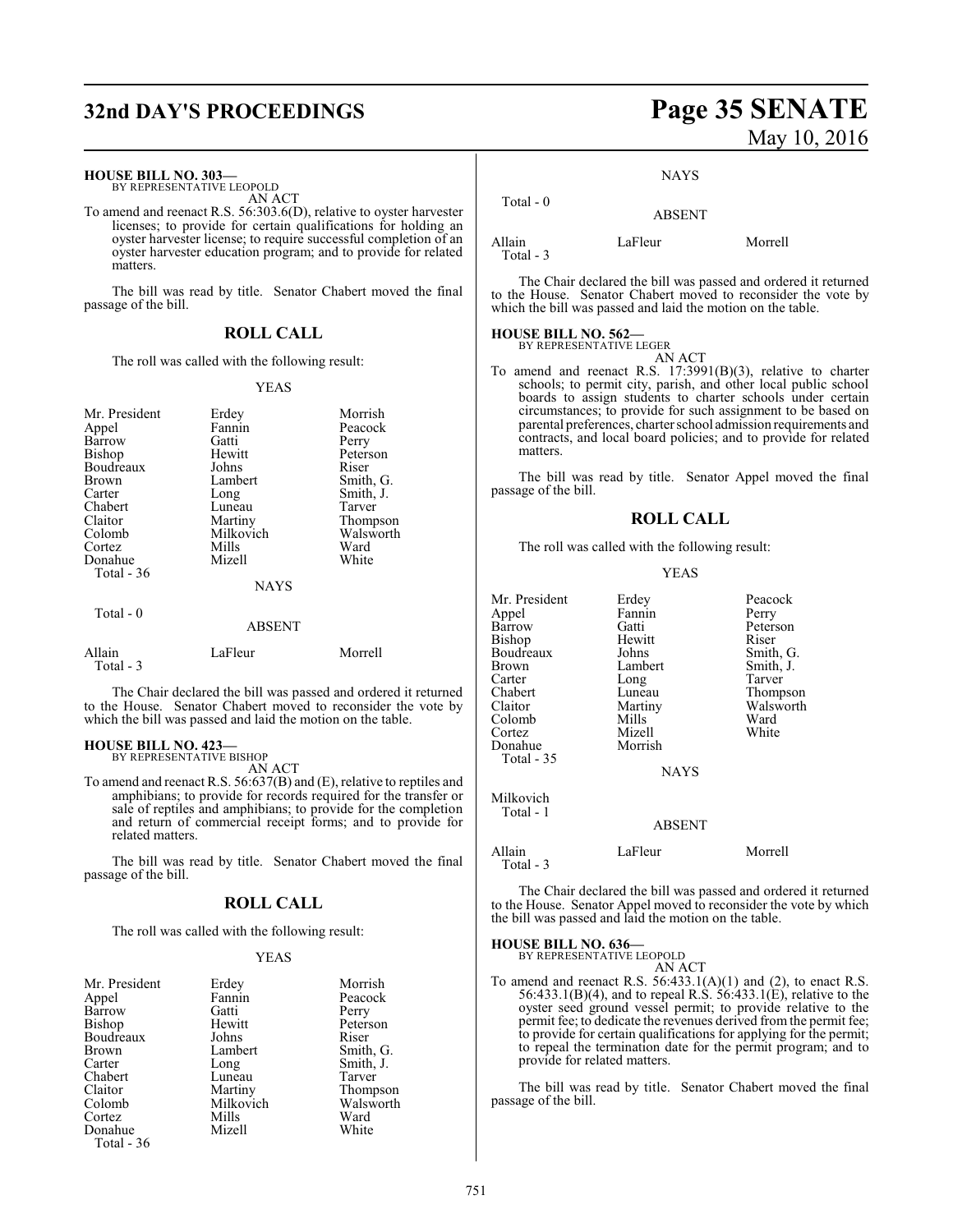# **ROLL CALL**

The roll was called with the following result:

## YEAS

| Mr. President<br>Appel<br>Barrow<br><b>Bishop</b><br>Boudreaux<br>Brown<br>Carter | Erdey<br>Fannin<br>Gatti<br>Hewitt<br>Johns<br>Lambert<br>Long | Morrish<br>Peacock<br>Perry<br>Peterson<br>Riser<br>Smith, G.<br>Smith, J. |
|-----------------------------------------------------------------------------------|----------------------------------------------------------------|----------------------------------------------------------------------------|
| Chabert                                                                           | Luneau                                                         | Tarver                                                                     |
| Claitor                                                                           | Martiny                                                        | Thompson                                                                   |
| Colomb                                                                            | Milkovich                                                      | Walsworth                                                                  |
| Cortez                                                                            | Mills                                                          | Ward                                                                       |
| Donahue                                                                           | Mizell                                                         | White                                                                      |
| Total $-36$                                                                       |                                                                |                                                                            |
|                                                                                   | <b>NAYS</b>                                                    |                                                                            |
| Total - 0                                                                         |                                                                |                                                                            |

| .                    | <b>ABSENT</b> |         |
|----------------------|---------------|---------|
| Allain<br>Total $-3$ | LaFleur       | Morrell |

The Chair declared the bill was passed and ordered it returned to the House. Senator Chabert moved to reconsider the vote by which the bill was passed and laid the motion on the table.

## **HOUSE BILL NO. 783—**

BY REPRESENTATIVE ABRAMSON AN ACT

To amend and reenact R.S. 51:2456(B), 2457(A)(1), (B), and (C), and 2461 and to enact R.S. 51:2457(A)(5) and (6), (D), (E), and (F), relative to the Louisiana Quality Jobs Program; to provide relative to incentive rebates; to provide for definitions; to provide relative to sales and use tax rebates; to provide for a project facility expense rebate; to extend the termination date of the program; and to provide for related matters.

The bill was read by title. Senator Walsworth moved the final passage of the previously amended bill.

# **ROLL CALL**

The roll was called with the following result:

## YEAS

| Mr. President<br>Appel<br>Barrow<br>Bishop<br>Boudreaux<br>Brown<br>Carter<br>Chabert<br>Claitor<br>Colomb<br>Cortez<br>Donahue<br>Total $-36$ | Erdey<br>Fannin<br>Gatti<br>Hewitt<br>Johns<br>Lambert<br>Long<br>Luneau<br>Martiny<br>Milkovich<br>Mills<br>Mizell<br><b>NAYS</b> | Morrish<br>Peacock<br>Perry<br>Peterson<br>Riser<br>Smith, G.<br>Smith, J.<br>Tarver<br>Thompson<br>Walsworth<br>Ward<br>White |
|------------------------------------------------------------------------------------------------------------------------------------------------|------------------------------------------------------------------------------------------------------------------------------------|--------------------------------------------------------------------------------------------------------------------------------|
| Total - 0                                                                                                                                      | <b>ABSENT</b>                                                                                                                      |                                                                                                                                |
| Allain<br>Total - 3                                                                                                                            | LaFleur                                                                                                                            | Morrell                                                                                                                        |

# **Page 36 SENATE 32nd DAY'S PROCEEDINGS**

The Chair declared the amended bill was passed and ordered it returned to the House. Senator Walsworth moved to reconsider the vote by which the bill was passed and laid the motion on the table.

**HOUSE BILL NO. 794—** BY REPRESENTATIVE ABRAMSON AN ACT

To amend and reenact R.S.  $51:3121(C)(3)(a)(ii)$  and (4), relative to the Competitive Projects Payroll Incentive Program; to provide for a sales and use tax rebate; to extend the termination date of the program; to provide for rule promulgation; and to provide for related matters.

## **Floor Amendments**

Senator Appel proposed the following amendments.

# **SENATE FLOOR AMENDMENTS**

Amendments proposed by Senator Appel to Reengrossed House Bill No. 794 by Representative Abramson

## AMENDMENT NO. 1

On page 2, line ll, change "The" to "Any qualified business which receives a contract pursuant to this Chapter shall also be entitled to a"

On motion of Senator Appel, the amendments were adopted.

The bill was read by title. Senator Walsworth moved the final passage of the amended bill.

# **ROLL CALL**

The roll was called with the following result:

# YEAS

| Mr. President | Erdey         | Morrish   |
|---------------|---------------|-----------|
| Appel         | Fannin        | Peacock   |
| <b>Barrow</b> | Gatti         | Perry     |
| Bishop        | Hewitt        | Peterson  |
| Boudreaux     | Johns         | Riser     |
| Brown         | Lambert       | Smith, G. |
| Carter        | Long          | Smith, J. |
| Chabert       | Luneau        | Tarver    |
| Claitor       | Martiny       | Thompson  |
| Colomb        | Milkovich     | Walsworth |
| Cortez        | Mills         | Ward      |
| Donahue       | Mizell        | White     |
| Total - 36    |               |           |
|               | <b>NAYS</b>   |           |
| Total $-0$    |               |           |
|               | <b>ABSENT</b> |           |
|               |               |           |

Allain LaFleur Morrell

The Chair declared the amended bill was passed and ordered it returned to the House. Senator Walsworth moved to reconsider the vote by which the bill was passed and laid the motion on the table.

# **HOUSE BILL NO. 842—**

Total - 3

BY REPRESENTATIVE BROADWATER AN ACT To amend and reenact R.S. 17:3021, 3023(A)(introductory paragraph), (1), (2)(a) and (b)(introductory paragraph), (4) through (10) and (B),  $3023.1$ (C), (D), and (E),  $3023.3$ , 3023.4(A), 3023.6, 3023.7, 3023.8, 3024, 3024.1, 3024.2, 3031, 3093(A) and (B), 3452, 3453.1(A) and (C), 3454(A),  $(B)$ (introductory paragraph),  $(6)$ ,  $(9)$ , and  $(13)$ ,  $(C)$ , and  $(D)$ , 3455, and 3456, R.S. 36:651(BB), and R.S. 51:2211(A),  $2212(2)$ ,  $2213(D)$  and (F), and  $2215(A)$  and to repeal R.S.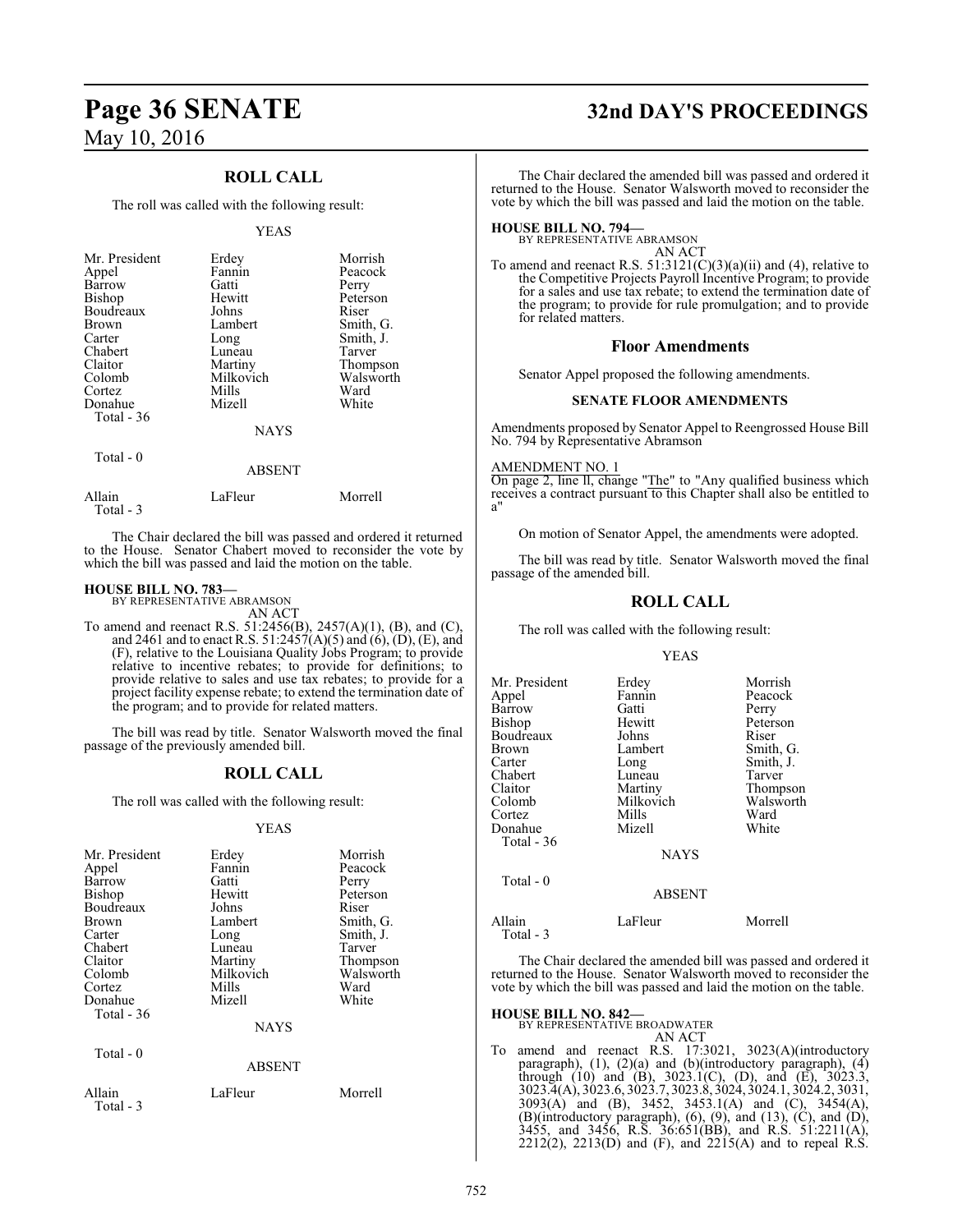# **32nd DAY'S PROCEEDINGS Page 37 SENATE**

17:3022, 3023.9, 3025, 3035, and 3453, R.S. 36:651(M) and (CC),  $801.4$ , and  $802.23$ , and  $51:2214(A)$  through (F); to abolish the MediFund Board and to transfer its powers and duties to the Board of Regents; to abolish the Louisiana Student Financial Assistance Commission and transfer its powers and duties to the Board of Regents; to abolish the Executive Board of the Louisiana Marine Consortium for Research and Education and transfer its powers and duties to the Board of Regents; to provide relative to the governance of the Louisiana Tuition Trust Authority; to provide relative to the transfer of the powers, obligations, and property of the abolished boards; to require reports on implementation; and to provide for related matters.

# **Floor Amendments**

Senator Morrish proposed the following amendments.

# **SENATE FLOOR AMENDMENTS**

Amendments proposed by Senator Morrish to Reengrossed House Bill No. 842 by Representative Broadwater

AMENDMENT NO. 1

On page 8, at the beginning of line 22, change "commission' to "board"

On motion of Senator Morrish, the amendments were adopted.

The bill was read by title. Senator Morrish moved the final passage of the amended bill.

# **ROLL CALL**

The roll was called with the following result:

### YEAS

| Mr. President<br>Appel<br>Barrow<br><b>Bishop</b><br>Boudreaux<br><b>Brown</b><br>Carter<br>Chabert<br>Claitor<br>Colomb<br>Cortez<br>Donahue<br>Total - 35 | Erdey<br>Fannin<br>Gatti<br>Hewitt<br>Johns<br>Lambert<br>Long<br>Luneau<br>Martiny<br>Milkovich<br>Mills<br>Mizell<br><b>NAYS</b> | Morrish<br>Peacock<br>Perry<br>Peterson<br>Riser<br>Smith, G.<br>Smith, J.<br>Thompson<br>Walsworth<br>Ward<br>White |
|-------------------------------------------------------------------------------------------------------------------------------------------------------------|------------------------------------------------------------------------------------------------------------------------------------|----------------------------------------------------------------------------------------------------------------------|
|                                                                                                                                                             |                                                                                                                                    |                                                                                                                      |

Tarver Total - 1

ABSENT

 Total - 3 The Chair declared the amended bill was passed and ordered it returned to the House. Senator Morrish moved to reconsider the vote

by which the bill was passed and laid the motion on the table.

Allain LaFleur Morrell

**HOUSE BILL NO. 140—**

BY REPRESENTATIVE HOWARD AN ACT

To amend and reenact R.S. 14:95(H)(1) and (K), relative to the carrying of concealed weapons; to provide relative to the crime of illegal carrying of weapons; to provide for exceptions; and to provide for related matters.

The bill was read by title. Senator John Smith moved the final passage of the bill.

# May 10, 2016

Peacock Perry Peterson<br>Riser

Smith, G. Smith, J. Tarver Thompson Walsworth<br>Ward

# **ROLL CALL**

The roll was called with the following result:

## YEAS

| Mr. President | Fannin        | Peaco  |
|---------------|---------------|--------|
| Barrow        | Gatti         | Perry  |
| Bishop        | Hewitt        | Peters |
| Boudreaux     | Johns         | Riser  |
| Brown         | Lambert       | Smith  |
| Carter        | Long          | Smith  |
| Chabert       | Luneau        | Tarver |
| Claitor       | Martiny       | Thom   |
| Colomb        | Milkovich     | Walsw  |
| Cortez        | Mills         | Ward   |
| Donahue       | Mizell        | White  |
| Erdey         | Morrish       |        |
| Total - 35    |               |        |
|               | <b>NAYS</b>   |        |
| Total - 0     |               |        |
|               | <b>ABSENT</b> |        |
| Allain        | LaFleur       |        |
| Appel         | Morrell       |        |
|               |               |        |

Total - 4

The Chair declared the bill was passed and ordered it returned to the House. Senator John Smith moved to reconsider the vote by which the bill was passed and laid the motion on the table.

HOUSE BILL NO. 142—<br>BY REPRESENTATIVES MIGUEZ, ADAMS, AMEDEE, ARMES, BACALA, BAGLEY, BARRAS, BERTHELOT, BISHOP, CHAD BROWN,<br>STEVE CARTER, CÓNNICK, COUSSAN, CROMER, DAVIS, DEVILLIER,<br>EDMONDS, FALCONER, GAROFALO, GISCLAIR, G AN ACT

To amend and reenact R.S.  $40:1379.3(C)(6)$  and  $(10)$ , relative to concealed handgun permits; to provide with respect to eligibility to obtain a concealed handgun permit; to provide that persons convicted of certain offenses are not ineligible to obtain a concealed handgun permit; to provide for applicability; to provide limitations; and to provide for related matters.

The bill was read by title. Senator Riser moved the final passage of the bill.

# **ROLL CALL**

The roll was called with the following result:

Peterson

# YEAS

Mr. President Gatti Morrish<br>
Appel Hewitt Peacock Boudreaux Johns Perry<br>Brown Lambert Riser Brown Lambert<br>Chabert Long Chabert Long Smith, G. Claitor Luneau<br>Cortez Martiny Cortez **Martiny** Thompson<br>
Donahue Milkovich Walsworth Donahue Milkovich Walsv<br>Erdev Mills Ward Erdey Mills Ward Fannin Mizell White Total - 30

Barrow Colomb<br>Carter Peterson Total - 4

Hewitt Peacock<br>Johns Perry

**NAYS**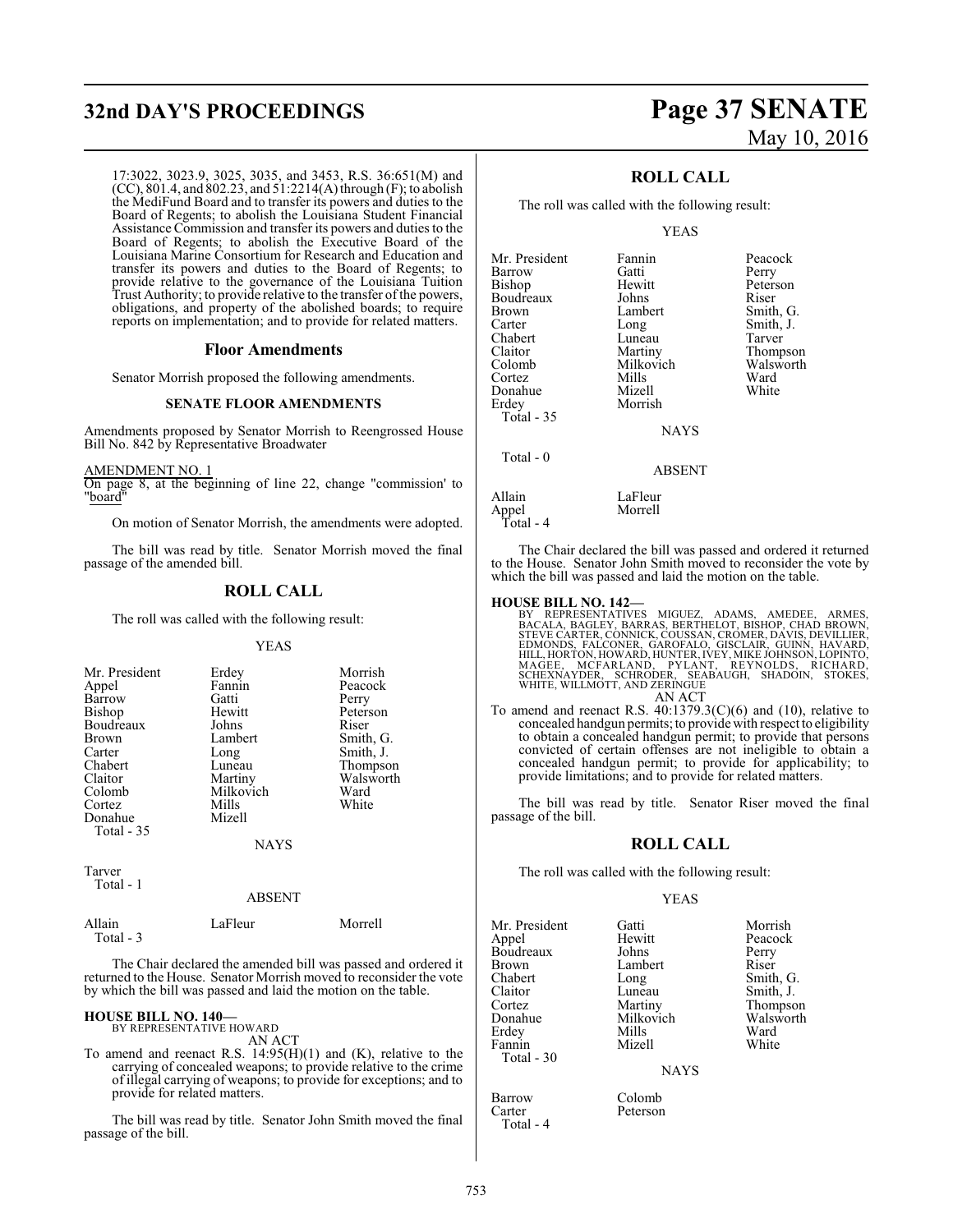# ABSENT

LaFleur Tarver

| Allain        |  |
|---------------|--|
| <b>Bishop</b> |  |
| Total         |  |

Morrell

The Chair declared the bill was passed and ordered it returned to the House. Senator Riser moved to reconsider the vote by which the bill was passed and laid the motion on the table.

# **HOUSE BILL NO. 189—**

BY REPRESENTATIVE CHAD BROWN AN ACT

To amend and reenact R.S. 27:418(C), relative to the operation of a restaurant at a qualified truck stop facility; to provide with respect to closing the operation of a restaurant during certain legal holidays; to provide for applicability; and to provide for related matters.

The bill was read by title. Senator Martiny moved the final passage of the bill.

# **ROLL CALL**

The roll was called with the following result:

# YEAS

| Appel<br>Bishop<br>Boudreaux<br>Brown<br>Carter<br>Chabert<br>Claitor<br>Colomb<br>Total - 22 | Cortez<br>Gatti<br>Hewitt<br>Johns<br>Martiny<br>Mills<br>Morrish<br>Peterson<br>NAYS | Riser<br>Smith, G.<br>Smith, J.<br>Tarver<br>Ward<br>White |
|-----------------------------------------------------------------------------------------------|---------------------------------------------------------------------------------------|------------------------------------------------------------|
| Mr. President<br>Barrow<br>Donahue<br>Erdey<br>Fannin<br>Total - 14                           | Lambert<br>Long<br>Luneau<br>Milkovich<br>Mizell<br><b>ABSENT</b>                     | Peacock<br>Perry<br>Thompson<br>Walsworth                  |
| Allain<br>Total - 3                                                                           | LaFleur                                                                               | Morrell                                                    |

The Chair declared the bill was passed and ordered it returned to the House. Senator Martiny moved to reconsider the vote by which the bill was passed and laid the motion on the table.

# **HOUSE BILL NO. 193—**

BY REPRESENTATIVE HUNTER AN ACT

To amend and reenact R.S.  $13:4163(C)(1)$ , relative to the ex parte legislative continuance; to provide for time periods of application; to provide for qualifying activities; and to provide for related matters.

The bill was read by title. Senator Claitor moved the final passage of the bill.

# **ROLL CALL**

The roll was called with the following result:

## YEAS

| Mr. President | Erdey  | Morrish |
|---------------|--------|---------|
| Appel         | Fannin | Peacock |
| Barrow        | Gatti  | Perry   |

# **Page 38 SENATE 32nd DAY'S PROCEEDINGS**

| Bishop              | Hewitt        | Peterson  |
|---------------------|---------------|-----------|
| Boudreaux           | Johns         | Riser     |
| <b>Brown</b>        | Lambert       | Smith, G. |
| Carter              | Long          | Smith, J. |
| Chabert             | Luneau        | Tarver    |
| Claitor             | Martiny       | Thompson  |
| Colomb              | Milkovich     | Walsworth |
| Cortez              | Mills         | Ward      |
| Donahue             | Mizell        | White     |
| Total - 36          |               |           |
|                     | <b>NAYS</b>   |           |
| Total $-0$          |               |           |
|                     | <b>ABSENT</b> |           |
| Allain<br>Total - 3 | LaFleur       | Morrell   |
|                     |               |           |

The Chair declared the bill was passed and ordered it returned to the House. Senator Claitor moved to reconsider the vote by which the bill was passed and laid the motion on the table.

# **HOUSE BILL NO. 227—** BY REPRESENTATIVE PYLANT

AN ACT To enact R.S. 14:130.1(A)(4), relative to obstruction of justice; to provide for additional elements of the crime of obstruction of justice; and to provide for related matters.

The bill was read by title. Senator Claitor moved the final passage of the bill.

# **ROLL CALL**

The roll was called with the following result:

# YEAS

| Mr. President<br>Appel<br>Barrow<br>Bishop<br>Boudreaux<br>Chabert<br>Claitor<br>Colomb<br>Cortez<br>Donahue<br>Erdev<br>Total - 32 | Fannin<br>Gatti<br>Hewitt<br>Johns<br>Lambert<br>Long<br>Luneau<br>Martiny<br>Mills<br>Mizell<br>Morrish | Peacock<br>Perry<br>Riser<br>Smith, G.<br>Smith, J.<br>Tarver<br>Thompson<br>Walsworth<br>Ward<br>White |
|-------------------------------------------------------------------------------------------------------------------------------------|----------------------------------------------------------------------------------------------------------|---------------------------------------------------------------------------------------------------------|
|                                                                                                                                     | <b>NAYS</b>                                                                                              |                                                                                                         |
| Carter                                                                                                                              | Peterson                                                                                                 |                                                                                                         |
| Total - 2                                                                                                                           | <b>ABSENT</b>                                                                                            |                                                                                                         |
| Allain                                                                                                                              | LaFleur                                                                                                  | Morrell                                                                                                 |

| Allain    | LaFleur   | Morre |
|-----------|-----------|-------|
| Brown     | Milkovich |       |
| Total - 5 |           |       |

The Chair declared the bill was passed and ordered it returned to the House. Senator Claitor moved to reconsider the vote by which the bill was passed and laid the motion on the table.

# **HOUSE BILL NO. 313—** BY REPRESENTATIVE GAROFALO

AN ACT

To amend and reenact R.S. 19:2.2(B) and (C) and to enact R.S. 19:2.2(D), relative to expropriation by certain expropriating authorities under certain circumstances; to require notice to property owners by certain expropriation authorities; to require for disclosures of certain information to property owners under certain circumstances; to provide for an effective date; and to provide for related matters.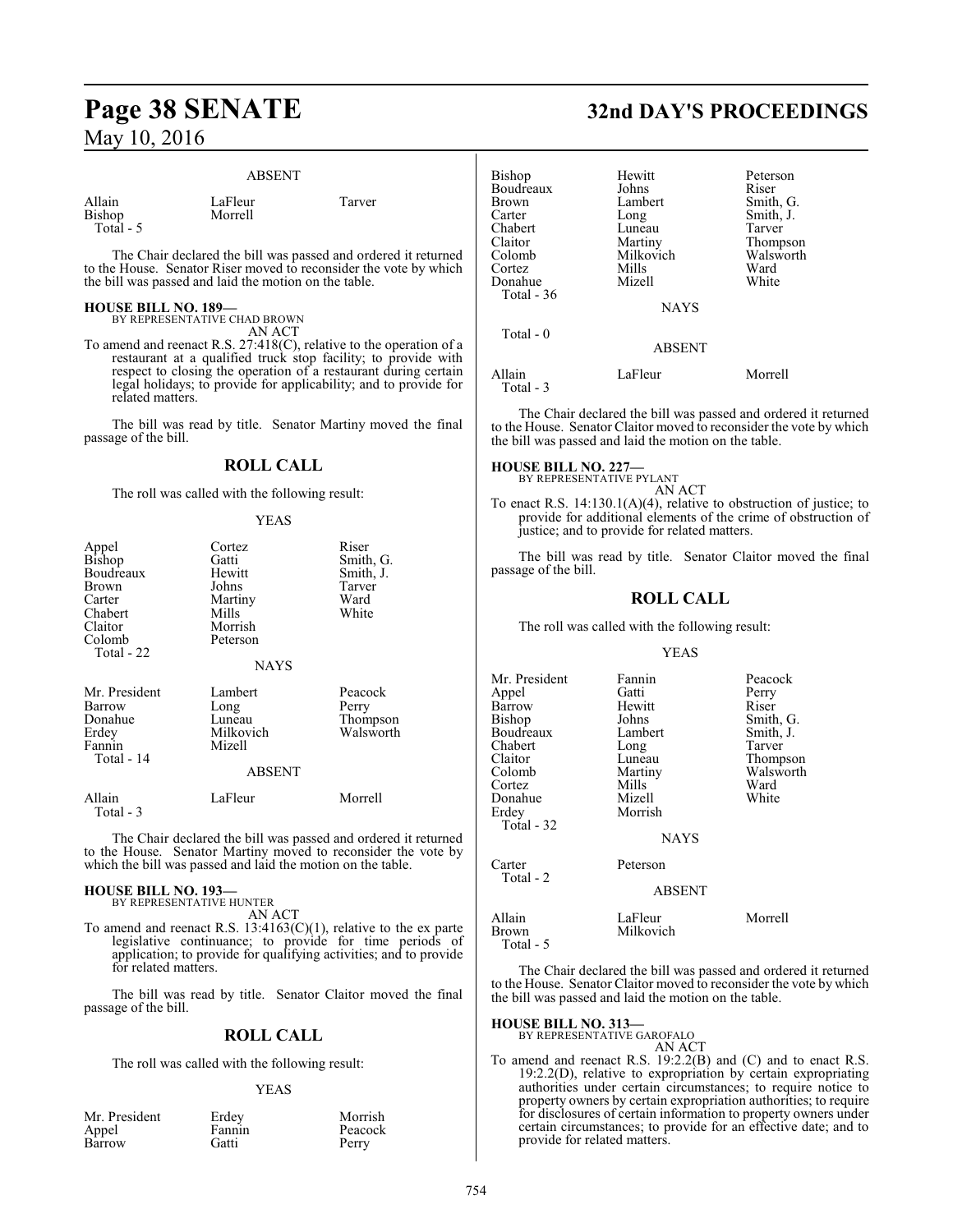# **32nd DAY'S PROCEEDINGS Page 39 SENATE**

The bill was read by title. Senator Ward moved the final passage of the bill.

# **ROLL CALL**

The roll was called with the following result:

## YEAS

| Mr. President | Fannin      | Peacock   |
|---------------|-------------|-----------|
| Appel         | Gatti       | Perry     |
| Barrow        | Hewitt      | Peterson  |
| Bishop        | Johns       | Riser     |
| Boudreaux     | Lambert     | Smith, G. |
| <b>Brown</b>  | Long        | Smith, J. |
| Carter        | Luneau      | Tarver    |
| Chabert       | Martiny     | Thompson  |
| Claitor       | Milkovich   | Walsworth |
| Colomb        | Mills       | Ward      |
| Cortez        | Mizell      | White     |
| Donahue       | Morrell     |           |
| Erdey         | Morrish     |           |
| Total - 37    |             |           |
|               | <b>NAYS</b> |           |
| $Total - 0$   |             |           |

### ABSENT

Allain LaFleur Total - 2

The Chair declared the bill was passed and ordered it returned to the House. Senator Ward moved to reconsider the vote by which the bill was passed and laid the motion on the table.

**HOUSE BILL NO. 335—** BY REPRESENTATIVE SCHEXNAYDER AN ACT

To amend and reenact R.S. 3:43(A)(2) and to enact R.S. 3:48, relative to registration fees for unmanned aerial systems; to establish a registration fee for unmanned aerial systems; and to provide for related matters.

On motion of Senator Long, the bill was read by title and returned to the Calendar, subject to call.

# **HOUSE BILL NO. 427—**

BY REPRESENTATIVE BROADWATER AN ACT

To amend and reenact R.S. 13:1910(C), relative to the judicial building fund of city courts; to provide for approved purposes for which the monies of the fund may be expended; and to provide for related matters.

# **Floor Amendments**

Senator Ward proposed the following amendments.

# **SENATE FLOOR AMENDMENTS**

Amendments proposed bySenator Ward to Engrossed House Bill No. 427 by Representative Broadwater

# AMENDMENT NO. 1

On page 1, at the beginning of line 4, add "to provide an effective date:

## AMENDMENT NO. 2

On page 1, after line 18, add the following

"Section 2. This Act shall become effective upon signature by the governor or, if not signed by the governor, upon expiration of the time for bills to become law without signature by the governor, as provided by Article III, Section 18 of the Constitution of Louisiana. If vetoed by the governor and subsequently approved by the

# May 10, 2016

legislature, this Act shall become effective on the day following such approval."

On motion of Senator Ward, the amendments were adopted.

The bill was read by title. Senator Claitor moved the final passage of the amended bill.

# **ROLL CALL**

The roll was called with the following result:

| Mr. President | Fannin      | Peacock   |
|---------------|-------------|-----------|
|               |             |           |
| Appel         | Gatti       | Perry     |
| <b>Barrow</b> | Hewitt      | Peterson  |
| Bishop        | Johns       | Riser     |
| Boudreaux     | Lambert     | Smith, G. |
| Brown         | Long        | Smith, J. |
| Carter        | Luneau      | Tarver    |
| Chabert       | Martiny     | Thompson  |
| Claitor       | Milkovich   | Walsworth |
| Colomb        | Mills       | Ward      |
| Cortez        | Mizell      | White     |
| Donahue       | Morrell     |           |
| Erdey         | Morrish     |           |
| Total - 37    |             |           |
|               | <b>NAYS</b> |           |
| Total - 0     |             |           |

ABSENT

Allain LaFleur Total - 2

The Chair declared the amended bill was passed and ordered it returned to the House. Senator Claitor moved to reconsider the vote by which the bill was passed and laid the motion on the table.

# **HOUSE BILL NO. 530—**

BY REPRESENTATIVE DWIGHT AN ACT

To enact R.S. 13:5554(G)(5), relative to payment for certain benefits for retirees fromthe Calcasieu Parish Sheriff's Office; to provide for the qualification for and payment of certain insurance premiums; and to provide for related matters.

The bill was read by title. Senator Johns moved the final passage of the bill.

# **ROLL CALL**

The roll was called with the following result:

# YEAS

Mr. President Erdey Morrell<br>
Appel Fannin Morrish Appel Fannin Morrish Bishop Hewitt Perry<br>Boudreaux Johns Riser Boudreaux Johns<br>Brown Lambert Brown Lambert Smith, G.<br>
Carter Long Smith, J. Chabert Luneau<br>Claitor Martiny Claitor Martiny Thompson Cortez Mills Ward<br>
Mizell White<br>
Mizell White Donahue Total - 36

Gatti Peacock<br>
Hewitt Perry Long Smith, J.<br>
Luneau Tarver Milkovich Walsworth<br>
Mills Ward

**NAYS** 

Peterson Total - 1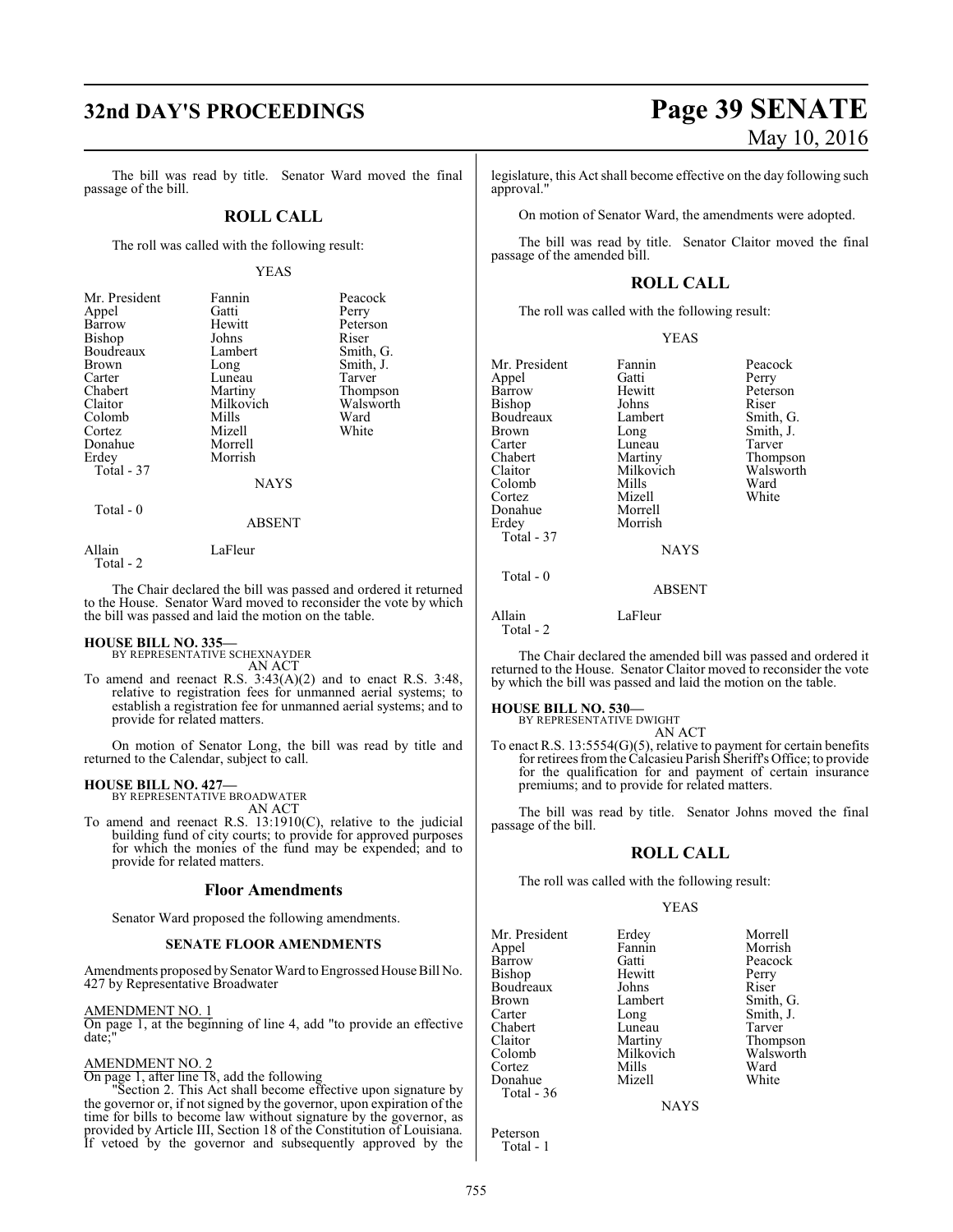# ABSENT

Total - 2

Allain LaFleur

The Chair declared the bill was passed and ordered it returned to the House. Senator Johns moved to reconsider the vote by which the bill was passed and laid the motion on the table.

## **HOUSE BILL NO. 539—** BY REPRESENTATIVE HAZEL

AN ACT

To amend and reenact R.S. 17:2351(3) and R.S. 37:848(D)(6) and to enact R.S. 9:1551(F) and R.S. 17:2351(32), relative to the training of cadaver dogs; to authorize the donation of tissue and biological samples for training a dog to search for human remains; to exempt a dog search and rescue group from the prohibition on holding a body for more than thirty hours without embalming; and to provide for related matters.

On motion of Senator Tarver, the bill was read by title and returned to the Calendar, subject to call.

## **HOUSE BILL NO. 602—** BY REPRESENTATIVE SHADOIN

AN ACT

To amend and reenact R.S. 35:191.1(B), relative to notary examinations; to provide for notary examination fees; to provide for charges for notary examination study materials; and to provide for related matters.

On motion of Senator Fannin, the bill was read by title and returned to the Calendar, subject to call.

# **HOUSE BILL NO. 894—**

BY REPRESENTATIVE THIBAUT

AN ACT To amend and reenact R.S. 15:745.2(D), relative to the reentry of offenders who are housed in parish jails; to provide relative to the Offender Reentry Support Pilot Program; to provide for the reporting of program results; and to provide for related matters.

The bill was read by title. Senator Ward moved the final passage of the bill.

# **ROLL CALL**

The roll was called with the following result:

# YEAS

| Mr. President<br>Appel<br><b>Bishop</b><br>Boudreaux<br><b>Brown</b><br>Carter<br>Chabert<br>Claitor<br>Colomb<br>Cortez<br>Donahue<br>Erdey<br>Total - 35 | Fannin<br>Gatti<br>Hewitt<br>Johns<br>Lambert<br>Long<br>Luneau<br>Martiny<br>Milkovich<br>Mills<br>Mizell<br>Morrish<br><b>NAYS</b> | Peacock<br>Perry<br>Peterson<br>Riser<br>Smith, G.<br>Smith, J.<br>Tarver<br>Thompson<br>Walsworth<br>Ward<br>White |
|------------------------------------------------------------------------------------------------------------------------------------------------------------|--------------------------------------------------------------------------------------------------------------------------------------|---------------------------------------------------------------------------------------------------------------------|
| Total - 0                                                                                                                                                  | <b>ABSENT</b>                                                                                                                        |                                                                                                                     |
| Allain<br>Barrow<br>Total - 4                                                                                                                              | LaFleur<br>Morrell                                                                                                                   |                                                                                                                     |

**Page 40 SENATE 32nd DAY'S PROCEEDINGS**

The Chair declared the bill was passed and ordered it returned to the House. Senator Ward moved to reconsider the vote by which the bill was passed and laid the motion on the table.

**HOUSE BILL NO. 266—** BY REPRESENTATIVES MARCELLE AND SMITH AN ACT

To enact Chapter 29 of Title 42 of the Louisiana Revised Statutes of 1950, to be comprised of R.S. 42:1701, relative to state employment; to provide relative to the consideration of criminal history in unclassified employment; to prohibit certain conduct; to provide for applicability; and to provide for related matters.

On motion of Senator Long, the bill was read by title and returned to the Calendar, subject to call.

**HOUSE BILL NO. 310—** BY REPRESENTATIVE CONNICK AN ACT

To enact R.S. 45:1163(C), relative to the Louisiana Public Service Commission; to require the commission to audit adjustment clause filings and modify the fuel adjustment charge of an electric utility; and to provide for related matters.

# **Floor Amendments**

Senator Riser proposed the following amendments.

# **SENATE FLOOR AMENDMENTS**

Amendments proposed by Senator Riser to Reengrossed House Bill No. 310 by Representative Connick

# AMENDMENT NO. 1

On page 1, line 15, after "clause." insert "When the Louisiana Public Service Commission finds that an electric utility has overcharged the rate-paying customers for fuel adjustment charges, the electric utility shall repay the rate-paying customers for the overcharged amount plus judicial interest from the date of the overcharge to the date that the customers are repaid."

Senator Riser moved the adoption of the amendments.

Senator Martiny objected.

# **ROLL CALL**

The roll was called with the following result:

# YEAS

| Barrow<br>Carter<br>Fannin<br>Total - 8                                                                        | Milkovich<br>Mizell<br>Riser                                                                          | Thompson<br>Ward                                                                            |
|----------------------------------------------------------------------------------------------------------------|-------------------------------------------------------------------------------------------------------|---------------------------------------------------------------------------------------------|
|                                                                                                                | <b>NAYS</b>                                                                                           |                                                                                             |
| Mr. President<br>Appel<br>Bishop<br>Boudreaux<br>Brown<br>Chabert<br>Claitor<br>Colomb<br>Cortez<br>Total - 27 | Donahue<br>Erdey<br>Gatti<br>Hewitt<br>Johns<br>Lambert<br>Long<br>Luneau<br>Martiny<br><b>ABSENT</b> | Mills<br>Morrell<br>Morrish<br>Peacock<br>Perry<br>Peterson<br>Tarver<br>Walsworth<br>White |
| Allain<br>LaFleur                                                                                              | Smith, G.<br>Smith, J.                                                                                |                                                                                             |

The Chair declared the amendments were rejected.

Total - 4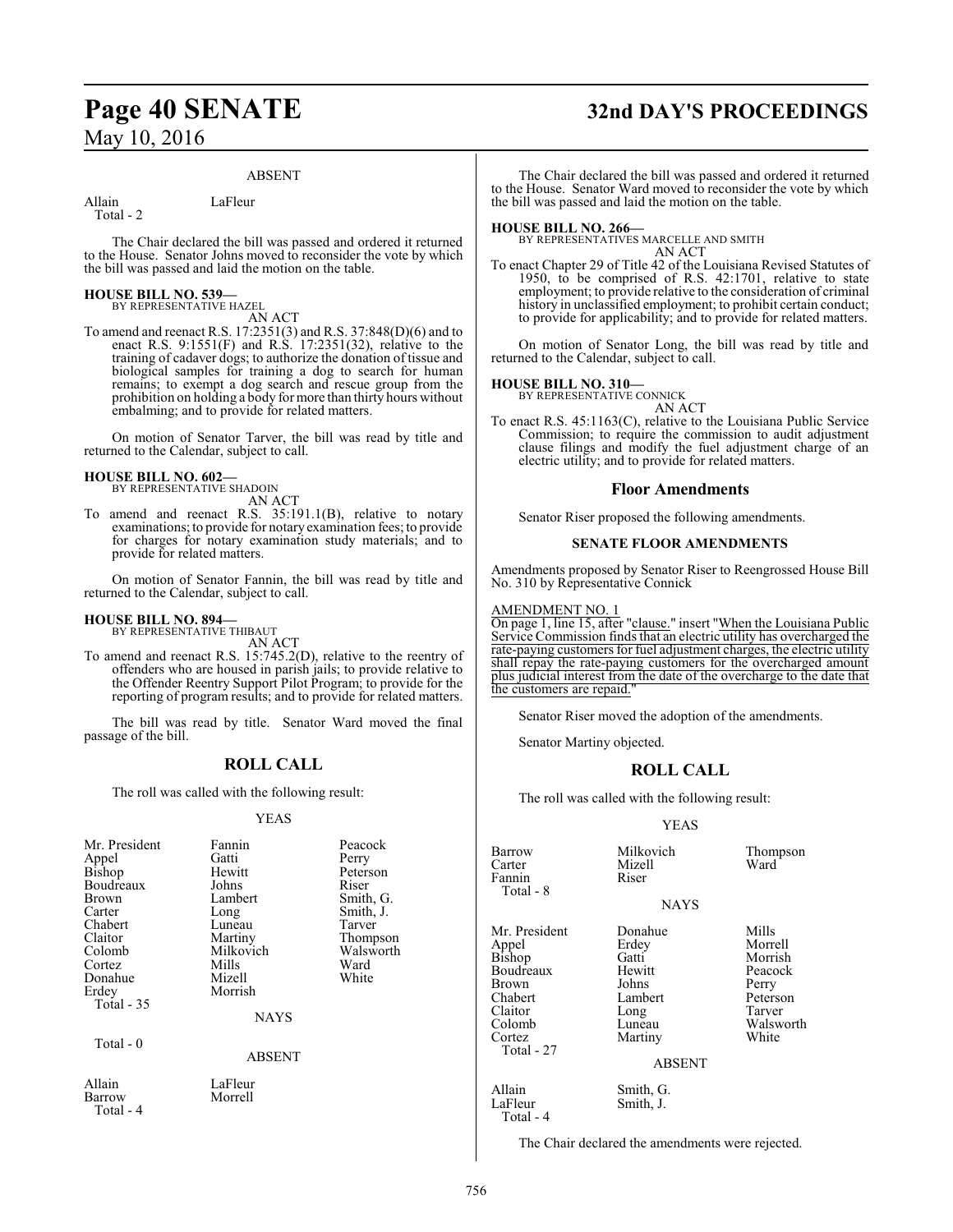The bill was read by title. Senator Riser moved the final passage of the bill.

# **ROLL CALL**

The roll was called with the following result:

## YEAS

| Mr. President | Fannin      | Peacock   |
|---------------|-------------|-----------|
| Appel         | Gatti       | Perry     |
| Barrow        | Hewitt      | Peterson  |
| Bishop        | Johns       | Riser     |
| Boudreaux     | Lambert     | Smith, G. |
| Brown         | Long        | Smith, J. |
| Carter        | Luneau      | Tarver    |
| Chabert       | Martiny     | Thompson  |
| Claitor       | Milkovich   | Walsworth |
| Colomb        | Mills       | Ward      |
| Cortez        | Mizell      | White     |
| Donahue       | Morrell     |           |
| Erdey         | Morrish     |           |
| Total - 37    |             |           |
|               | <b>NAYS</b> |           |
| Total - 0     |             |           |

## ABSENT

Allain LaFleur Total - 2

the bill was passed and laid the motion on the table.

The Chair declared the bill was passed and ordered it returned to the House. Senator Riser moved to reconsider the vote by which

# **HOUSE BILL NO. 441—** BY REPRESENTATIVE JACKSON

AN ACT

To enact R.S. 46:460.63, relative to the Medicaid managed care program; to provide relative to physician participation with Medicaid managed care organizations; to provide conditions for terminating participation; and to provide for related matters.

The bill was read by title. Senator Barrow moved the final passage of the bill.

# **ROLL CALL**

The roll was called with the following result:

# YEAS

| Mr. President<br>Appel<br>Barrow<br>Bishop<br>Boudreaux<br><b>Brown</b><br>Carter<br>Chabert<br>Claitor<br>Colomb<br>Cortez<br>Total $-31$ | Donahue<br>Erdey<br>Fannin<br>Gatti<br>Hewitt<br>Johns<br>Lambert<br>Long<br>Martiny<br>Milkovich<br>Mills<br>NAYS | Mizell<br>Morrish<br>Perry<br>Peterson<br>Smith, G.<br>Smith, J.<br>Tarver<br>Thompson<br>Ward |
|--------------------------------------------------------------------------------------------------------------------------------------------|--------------------------------------------------------------------------------------------------------------------|------------------------------------------------------------------------------------------------|
| Peacock<br>Total - 3                                                                                                                       | Riser<br><b>ABSENT</b>                                                                                             | Walsworth                                                                                      |
| Allain<br>LaFleur<br>Total - 5                                                                                                             | Luneau<br>Morrell                                                                                                  | White                                                                                          |

# **32nd DAY'S PROCEEDINGS Page 41 SENATE** May 10, 2016

The Chair declared the bill was passed and ordered it returned to the House. Senator Barrow moved to reconsider the vote by which the bill was passed and laid the motion on the table.

# **HOUSE BILL NO. 480—**

BY REPRESENTATIVE JACKSON AN ACT

To amend and reenact R.S. 37:1271(B)(2)(introductory paragraph) and (3), and to enact R.S. 37:1271.1, relative to physicians practicing telemedicine; to provide conditions and authorizations relative to the practice oftelemedicine in licensed healthcare facilities; and to provide for related matters.

The bill was read by title. Senator Mills moved the final passage of the bill.

# **ROLL CALL**

The roll was called with the following result:

### YEAS

| Mr. President | Erdey         | Peacock   |
|---------------|---------------|-----------|
| Appel         | Fannin        | Perry     |
| Barrow        | Gatti         | Peterson  |
| Bishop        | Hewitt        | Riser     |
| Boudreaux     | Johns         | Smith, G. |
| Brown         | Lambert       | Smith, J. |
| Carter        | Long          | Tarver    |
| Chabert       | Martiny       | Thompson  |
| Claitor       | Milkovich     | Ward      |
| Colomb        | Mills         | White     |
| Cortez        | Mizell        |           |
| Donahue       | Morrish       |           |
| Total - 34    |               |           |
|               | <b>NAYS</b>   |           |
| Total $-0$    |               |           |
|               | <b>ABSENT</b> |           |
| Allain        | Luneau        | Walsworth |
| LaFleur       | Morrell       |           |

The Chair declared the bill was passed and ordered it returned to the House. Senator Mills moved to reconsider the vote by which the bill was passed and laid the motion on the table.

Total - 5

**HOUSE BILL NO. 488—** BY REPRESENTATIVES JACKSON, BAGLEY, COX, HENSGENS, HORTON, MIKE JOHNSON, LEBAS, MAGEE, DUSTIN MILLER, JAY MORRIS, AND POPE

AN ACT

To amend and reenact R.S. 40:1061.10(A)(1), relative to regulation of abortion; to provide for qualifications of physicians who perform elective abortions; and to provide for related matters.

The bill was read by title. Senator Mizell moved the final passage of the bill.

# **ROLL CALL**

The roll was called with the following result:

## YEAS

Mr. President Erdey Morrish<br>
Appel Fannin Peacock Fannin Peacock<br>Gatti Perry Barrow Gatti Perry<br>Bishop Hewitt Riser Hewitt Riser<br>Johns Smith, G. Boudreaux Johns<br>Brown Lambert Brown Lambert Smith, J.<br>
Carter Long Tarver Carter Long<br>Chabert Luneau Chabert Luneau Thompson<br>Claitor Martiny Walsworth Walsworth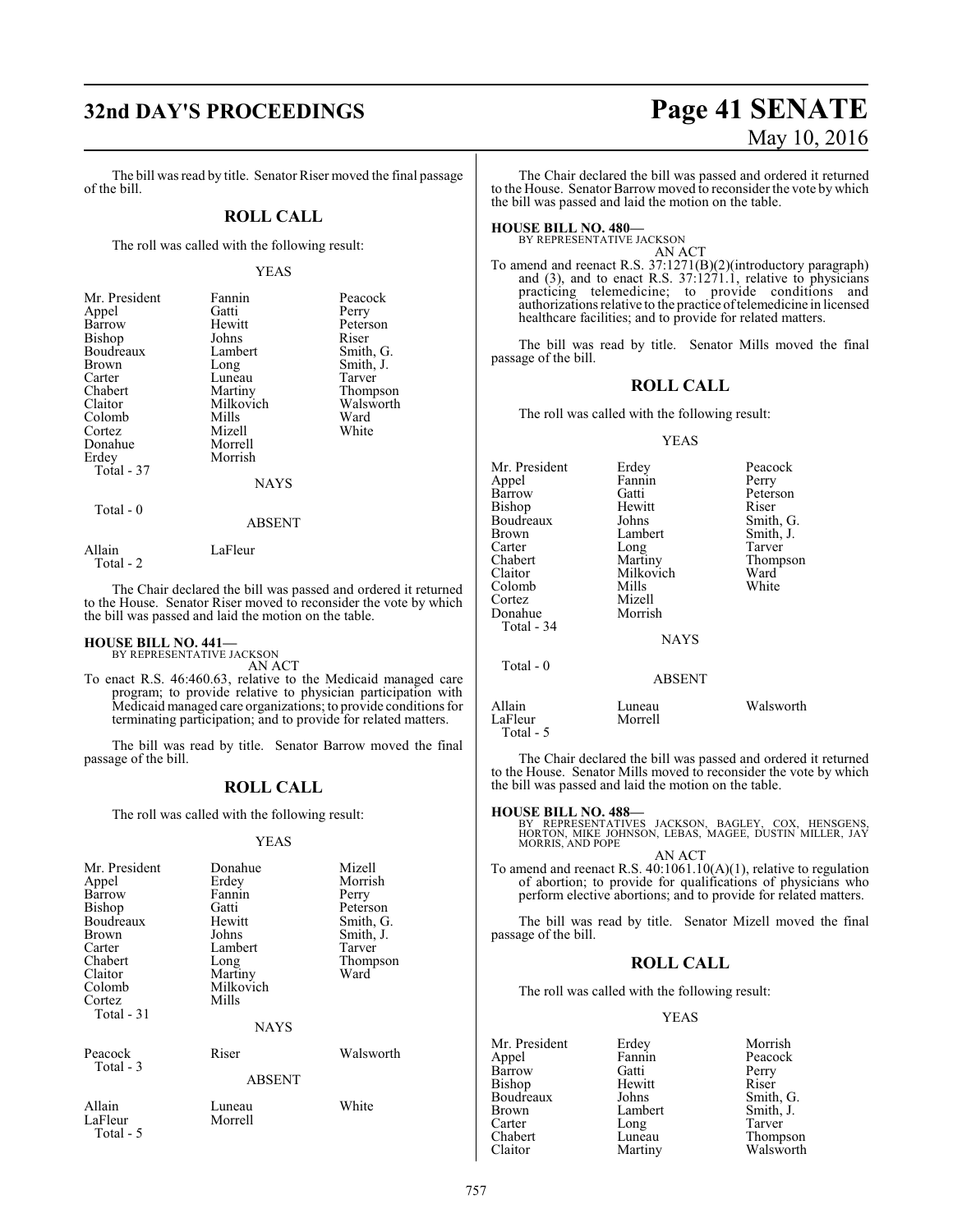| Colomb<br>Cortez<br>Donahue<br>Total $-35$ | Milkovich<br>Mills<br>Mizell | Ward<br>White |  |
|--------------------------------------------|------------------------------|---------------|--|
|                                            | <b>NAYS</b>                  |               |  |
| Total $-0$                                 | <b>ABSENT</b>                |               |  |
| Allain<br>LaFleur                          | Morrell<br>Peterson          |               |  |

Total - 4

The Chair declared the bill was passed and ordered it returned to the House. Senator Mizell moved to reconsider the vote by which the bill was passed and laid the motion on the table.

# **HOUSE BILL NO. 714—** BY REPRESENTATIVE FOIL

AN ACT

To amend and reenact R.S. 12:1-124(B), 1-128(B)(introductory paragraph) and  $(2)$ , 1-140 $(15C)$ , 1-141 $(I)(1)($ introductory paragraph) and (3) and (J)(introductory paragraph), 1-202(A)(5) and (B)(6) and (E), 1-302(introductory paragraph), 1- 303(A)(introductory paragraph) and (D), 1-401(D)(introductory paragraph) and (2), 1-601(C)(introductory paragraph) and (1),  $1-621(F)(2)(a)$ (introductory paragraph),  $1-622(D)$ (introductory paragraph), 1-623(B)(introductory paragraph), 1-  $624(\overline{B})$ (introductory paragraph), 1-703(A)(introductory paragraph), 1-721(E)(2)(introductoryparagraph), 1-725(A), (C), and (D), 1-727, 1-802, 1-805(B) and (E), 1-820(C), 1-831(A)(1), 1-833(C)(1)(introductory paragraph), 1-842(C)(introductory paragraph), 1-851(A)(introductory paragraph) and (1), 1-  $854(A)$ (introductory paragraph) and (3),  $1-860(5)$ ,  $1-870(A)$ ,  $1-$ 1022, 1-1106(A)(introductory paragraph), 1-1107(A)(9) and (F)(introductory paragraph) and (2), 1-1301(5.1)(introductory paragraph), 1-1432(C)(introductory paragraph), 1-1435(F), 1-  $1436(D)(2)(b)$ ,  $1-1444(A)$ , and  $1-1602(F)(introducing$ paragraph) and to enact R.S. 12:1-143(A)(5),  $1-202(B)(7)$  and  $(F)$ , I-709, 1-832(D), 1-870(C), 1-955(F) and 1-1705, relative to corporations; to provide for qualifications of directors; to provide relative to business opportunities; to provide for remote participation in shareholders' meetings; to provide relative to quorum and voting requirements; to provide relative to board of director meetings; to provide relative to protection against monetary liability; to provide for required disclosures; to provide for service of process on foreign entities; to provide relative to public corporation bylaws provisions relating to the election of directors; to provide for previous delivery of a share certificate for withdrawal by an oppressed shareholder; to provide a transition rule for reinstatement of corporations with revoked charters; to provide for technical corrections; and to provide for related matters.

On motion of Senator Martiny, the bill was read by title and returned to the Calendar, subject to call.

# **HOUSE BILL NO. 798—** BY REPRESENTATIVE TALBOT

AN ACT

To enact R.S. 22:1550.1, relative to specialty limited lines licensing to sell property insurance coverage for property that is selfstored in self-storage facilities; to provide for definitions; to provide procedures for issuing a limited license; to provide procedures for revocation of the license; to provide training requirements for licensees; and to provide for related matters.

On motion of Senator Johns, the bill was read by title and returned to the Calendar, subject to call.

# **Page 42 SENATE 32nd DAY'S PROCEEDINGS**

# **HOUSE BILL NO. 806—**

BY REPRESENTATIVE ABRAMSON AN ACT

To amend and reenact R.S. 12:1335.1(A), relative to the dissolution by affidavit of a limited liability company; to provide for such dissolution if the limited liability company does not own immovable property; to provide for an effective date; and to provide for related matters.

The bill was read by title. Senator Martiny moved the final passage of the bill.

# **ROLL CALL**

The roll was called with the following result:

YEAS

| Mr. President<br>Appel<br>Barrow | Erdey<br>Fannin<br>Gatti | Morrish<br>Peacock<br>Perry |
|----------------------------------|--------------------------|-----------------------------|
| Bishop                           | Hewitt                   | Peterson                    |
| Boudreaux                        | Johns                    | Riser                       |
| Brown                            | Lambert                  | Smith, G.                   |
| Carter                           | Long                     | Smith, J.                   |
| Chabert                          | Luneau                   | Tarver                      |
| Claitor                          | Martiny                  | Thompson                    |
| Colomb                           | Milkovich                | Walsworth                   |
| Cortez                           | Mills                    | Ward                        |
| Donahue                          | Mizell                   | White                       |
| Total $-36$                      |                          |                             |
|                                  | <b>NAYS</b>              |                             |
| Total - 0                        |                          |                             |
|                                  | <b>ABSENT</b>            |                             |
| Allain                           | LaFleur                  | Morrell                     |

The Chair declared the bill was passed and ordered it returned

to the House. Senator Martiny moved to reconsider the vote by which the bill was passed and laid the motion on the table.

**HOUSE BILL NO. 886—** BY REPRESENTATIVE GAINES

Total - 3

AN ACT To amend and reenact R.S. 34:2471(A)(introductory paragraph), (6), (7), and (8) and to enact R.S.  $3\overline{4}$ : $\overline{2}\overline{4}$ 71(A)(9), relative to the Port of South LouisianaCommission; to increase the membership on the commission; and to provide for related matters.

On motion of Senator Long, the bill was read by title and returned to the Calendar, subject to call.

# **HOUSE BILL NO. 1136— (Substitute for House Bill No. 394 by Representative Lopinto)**<br>BY REPRESENTATIVE LOPINTO

# AN ACT

To amend and reenact R.S. 40:41(B), relative to vital records; to authorize the disclosure of data from birth and death certificates to law enforcement; and to provide for related matters.

The bill was read by title. Senator Martiny moved the final passage of the bill.

# **ROLL CALL**

The roll was called with the following result:

# YEAS

| Mr. President | Donahue | Morrish   |
|---------------|---------|-----------|
| Appel         | Erdey   | Peacock   |
| Barrow        | Fannin  | Smith, G. |
| Bishop        | Gatti   | Smith, J. |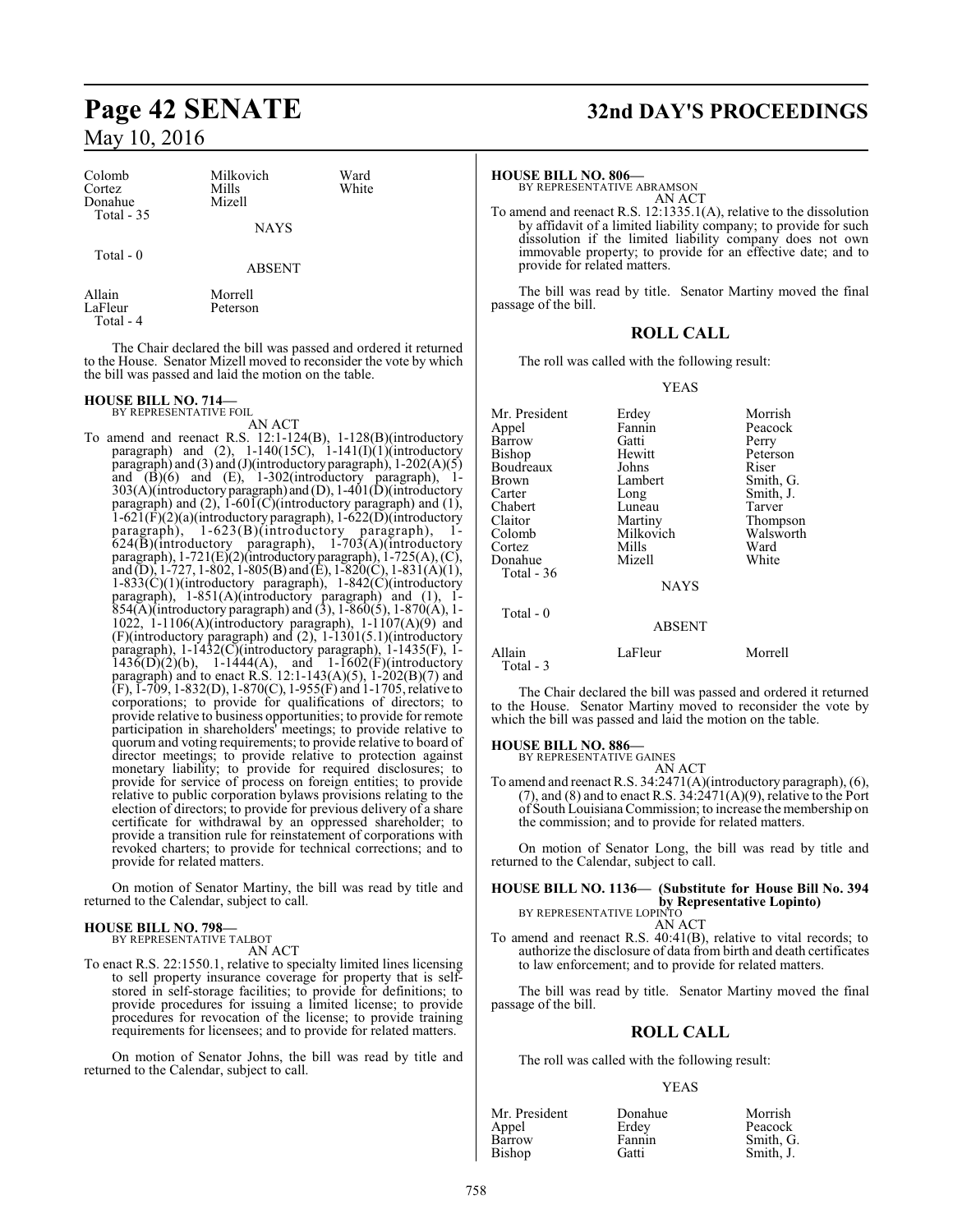# **32nd DAY'S PROCEEDINGS Page 43 SENATE**

| Boudreaux<br>Brown<br>Carter<br>Chabert<br>Colomb<br>Cortez<br>Total - 29 | Hewitt<br>Johns<br>Lambert<br>Luneau<br>Martiny<br>Mills | Tarver<br>Thompson<br>Walsworth<br>Ward<br>White |
|---------------------------------------------------------------------------|----------------------------------------------------------|--------------------------------------------------|
|                                                                           | <b>NAYS</b>                                              |                                                  |
| Claitor<br>Long<br>Total - 5                                              | Milkovich<br>Perry                                       | Riser                                            |
|                                                                           | <b>ABSENT</b>                                            |                                                  |
| Allain<br>LaFleur<br>Total - 5                                            | Mizell<br>Morrell                                        | Peterson                                         |

The Chair declared the bill was passed and ordered it returned to the House. Senator Martiny moved to reconsider the vote by which the bill was passed and laid the motion on the table.

# **Rules Suspended**

Senator Gatti asked for and obtained a suspension of the rules to revert to the Morning Hour.

# **Message from the House**

# **CONCURRING IN SENATE CONCURRENT RESOLUTIONS**

## May 10, 2016

To the Honorable President and Members of the Senate:

I am directed to inform your honorable body that the House of Representatives has finally concurred in the following Senate Concurrent Resolutions:

### **SENATE CONCURRENT RESOLUTION NO. 42—** BY SENATOR MORRISH

A CONCURRENT RESOLUTION

To urge and request the Louisiana State Law Institute to study and make recommendations regarding the applicability of "possessory action", as provided in the Louisiana Code of Civil Procedure Articles 3655 through 3662, relative to claims of possession byan individual of another person's land even though that landowner has occupied the land undisturbed for many years.

Reported without amendments.

## **SENATE CONCURRENT RESOLUTION NO. 2—** BY SENATOR WARD

A CONCURRENT RESOLUTION

To approve the Atchafalaya Basin Annual Plan for Fiscal Year 2016- 2017, as adopted by the Atchafalaya Basin Research and Promotion Board and the Coastal Protection and Restoration Authority.

Reported without amendments.

## **SENATE CONCURRENT RESOLUTION NO. 11—** BY SENATOR BOUDREAUX

A CONCURRENT RESOLUTION

To urge and request the Department of Health and Hospitals to evaluate and report on access to vital records at parish health units.

Reported without amendments.

# May 10, 2016

# **SENATE CONCURRENT RESOLUTION NO. 14—**

BY SENATOR BISHOP A CONCURRENT RESOLUTION To urge and request the New Orleans East Hospital to become a Diabetes Education and Research Center.

Reported without amendments.

Respectfully submitted, ALFRED W. SPEER Clerk of the House of Representatives

# **Message from the House**

# **DISAGREEMENT TO HOUSE BILL**

May 10, 2016

To the Honorable President and Members of the Senate:

I am directed to inform your honorable body that the House of Representatives **has reconsidered its refusal** to concur in the proposed Senate Amendment(s) to **House Bill No. 17** by Representative Pearson.

> Respectfully submitted, ALFRED W. SPEER Clerk of the House of Representatives

# **Message from the House**

# **HOUSE CONFEREES APPOINTED**

May 10, 2016

To the Honorable President and Members of the Senate:

I am directed to inform your honorable body that the Speaker of the House of Representatives has appointed the following members, on the part of the House of Representatives, to confer, with a like committee from the Senate, on the disagreement to **House Bill No. 40** by Representative Reynolds:

Representatives Reynolds, Pearson and Jones.

Respectfully submitted, ALFRED W. SPEER Clerk of the House of Representatives

# **Introduction of Senate Resolutions**

**SENATE RESOLUTION NO. 116—** BY SENATOR HEWITT

# A RESOLUTION

To urge and request the United States Bureau of Ocean Energy Management to maintain region-wide leasing in the Gulf of Mexico in the 2017-2022 Outer Continental Shelf Oil and Gas Leasing Program without any further exclusions or restrictions.

The resolution was read by title and placed on the Calendar for a second reading.

### **SENATE RESOLUTION NO. 117—** BY SENATOR PERRY

A RESOLUTION

To commend and congratulate Paul Loren Kedinger upon the occasion of his retirement following a remarkable fifty year career in journalism.

The resolution was read by title and placed on the Calendar for a second reading.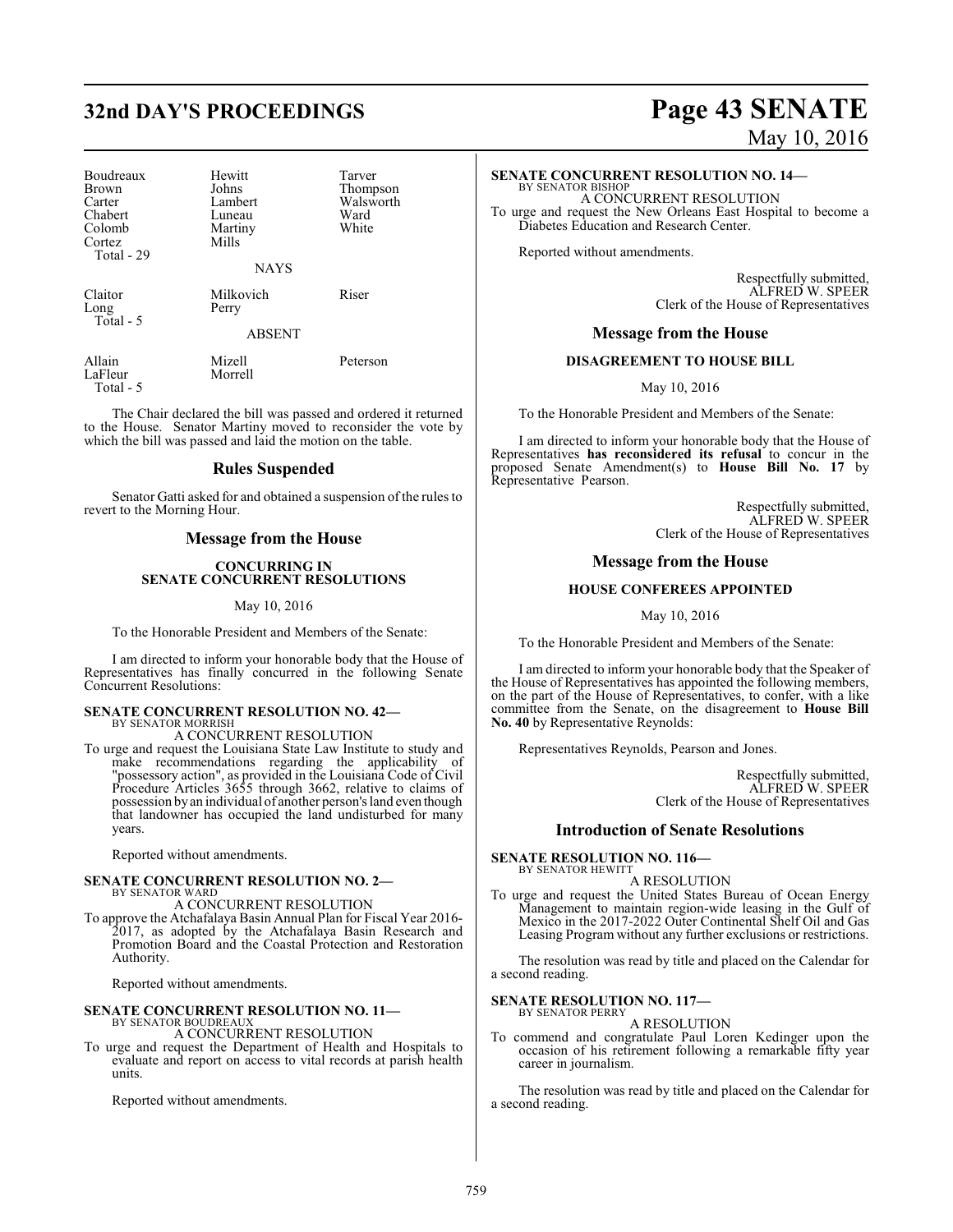# **SENATE RESOLUTION NO. 118—**

BY SENATOR PERRY A RESOLUTION

To commend the city of Abbeville, Louisiana, on winning its district title in the Louisiana Garden Club Federation's Cleanest City contest.

The resolution was read by title and placed on the Calendar for a second reading.

# **Message from the House**

# **ASKING CONCURRENCE IN HOUSE CONCURRENT RESOLUTIONS**

May 10, 2016

To the Honorable President and Members of the Senate:

I am directed to inform your honorable body that the House of Representatives has finally passed and asks your concurrence in the following House Concurrent Resolutions:

HCR No. 86

Respectfully submitted, ALFRED W. SPEER Clerk of the House of Representatives

# **House Concurrent Resolutions on First Reading**

# **HOUSE CONCURRENT RESOLUTION NO. 39—**

BY REPRESENTATIVE HODGES A CONCURRENT RESOLUTION

To continue the Comite River Diversion Canal Project Task Force that was created pursuant to House Concurrent Resolution No. 51 of the 2014 Regular Session of the Legislature of Louisiana and continued by House Concurrent Resolution No. 66 of the 2015 Regular Session of the Legislature of Louisiana to study and make recommendations on actions necessary to complete the construction of the Comite River Diversion Canal Project.

The resolution was read by title and placed on the Calendar for a second reading.

# **HOUSE CONCURRENT RESOLUTION NO. 59—** BY REPRESENTATIVE MARCELLE

A CONCURRENT RESOLUTION

To create the Louisiana Law Enforcement Body Camera Implementation Task Force to study and make recommendations regarding the requirements for implementation and development of best procedures for the use of the body cameras and policies for access to and use of body camera recordings by law enforcement agencies in this state, and to provide for a written report of its recommendations and findings not later than sixty days prior to the 2017 Regular Session of the Louisiana Legislature.

The resolution was read by title and placed on the Calendar for a second reading.

# **HOUSE CONCURRENT RESOLUTION NO. 70—** BY REPRESENTATIVE ZERINGUE

A CONCURRENT RESOLUTION

To urge and request continued support for the efforts by the state of Louisiana and others in the Mississippi River Basin to work together toward achieving the goals of the Gulf Hypoxia Action Plan and a reduction of the hypoxic zone off our coast.

The resolution was read by title and placed on the Calendar for a second reading.

# **Page 44 SENATE 32nd DAY'S PROCEEDINGS**

# **HOUSE CONCURRENT RESOLUTION NO. 86—**

BY REPRESENTATIVE HOFFMANN A CONCURRENT RESOLUTION

To create a special study group to evaluate and make recommendations concerning the prospective establishment of an independent health professions scope of practice review committee to be known as the "Louisiana Health Professions Institute", and to require the group to report findings and recommendations to the legislature.

The resolution was read by title and placed on the Calendar for a second reading.

# **Privileged Report of the Committee on Senate and Governmental Affairs**

# **ENROLLMENTS**

Senator Peterson, Chairman on behalf of the Committee on Senate and Governmental Affairs, submitted the following report:

May 10, 2016

To the President and Members of the Senate:

I am directed by your Committee on Senate and Governmental Affairs to submit the following report:

The following Senate Bills have been properly enrolled:

### **SENATE BILL NO. 4—** BY SENATOR PEACOCK

AN ACT

To amend and reenact R.S. 11:703, relative to the timing of board of trustees meetings at Teachers' Retirement System of Louisiana; to provide for an effective date; and to provide for related matters.

### **SENATE BILL NO. 5—** BY SENATOR PEACOCK

AN ACT

To enact R.S. 11:102(B)(3)(e), relative to projected noninvestmentrelated administrative expenses for the state retirement systems; to provide for calculation of liabilities; to provide for funding of the liabilities; to provide for the determination of contributions required to fund the liabilities; to include certain administrative expenses in that determination; to provide for an effective date; and to provide for related matters.

**SENATE BILL NO. 14—** BY SENATOR MORRISH

AN ACT

To enact R.S. 11:411(12), relative to the Louisiana State Employees' Retirement System; to provide for system membership; to provide for an effective date; and to provide for related matters.

# **SENATE BILL NO. 15—**

BY SENATOR MILLS

AN ACT To enact R.S. 11:411(12), relative to the Louisiana State Employees' Retirement System; to provide for system membership; to provide for an effective date; and to provide for related matters.

**SENATE BILL NO. 48—** BY SENATOR ALLAIN

AN ACT

To enact R.S. 33:4562.4, relative to St. Mary Parish; to authorize the governing authorities for the parish of St. Mary, the town of Berwick and Recreational District No. 3 of St. Mary Parish to enter contracts for certain services; to provide relative to taxes; and to provide for related matters.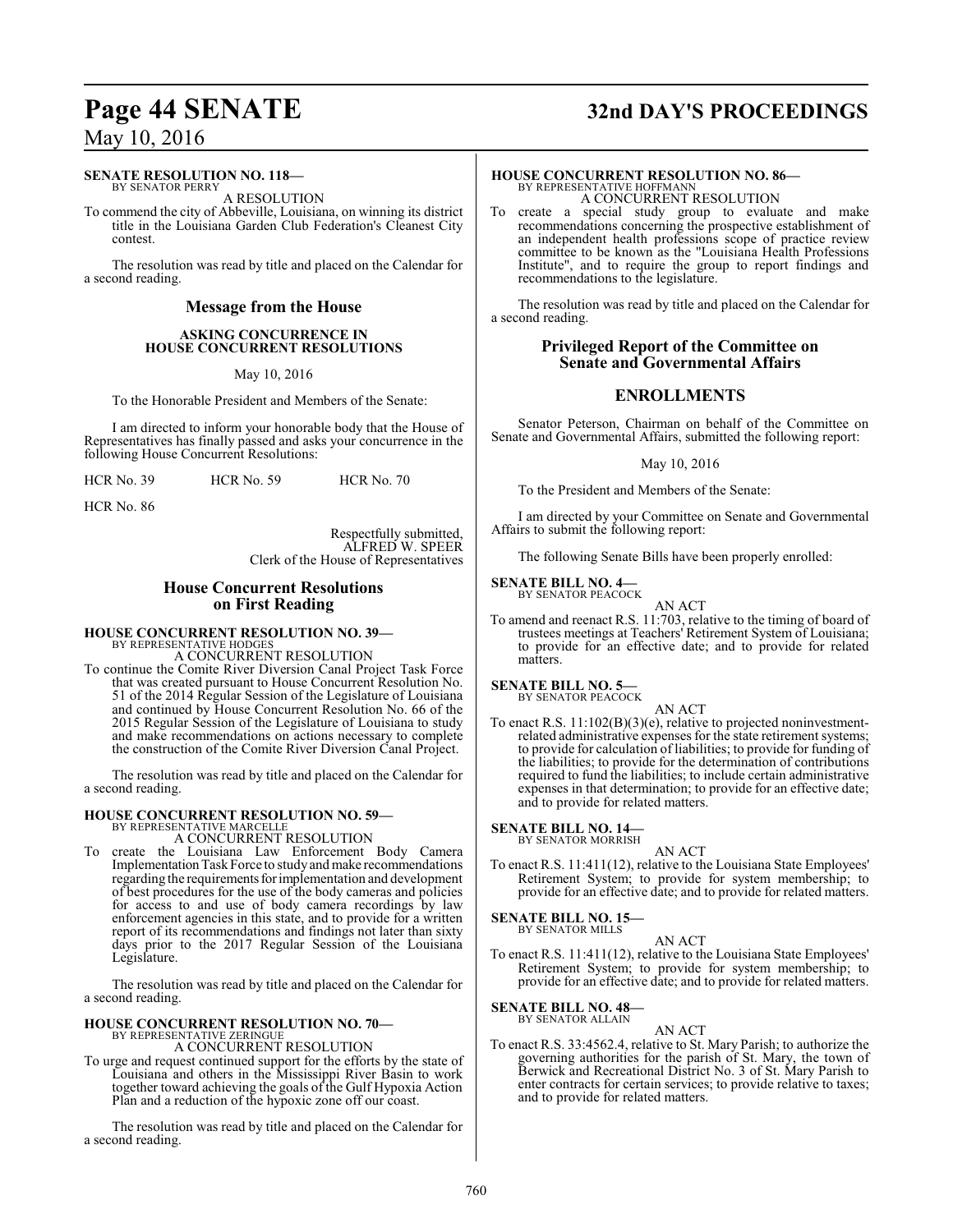# **32nd DAY'S PROCEEDINGS Page 45 SENATE**

# **SENATE BILL NO. 128—**

BY SENATOR MARTINY AN ACT

To amend and reenact R.S. 9:4757(5) and 4759(3), (4), (5), (8), (9), (10), and (11) and to enact R.S. 9:4757(6),  $(7)$ , and  $(8)$ , and 4759(12), (13), and (14), relative to self-service storage facilities; to provide for definitions; to provide for liens and privileges; to provide for notices; to provide for advertisements; to provide relative to late fees and reasonable charges; to provide for certain terms, conditions, and procedures; and to provide for related matters.

# **SENATE BILL NO. 235—**

BY SENATOR CARTER AND REPRESENTATIVE GARY CARTER AN ACT

To amend and reenact R.S. 33:2740.27(K), relative to the Algiers Development District in Orleans Parish; to provide relative to the powers and duties of the district; to authorize the legislative auditor to audit contracts the district enters for certain purposes; to provide limitations; and to provide for related matters.

### **SENATE BILL NO. 261—** BY SENATOR LUNEAU

# AN ACT

To amend and reenact R.S. 56:721 and 722(A), relative to parish game and fish preserves; to authorize two or more parish governing authorities to establish a game and fish preserve when the preserve is located in multiple adjoining parishes; to provide for terms, conditions, requirements, and procedures; and to provide for related matters.

### **SENATE BILL NO. 384—** BY SENATOR CORTEZ

AN ACT

To amend and reenact R.S.  $33:2491(D)(2)$  and  $(H)(2)$ , the introductory paragraph of R.S. 33:2494 $\widetilde{\text{C}}(2)$  and 2498 $\widetilde{\text{C}}$  all as amended by Acts 240 and 243 ofthe 2015 Regular Session of the Legislature, relative to the Lafayette Police Department; to limit promotions and reinstatements by promotional seniority to certain ranks; and to provide for related matters.

**SENATE BILL NO. 396—** BY SENATOR JOHNS AND REPRESENTATIVE DWIGHT AN ACT

To amend and reenact R.S. 33:2473(20)(b) and 2493(A)(1) and R.S.  $33:2491(D)(2)$  and  $2498(C)$  both as amended by Act Nos. 240 and 243 of the 2015 Regular Session of the Legislature, relative to the Lake Charles Police Department; to provide for promotional seniority and military deployment; to provide relative to promotional tests and promotional lists; to provide for promotional seniority and reinstatement; and to provide for related matters.

## **SENATE BILL NO. 457—** BY SENATOR LAFLEUR

# AN ACT

To enact R.S. 47:338.198, relative to sales and use taxes; to authorize the levy of an additional sales and use tax by the Avoyelles Parish School Board; to require voter approval of the tax; and to provide for related matters.

> Respectfully submitted, KAREN CARTER PETERSON Chairman

The foregoing Senate Bills were signed by the President of the Senate.

# **Privileged Report of the Committee on Senate and Governmental Affairs**

# **ENROLLMENTS**

Senator Peterson, Chairman on behalf of the Committee on Senate and Governmental Affairs, submitted the following report:

## May 10, 2016

To the President and Members of the Senate:

I am directed by your Committee on Senate and Governmental Affairs to submit the following report:

The following Senate Concurrent Resolutions have been properly enrolled:

# **SENATE CONCURRENT RESOLUTION NO. 93—**

BY SENATOR GATTI A CONCURRENT RESOLUTION To designate May 2016 as Missions Month in Louisiana.

**SENATE CONCURRENT RESOLUTION NO. 94**<br>BY SENATORS THOMPSON, ALARIO, ALLAIN, APPEL, BARROW, BISHOP, BOUDREAUX, BROWN, CARTER, CHABERT, CLAITOR,<br>COLOMB, CORTEZ, DONAHUE, ERDEY, FANNIN, GATTI, HEWITT,<br>JOHNS, LAFLEUR, LAMBERT, A CONCURRENT RESOLUTION

To commend and congratulate Robert "Bob" C. Israel upon his retirement as president of the Louisiana Automobile Dealers Association.

# **SENATE CONCURRENT RESOLUTION NO. 95—**

BY SENATORS LONG, ALARIO, APPEL, BROWN, CORTEZ, MARTINY, MILKOVICH, MILLS, PERRY, GARY SMITH, TARVER, THOMPSON AND WARD A CONCURRENT RESOLUTION

To commend Jim Hightower on being named to the 2016 Louisiana Sports Hall of Fame.

## **SENATE CONCURRENT RESOLUTION NO. 96—** BY SENATOR LONG

A CONCURRENT RESOLUTION

To commend and congratulate Collier "P. J." Brown Jr. on being named to the 2016 Louisiana Sports Hall of Fame.

> Respectfully submitted, KAREN CARTER PETERSON Chairman

The foregoing Senate Concurrent Resolutions were signed by the President of the Senate.

# **ATTENDANCE ROLL CALL**

## PRESENT

Mr. President Erdey Morrish<br>Allain Fannin Peacock Appel Gatti<br>Barrow Hewitt Bishop Johns Riser<br>Boudreaux Lambert Smith, G. Boudreaux Lamb<br>Brown Long Brown Long Smith, J.<br>
Carter Luneau Tarver Carter Luneau<br>Chabert Martiny Claitor Milkovich Walsworth<br>Colomb Mills Ward Colomb Mills Ward<br>Cortez Mizell White Cortez Mizell White Donahue Morrell Total - 38

Fannin Peacock<br>Gatti Perry Hewitt Peterson<br>Johns Riser Martiny Thompson<br>
Milkovich Walsworth

# May 10, 2016